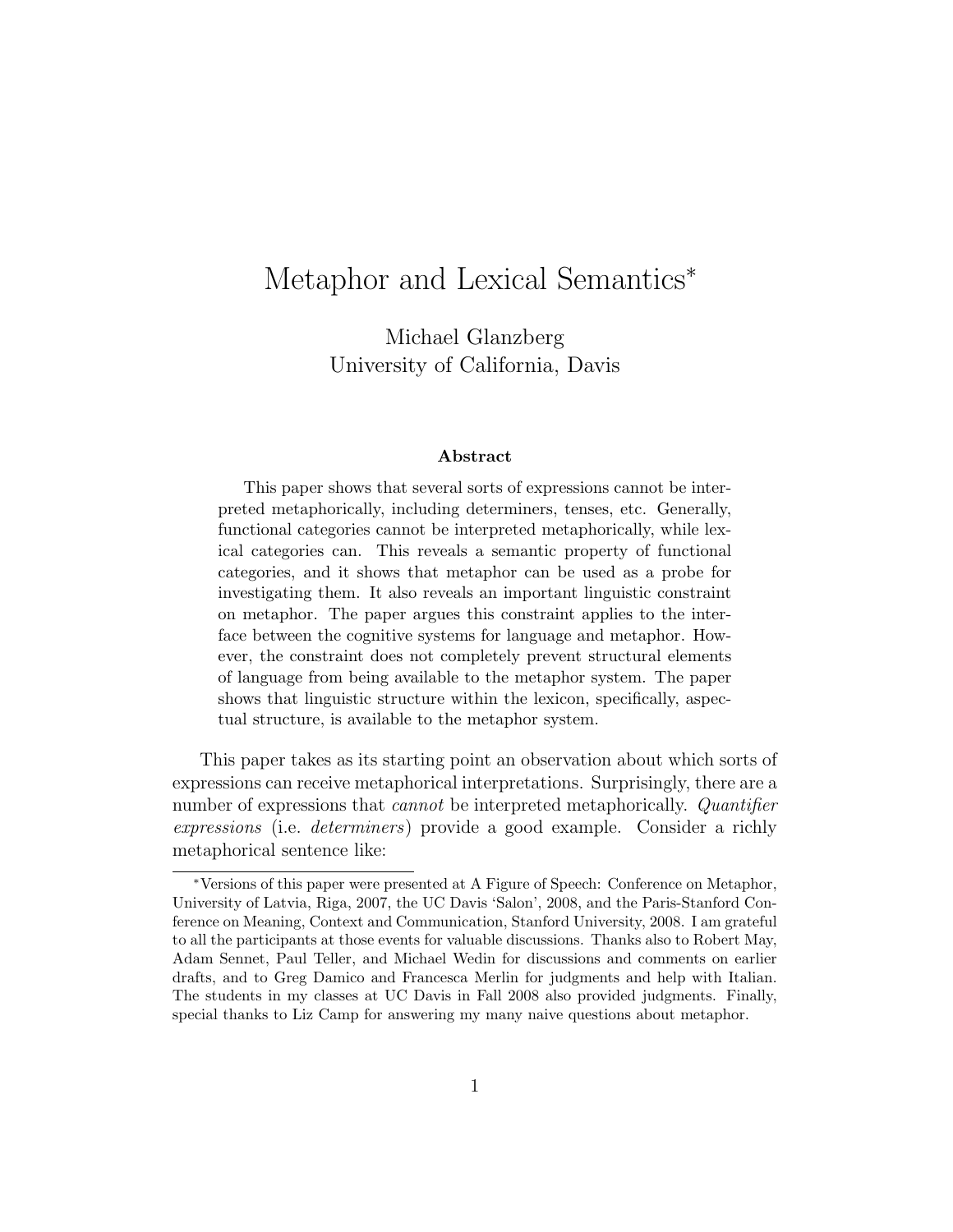(1) Read o'er the volume of young Paris' face, And find delight writ there with beauty's pen; Examine every married lineament, (Romeo and Juliet I.3).

In appreciating Shakespeare's lovely use of language, writ and pen are obviously understood metaphorically, and married lineament must be too. (The meanings listed in the Oxford English Dictionary for lineament include diagram, portion of a body, and portion of the face viewed with respect to its outline.) In spite of all this rich metaphor, every means simply every, in its usual literal form. Indeed, we cannot think of what a metaphorical interpretation of every would be.

As we will see, this is not an isolated case: while many expressions can be interpreted metaphorically, there is a broad and important group of expressions that cannot. Much of this paper will be devoted to exploring the significance of this observation. It shows us something about metaphor. In particular, it shows that there is a non-trivial *linguistic* constraint on metaphor. This is a somewhat surprising result, as one of the leading ideas in the theory of metaphor is that metaphor comprehension is an aspect of our more general cognitive abilities, and not tied to the specific structure of language.

The constraint on metaphor also shows us something about linguistic meaning. We will see that the class of expressions that fail to have metaphorical interpretations is a linguistically important one. Linguistic items are often grouped into two classes: lexical categories, including nouns, verbs, etc, and functional categories, including determiners (quantifier expressions), tenses, etc. Generally, we will see that lexical categories can have metaphorical interpretations, while functional ones cannot. This reveals something about the kinds of semantic properties these expressions can have. It also shows that we can use the availability of metaphorical interpretation as a kind of probe, to help distinguish these sorts of categories.

Functional categories are often described as 'structural elements' of language. They are the 'linguistic glue' that holds sentences together, and so, their expressions are described as being semantically 'thin'. Our metaphor probe will give some substance to this (often very rough-and-ready) idea. But it raises the question of whether all such structural elements in language anything we can describe as 'linguistic glue'—are invisible when it comes to metaphorical interpretation. We will see that this is not so. In particular, we will see that linguistic structure that can be found within lexical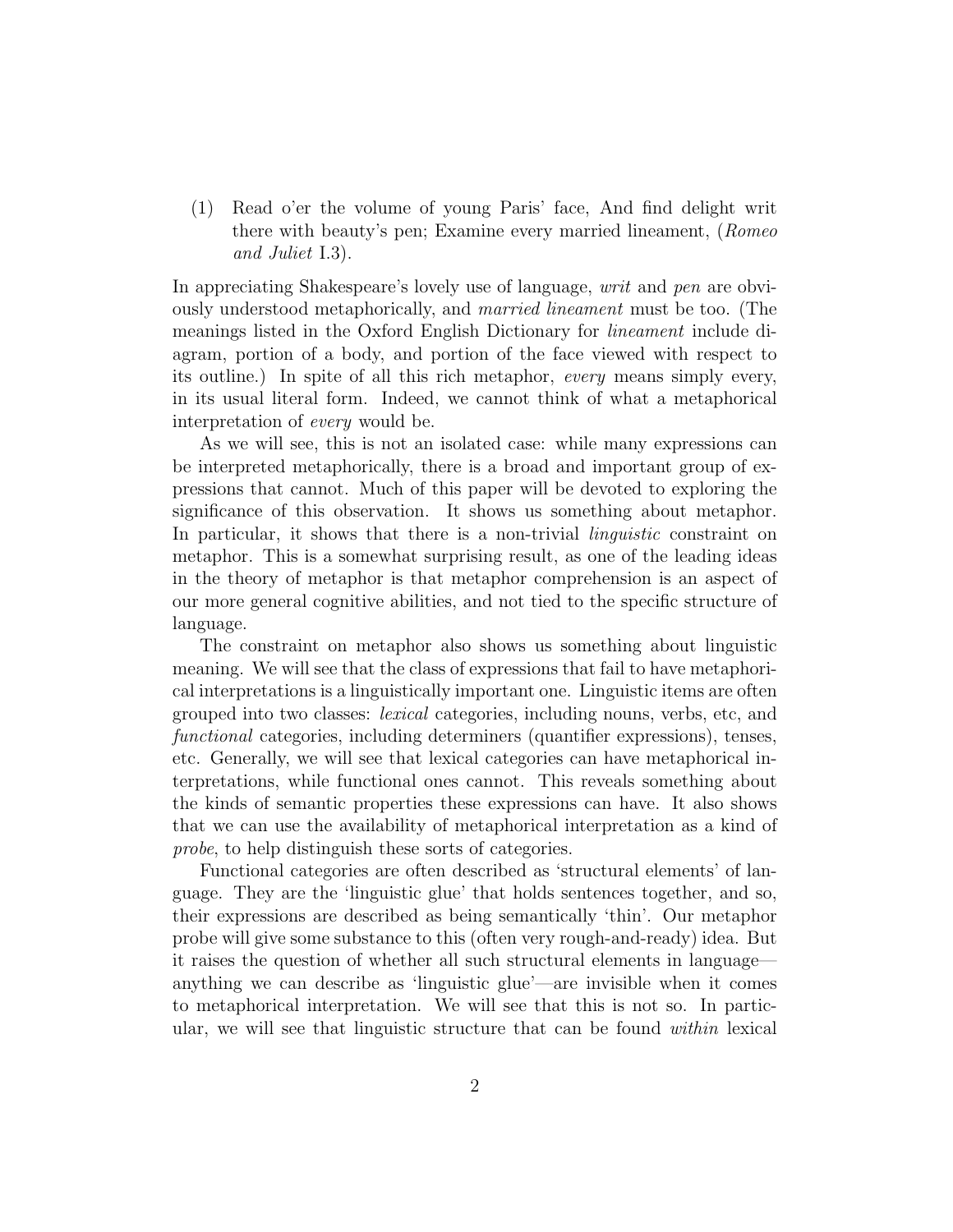items may be available to metaphorical interpretation. This paper will show specifically that so-called *aspectual structure*, which language uses to encode certain ways of depicting events in a linguistically structured way, is available to the cognitive system responsible for metaphor interpretation.

The picture that will emerge from this discussion is that the cognitive system involved in metaphor is highly selective in how it accesses linguistic structure. It can uniformly ignore certain structural elements, including functional categories; while at the same time it can access other structural elements, like aspectual structure.

This paper will proceed as as follows. Section I will show that determiners cannot be interpreted metaphorically. Section II will generalize this observation, to show that while the lexical categories can be interpreted metaphorically, the functional categories cannot. This section will also explore the ways this allows us to use metaphor as a probe for investigating the linguistic notion of functional category. Section III will turn to the question of how to understand the constraint on metaphor our observation about functional categories indicates. It will argue that it is best understood as a constraint on the interface between the cognitive systems involved in language and metaphor. Section IV will explore the extent of this constraint. It will show that some aspects of linguistic structure are available to the metaphor system. In particular, features of linguistic structure within the lexicon are. Finally, section V will offer some conclusions and speculations.

## I Some Missing Metaphors

I shall begin by showing that certain categories of expressions lack metaphorical interpretations. This section will focus on determiners. In section II we will see that all expressions falling under functional categories lack metaphorical interpretations.

Along the way, I shall try to remain as neutral as possible about the notion of metaphor itself. We will have clear enough examples to know it when we see it, and will not need a fleshed out theory of metaphor to identify and work with the constraints this paper will propose. However, we will need to be a little more clear on just what we mean by a part of a sentence having or lacking a metaphorical interpretation. Before presenting the main evidence about determiners, I shall pause to clarify this point. (I shall return to more general issues about metaphor briefly in section III.)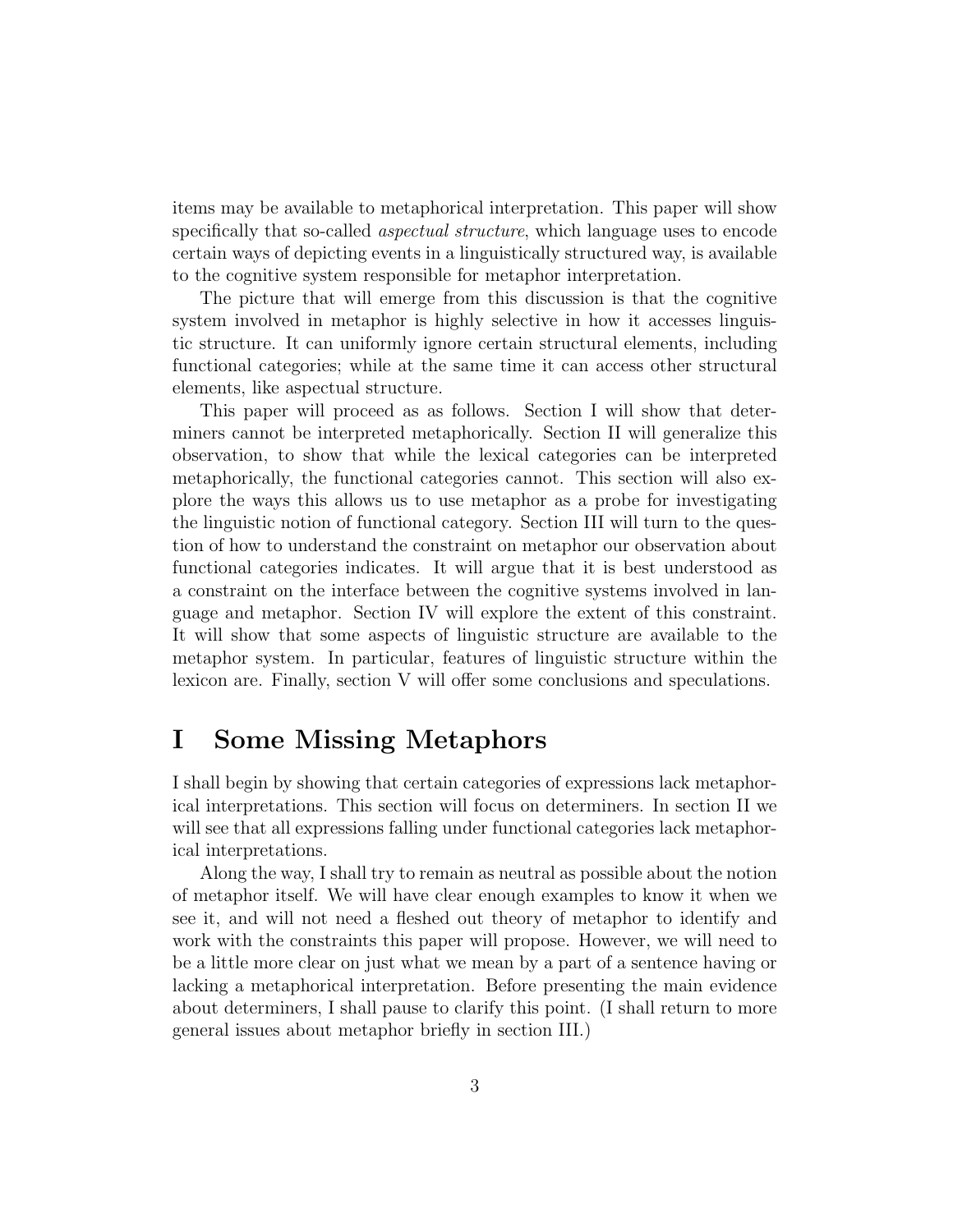#### I.1 Metaphors Derived from Parts of a Sentence

Some metaphors may be localized to particular parts of a sentence. We can see this in the stock example of a metaphor in philosophical discussion—the much overused:

(2) Juliet is the sun.

In interpreting this sentence metaphorically, we typically understand *Juliet* as meaning Juliet. It contributes its literal meaning to the metaphor. But we do not understand *sun* as simply contributing its literal meaning. Rather, it triggers a metaphorical interpretation involving being radiant, a source of warmth, etc. In understanding the whole sentence (or an utterance of it) metaphorically, we thus localize the metaphorical content to sun, but take Juliet literally. In such a case, as I shall say, sun receives a metaphorical interpretation, while Juliet does not.<sup>1</sup>

A few provisos are in order about how I shall use this notion of metaphorical interpretation, mostly to point out that I mean something rather weak. First, I am not supposing that there is any such thing as a special species of metaphorical meanings that attach directly to linguistic items (or denying it either, for that matter). All I need to suppose is that expressions in a sentence play an important role in our coming to comprehend a metaphor, and that in some cases, that role sets up a mapping from an expression to its literal meaning, and in some cases to something very different from its literal meaning.<sup>2</sup>

Second, I make no claim about what the primary unit of metaphorical interpretation is, and particularly, no claim that it is subsentential. It is compatible with what I have noted that it is whole utterances, in contexts, that are the primary bearers of metaphorical interpretation (and this appears to be the standard assumption). I have only noted that when we do interpret an utterance, we can often localize metaphorical interpretation to parts of the sentence uttered, and isolate some parts that contribute only their literal interpretations.

<sup>&</sup>lt;sup>1</sup>This point is made elegantly by Stern (2000).

<sup>2</sup>We can also dispense with any strong claim about literal meaning here. What is important is that we can recognize a contrast between more or less literal and metaphorical, and localize it to parts of sentences. I am a firm believer in literal meaning, and shall talk about it throughout this paper. But so long as we suppose that we can recognize some cases of metaphor, weaker assumptions about the literal would suffice.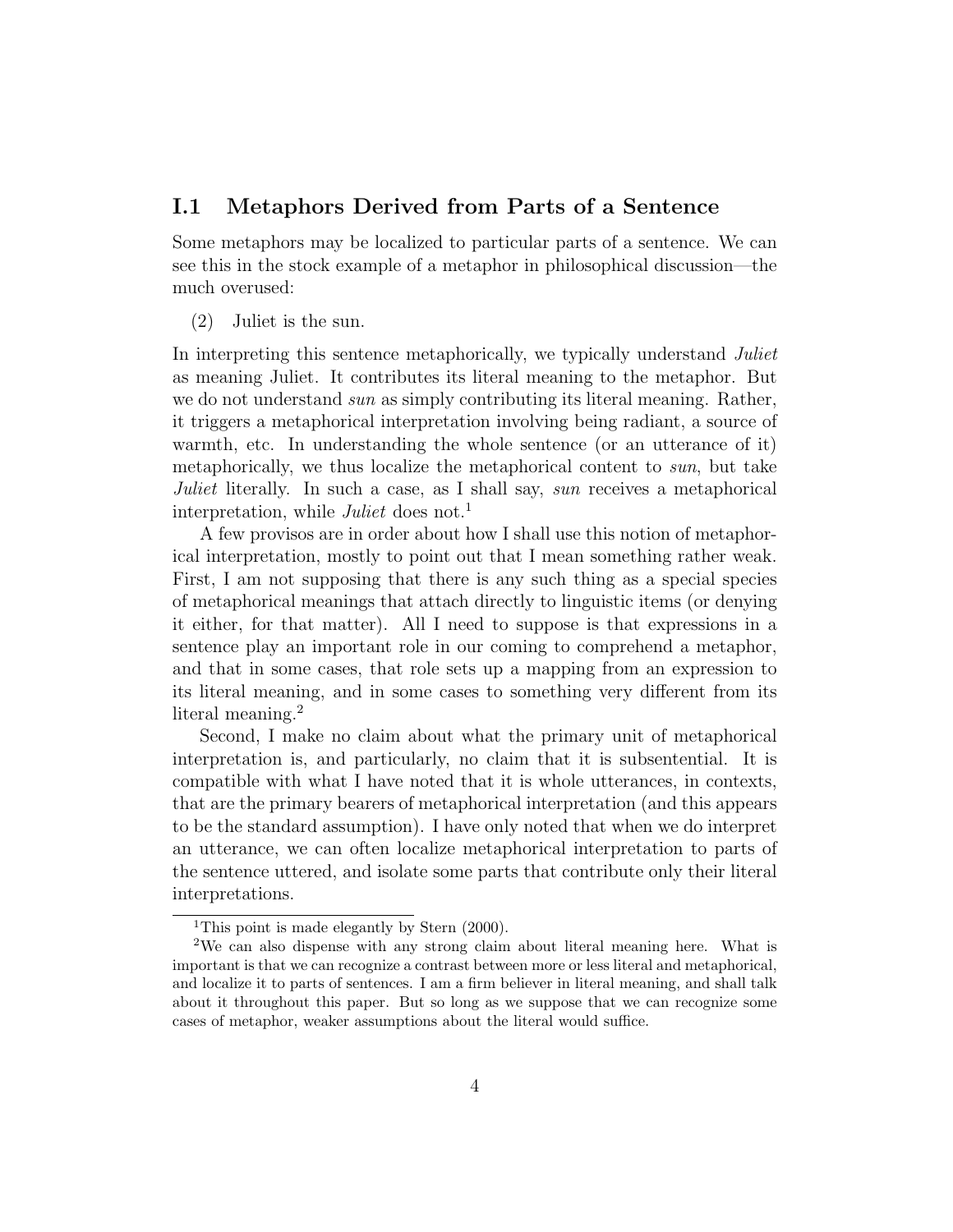To reinforce this, it is worth noting that whether or not a part of a sentence is interpreted literally or metaphorically is dependent on the context. Consider an example from Stern (2000):

(3) A revolution is not a matter of inviting people to dinner. (Attributed to Mao Tse-Tung.)

If indeed Mao said this, it is likely that it was to be understood with revolution taking its literal meaning. (For Mao, revolution really meant revolution!) The locus of metaphorical content is in the phrase *inviting people to dinner*. If I say the same thing to my fiancée while planning a dinner party, this latter phrase would be interpreted literally, and presumably revolution would require a metaphorical interpretation.

### I.2 Metaphorical Interpretations of Major Lexical **Categories**

Now that we have a notion of the metaphorical interpretation of a part of a sentence, we can ask what sorts of expressions have metaphorical interpretations.

A quick glance shows that we can readily find metaphorical interpretations across all the major lexical categories. These are the categories of nouns, verbs, and adjectives (adverbs being assimilated to the category of adjectives). Here are some examples, including more poetic metaphors (usually drawn from Shakespeare) and more conventional ones.

- Nouns:
	- (4) a. Juliet is the sun (Romeo and Juliet II.2).
		- b. Girls are sugar and spice.
- Verbs:
	- (5) a. His mother's death hit him hard.
		- b. He hardened his heart.
		- c. He that depends Upon your favours swims with fins of lead (Coriolanus I.1).
- Adjectives: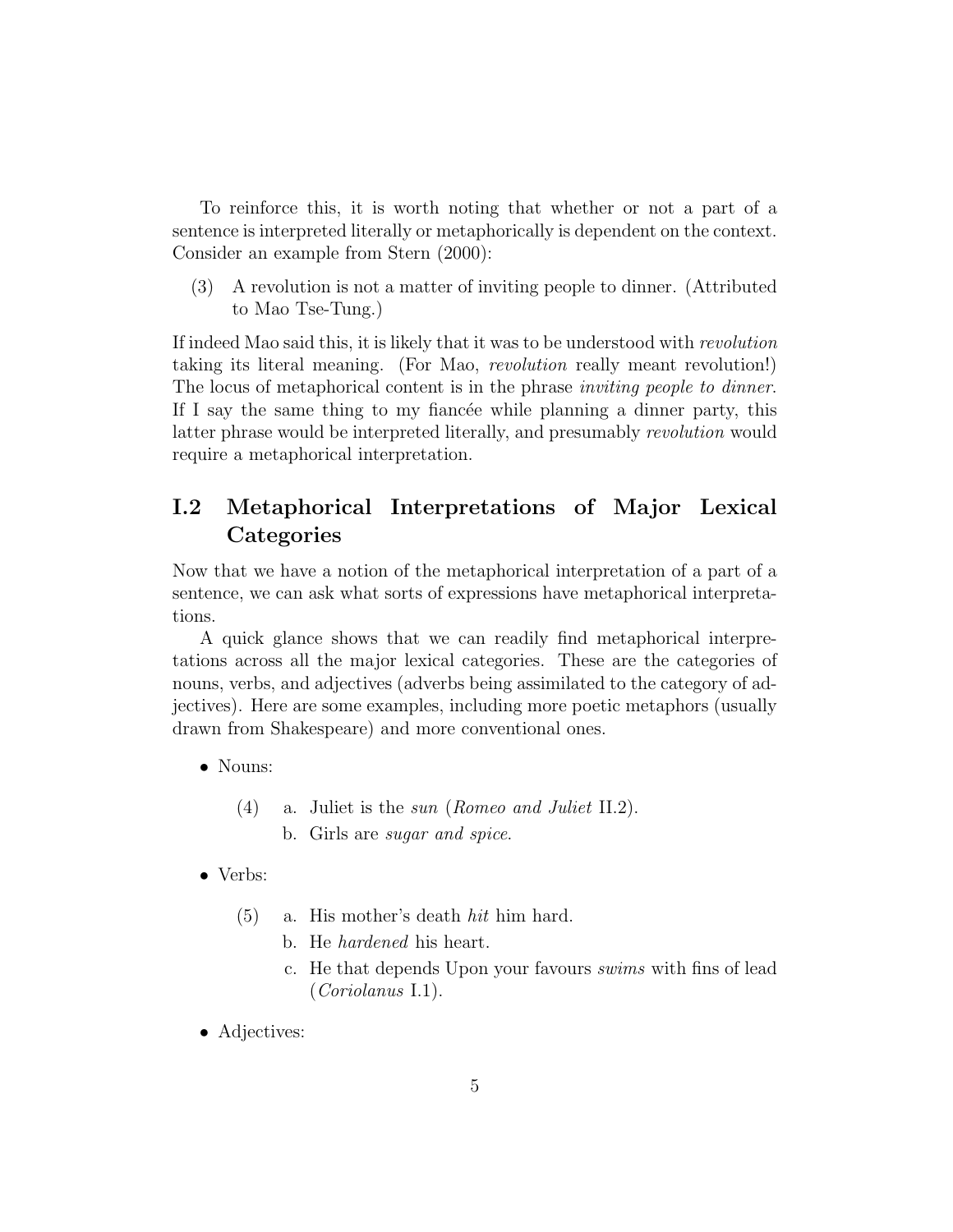- $(6)$  a. The painting is *blue*.
	- b. That idea is transparent.
	- c. My salad days, When I was green in judgment: cold in blood, (Anthony and Cleopatra I.5).

Many more examples may be found in any extensive list of metaphors, such as that in Lakoff and Johnson (1980). We easily find a variety of metaphors localized to the major lexical categories.

### I.3 Determiners Lack Metaphorical Interpretation

When we look at the major lexical categories, we find metaphorical interpretations easily. But there are some categories where we find none. I have already mentioned the example of determiners. These are expressions like every, some, most, few, etc., that express quantification, and are interpreted as generalized quantifiers in standard semantic theory.<sup>3</sup>

Determiners do not receive metaphorical interpretations. Consider a few examples:

- (7) a. Thou, best of dearest and mine only care, Art left the prey of every vulgar thief (Sonnet 48).
	- b. It is the star to every wandering bark, (Sonnet 116).
	- c. Read o'er the volume of young Paris' face, And find delight writ there with beauty's pen; Examine every married lineament, (Romeo and Juliet I.3, repeated from 1).
	- d. When the blood burns, how prodigal the soul Lends the tongue vows. These blazes, daughter, Giving more light than heat, extinct in both (Hamlet I.3).

In each of these cases, we have a rich metaphor. But in each case, the determiner is not interpreted metaphorically. Each occurrence of every in (7) means every, literally. The same for more. These examples are typical of what we see when we go hunting for metaphorical interpretations for these expressions. We can find lots of metaphors in which determiners appear, but none where they themselves get metaphorical interpretations.

 $3$ There is a substantial debate over whether every determiner expresses a quantifier, or if there is a distinguished subclass of quantifying determiners. There are also non-determiner quantifiers like adverbs of quantification. I shall ignore these issues here.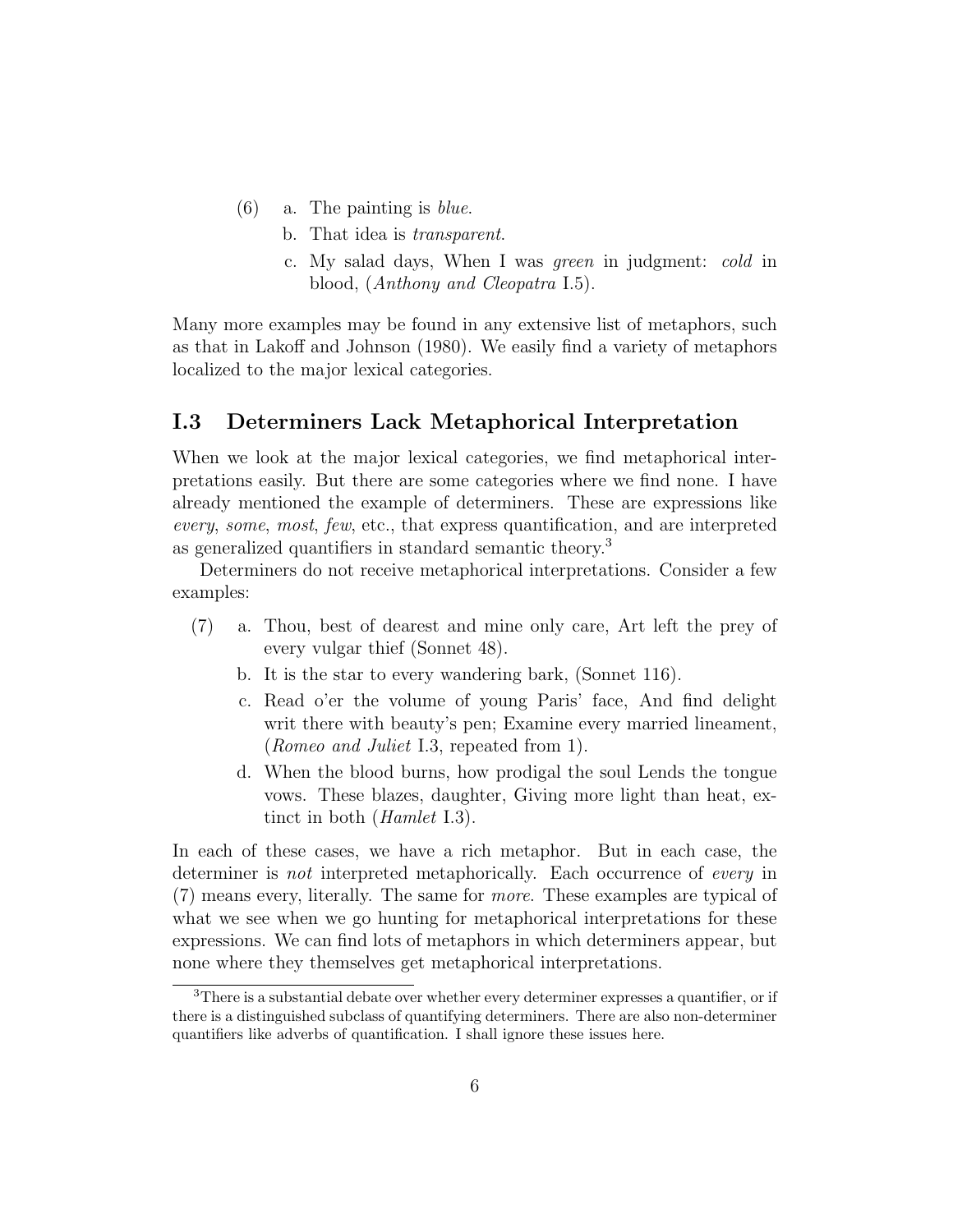I have been careful to put this claim in terms of the grammatical category of determiner, rather than more loosely in terms of quantifier expressions. This turns out to be important, both to get the claim right, and for a generalization we will explore in a moment.

The claim I am advancing is that there are no metaphorical interpretations of determiners. This needs to be distinguished from a few others for which it might be mistaken. First, the claim is that there are no *metaphori*cal interpretations of determiners. There are other figurative interpretations which are possible. We can find irony or over or under-statement (or if you like the traditional names, hyperbole and meiosis) with determiners. For instance:

- (8) a. Like, MOST things he says are true.
	- b. I saw every famous philosopher at the conference.

This does require us to have a clear enough sense of what counts as a metaphor to distinguish it from other sorts of figures. In these sorts of cases, though, that is not too demanding. We see in (8) cases where the quantifying determiner (*most* or *every*) functions with its basic meaning intact. In (8a) the utterance is then interpreted as conveying the opposite of what it normally expresses. In (8b), the over-stated usage is generated by picking a stronger quantifier than is really appropriate. The utterance conveys something like that the speaker saw some famous philosophers, with an emphasis generated by the exaggeration. In none of these cases do we provide anything like a metaphorical interpretation of the determiner itself.

Second, we do find metaphorical interpretations of quantifier-like expressions when they appear in non-determiner positions. For instance, we have a metaphorical interpretation of every in:

(9) He is (the) every man.

In this case the expression *every* is coerced into a non-determiner position. Though this is acceptable here, such coercion does not appear to be fully productive. For instance, substituting *some* or *most* for *every* gets us markedly bad sentences.<sup>4</sup> There are also a few expressions, like *most*, that occur both as determiners and non-determiners. For instance, we have:

(10) a. Most heavy day (Anthony and Cleopatra IV.14).

<sup>&</sup>lt;sup>4</sup>In traditional lists of figures, the use of a term outside of its category is often labeled antimeria.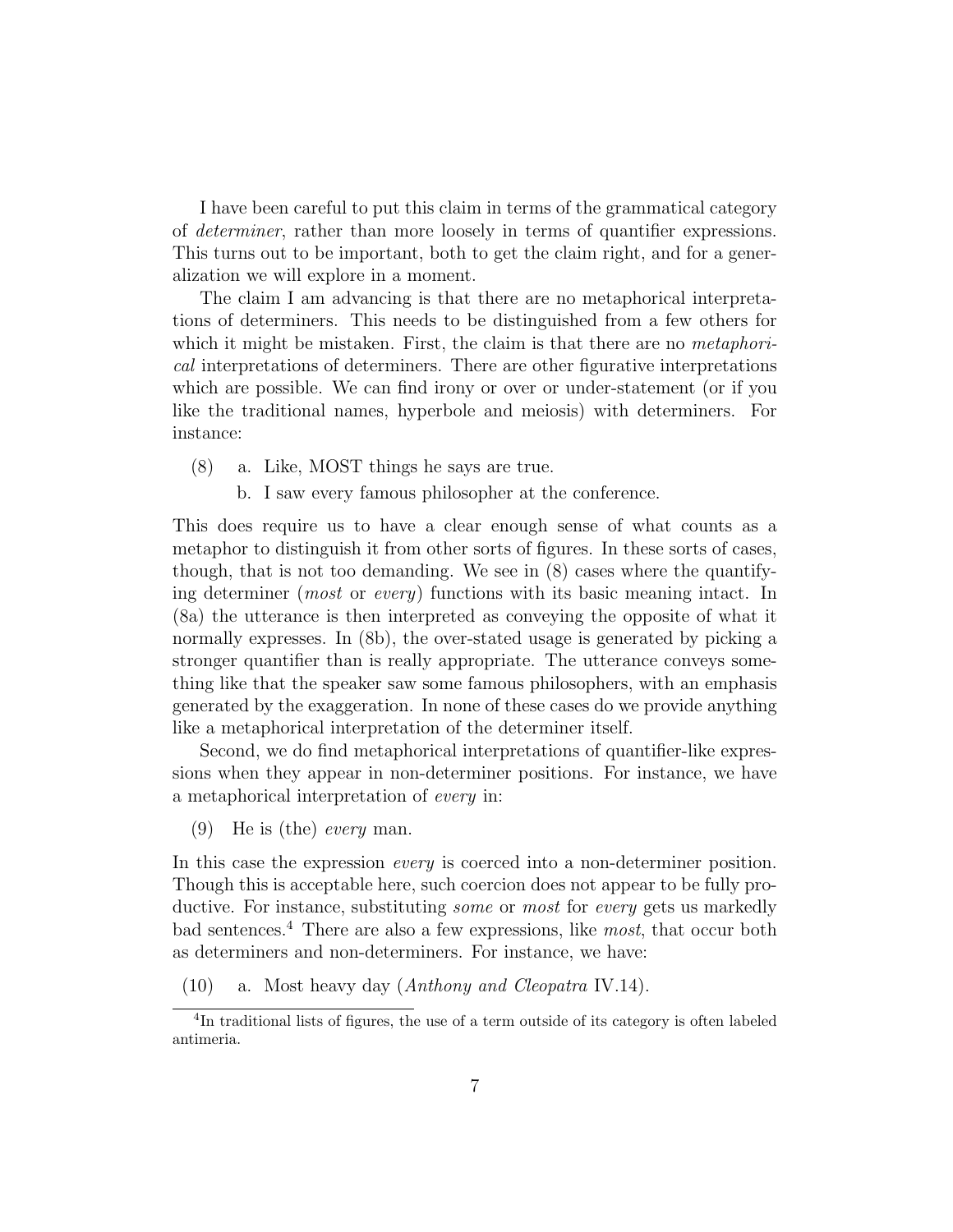#### b. Make the most of it.

(I shall not try to say what the relation between the determiner and nondeterminer occurrences is.) These may be apt for metaphorical interpretation of most, though I am not sure. It seem more natural in these cases to simply read most as expressing being great in degree, which is one of its literal meanings. But either way, it is not occurring as a determiner.

It might be tempting to attribute the lack of metaphorical interpretations to something about our conceptual resources. Perhaps, one might speculate, we simply lack the conceptual resources to construct metaphorical content around whatever meanings determiners have.

This is not the case. Conceptually, quantifying determiners measure sizes. Take most, for instance. Most As are B is true if and only if  $|A \cap B| > |A \setminus B|$ . A related size measure is given by More As than Bs are C, which holds if and only if  $|A \cap C| > |B \cap C|$ . Yet we can readily find metaphors attached to expressions comparing sizes in just these ways. Here are a few.

- (11) a. Sure he that made us with such large discourse, (Hamlet IV.4).
	- b. I do invest you jointly in my power, Preeminence, and all the large effects (*Lear* I.1).
	- c. It lends a lustre and more great opinion, A larger dare to our great enterprise, Than if the earl were here *(Henry IV, Part I* IV.1).
	- d. It will wear the surplice of humility over the black gown of a big heart (All's Well that Ends Well I.3).
	- e. Thy words, I grant, are bigger, for I wear not My dagger in my mouth (*Cymbeline* IV.2).

Metaphorical interpretations of terms like bigger and larger are commonplace.

We thus have the conceptual ability to produce metaphors with just the kinds of size comparisons and measurements that quantifiers make. Metaphors are not to be found when, and only when, the size comparison is expressed by a determiner. Conceptually, there is little difference between larger and the determiners more or most, but metaphor is available with the former and not the latter.

So far, I have noted that we can make sense of localizing metaphorical interpretation to a part of a sentence. When we do, we find no metaphorical interpretations of determiners, i.e. quantifier words. We do find metaphorical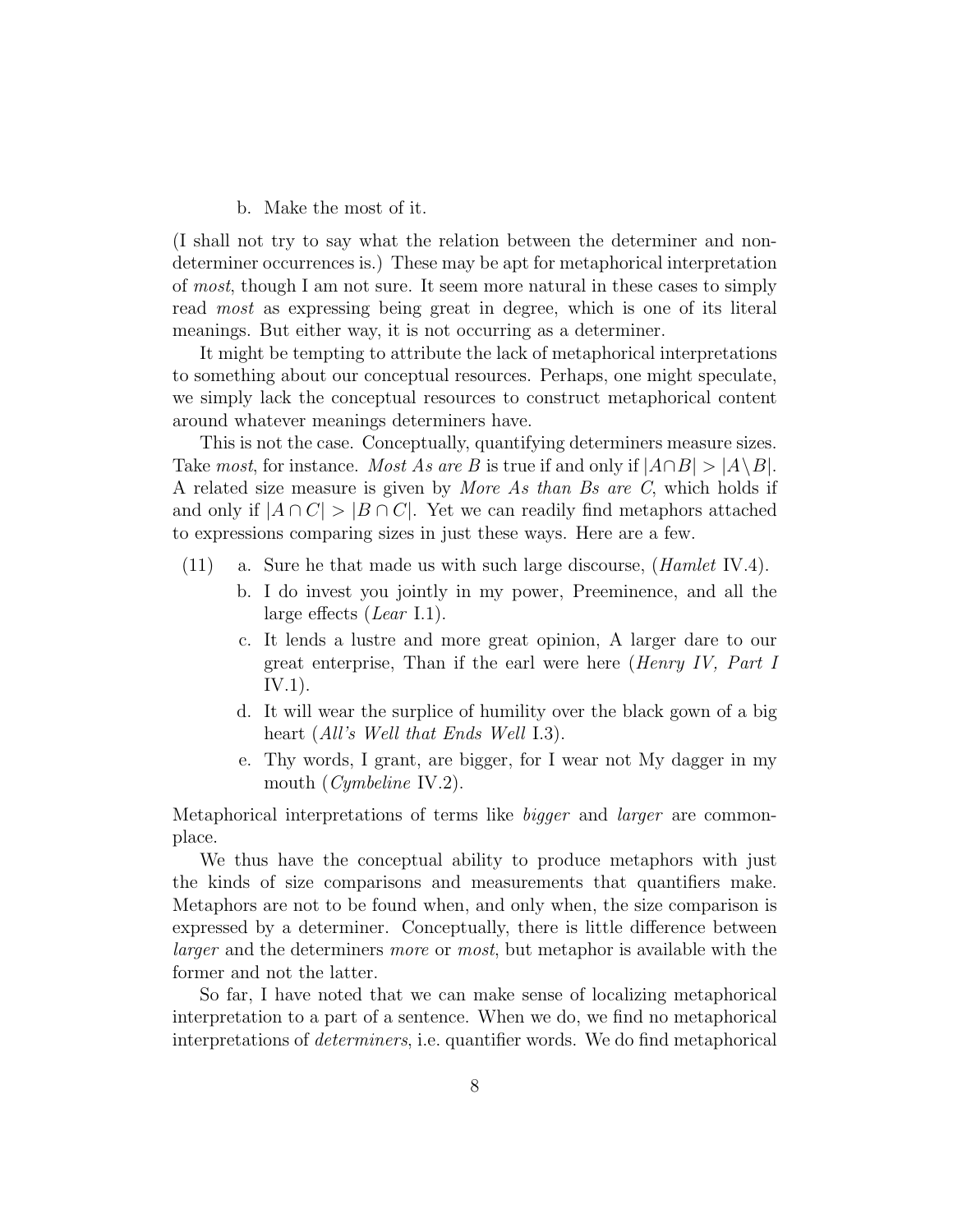interpretations of expressions with the same conceptual content, but not the determiners themselves.

A claim that there are no metaphorical interpretations is a hard one to make, and I should admit that I know of no fully reliable test for the lack of metaphor. But, in this case, the evidence is strong nonetheless. First of all, informally, no one has suggested any cases where we have any hint of a metaphorical interpretation of a determiner. We do not seem to have any idea what such an interpretation would be like. A little more formally, we may take Shakespeare's corpus as a rich and varied source of metaphors. Scanning a concordance to Shakespeare shows 528 occurrences of every and 919 of more . . . than. I have found none that appear to be metaphorical. With due caution, this supports the claim that metaphorical interpretations of determiners are not to be found. It is also striking that metaphorical uses of other size-measuring expressions are found all over the Shakespeare corpus. When we look for metaphorical interpretations of size comparison, we find them easily, but when we look for metaphorical interpretations specifically of determiners, we find none.<sup>5</sup>

## II Functional and Lexical Categories

We have seen that determiners lack metaphorical interpretations. We have also seen that it is the grammatical category of determiner that seems to lack such interpretations, not the conceptual category of size-measuring phrase. That leads naturally to the question: what is so special about determiners?

Determiners themselves are not all that special, but they fall within a well known and important linguistic division between kinds of expressions. Here are some of the marks of the class of determiners. It is a closed class, i.e. it is virtually impossible to add determiners to a language (except by the glacial mechanisms of language change), as opposed to the open classes like nouns

<sup>5</sup> I have relied on the Opensource Shakespeare concordance of Shakespeare's complete works, at http://www.opensourceshakespeare.org/concordance/. I should mention that Shakespeare's English is in some important linguistic ways different from ours. For instance, we find such constructions as:

<sup>(</sup>i) Two glasses where herself herself beheld (Venus and Adonis 1151).

This is not modern English. Regardless, the determiner system in Shakespeare's English seems to be close enough to modern English to make Shakespeare's metaphor-rich texts a good place to explore what metaphors are available.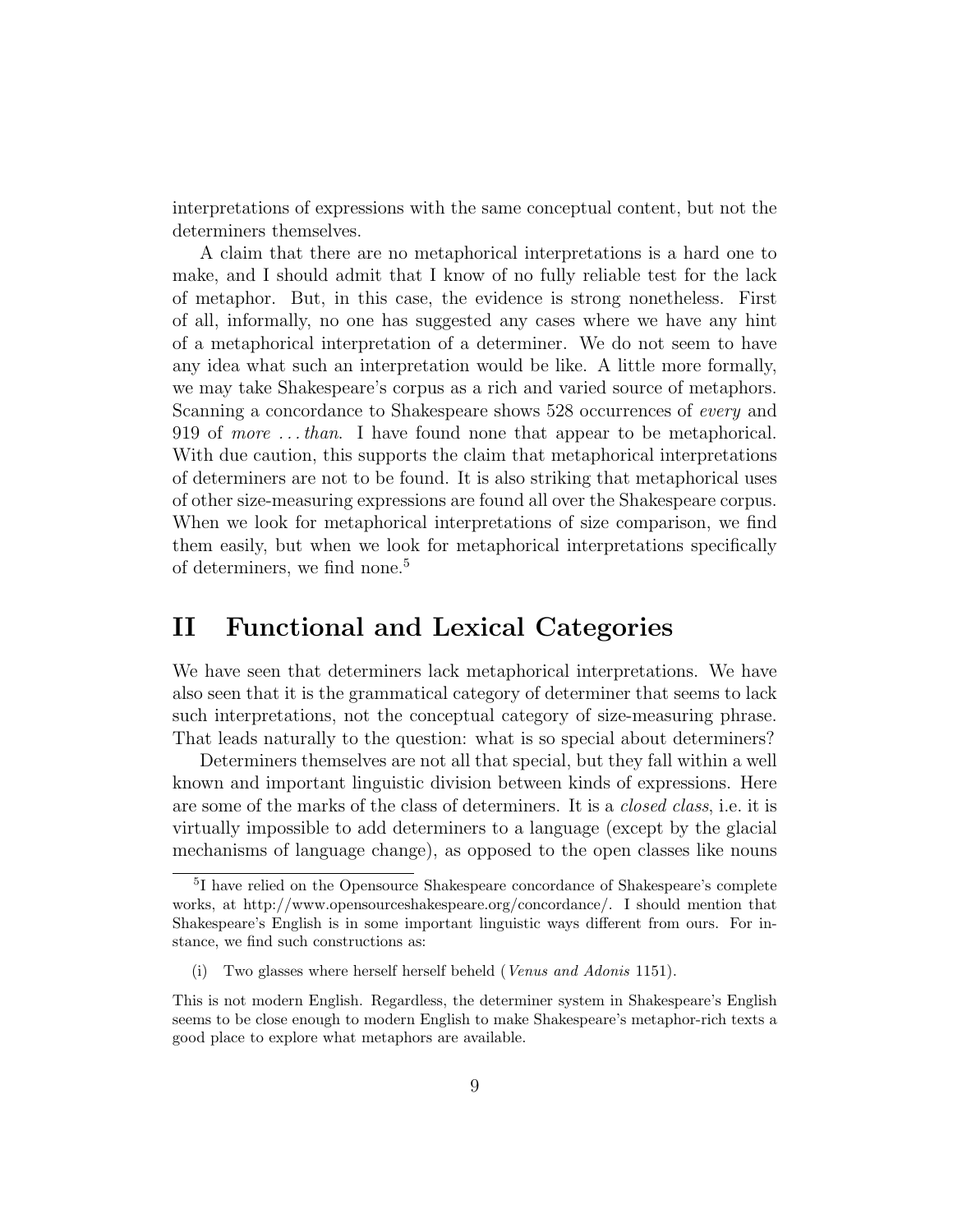and verbs, where new expressions are added easily and often. Determiners do not figure into derivational morphology, i.e. there is nothing like every-ing or every-ize. They also have a highly restricted range of meanings: determiners express a certain subset of the available size-comparison operators. The restrictions on their meanings hold in every language. Again, no such restrictions apply to the meanings of nouns and verbs.

These are the marks of what are called *functional categories*. The list of functional categories typically includes not only determiners, but also tenses (and modals and auxiliaries), complementizers (that and which), conjunction, and negation. Some theories include prepositions, and some have much longer lists. These are all, like determiners, closed classes. They are often described as those categories that provide the 'grammatical glue' that binds words together into sentences. This is perhaps most natural with respect to expressions like complementizers, which seem to serve simply the grammatical function of introducing subordinate clauses. It is also the case for tenses, modals, and auxiliaries, which provide the frame around which the rest of the linguistic items in a sentence are arranged. It is an increasingly common view that this sort of frame-providing role is common across all the functional categories.<sup>6</sup>

Another feature often proposed for functional categories is that they have either no semantic content, or have semantic content that is somehow thin. For instance, Fukui (2001, p. 392) says that they "do not have substantive content" while Baker (2003, p. 87) says they lack "rich distinctive lexical semantics." The idea is that functional categories primarily provide 'grammatical glue', while other sorts of expressions provide the substantial content of a sentence.

This might seem plausible for complementizers like *that* and *which*, which seem to play a grammatical role only, and do not contribute anything interesting to the meaning of a sentence. But philosophers and formal semanticists will find it strange to say that determiners and tenses lack any 'rich distinctive' semantics. Indeed, if anything, the semantics of determiners is one of the

<sup>6</sup>You can see this in any recent syntax text, or in the important discussion of Grimshaw (2005a). The leading idea is that both noun and verb phrases live inside larger syntactic structures built up from functional elements. Where we would have intuitively looked for a sentence, for instance, this view holds that we have an inflection or tense phrase: a phrase built around the functional category of inflection or tense. Lexical elements fall under these superstructures. Particularly, verb phrases fall under inflection phrases, while noun phrases fall under determiner phrases. See Fukui (2001) for an overview.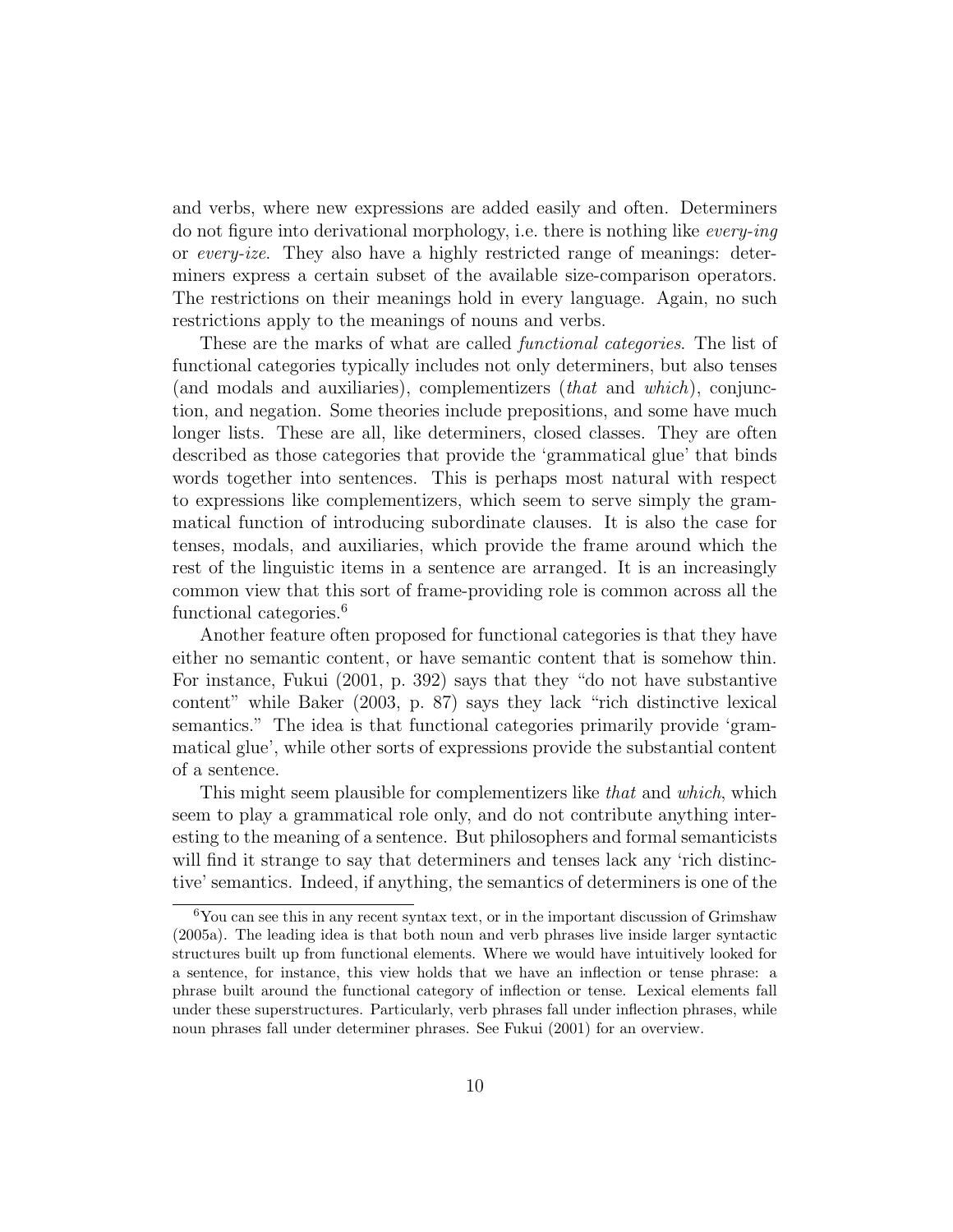more well-understood areas of semantics. A number of interesting properties of the semantics of determiners are known, which support important linguistic generalizations, including some very likely semantic universals. This, it would seem, is as rich as we could ever want semantics to be. Much the same can be said of other operators, like tenses, which also display rich semantic properties.

To be fair, the quotes above are from works in *syntax*, and they are not really concerned with these aspects of semantics. Even so, we have something of a puzzle. Functional categories do have rich semantic properties, and yet, there does seem to be something distinctive about their meanings. We see this when we think about the relation of their meanings to the grammatical roles functional categories play, and the limited range of meanings they can have. We thus would like to know what it is that makes the meanings of functional categories different, and why those meanings often seem 'thin' (at least to syntacticians).

On this question, metaphor turns out to be of some help. It shows us one way in which functional categories lack a 'rich semantics' which lexical categories have. We have already seen that the lexical categories all have metaphorical interpretations, while the determiners do not. This generalizes to all the functional categories. By running the same sorts of tests we ran with determiners, we see clearly that complementizers lack metaphorical interpretations. So do negation, conjunction, and related expressions (again, putting aside irony and over-statement). Tenses show exactly the same results a determiners. We have lots of metaphorical interpretations of expressions for time, but none for tenses appearing in their grammatical positions. We have lots of metaphorical interpretations of the past, but none for  $-ed$ .<sup>7</sup>

<sup>7</sup> I have so far said nothing about the status of prepositions. It is a matter of some dispute in the syntax literature whether they should be counted as lexical or functional. Since Chomsky (1970), it has been common to see the lexical categories as themselves defined in terms of two features:  $\pm N$  and  $\pm V$ . Prepositions correspond to  $[-N, -V]$ . Though this typically leads authors to include prepositions on the list of major lexical categories, it is done with some ambivalence. For instance, Chomsky (1981) presents this feature system, but then says that only the nouns, verbs, and adjectives are lexical categories. But this appears to be an off-hand remark, having more to do with traditional terminology than a really substantial claim. Chomsky (1986a) presents the same feature system, and counts all four categories, including prepositions, as lexical. In work taking the distinction between lexical and functional categories more seriously, we see Baker (2003) arguing explicitly that prepositions are functional, and Hale and Keyser (2002)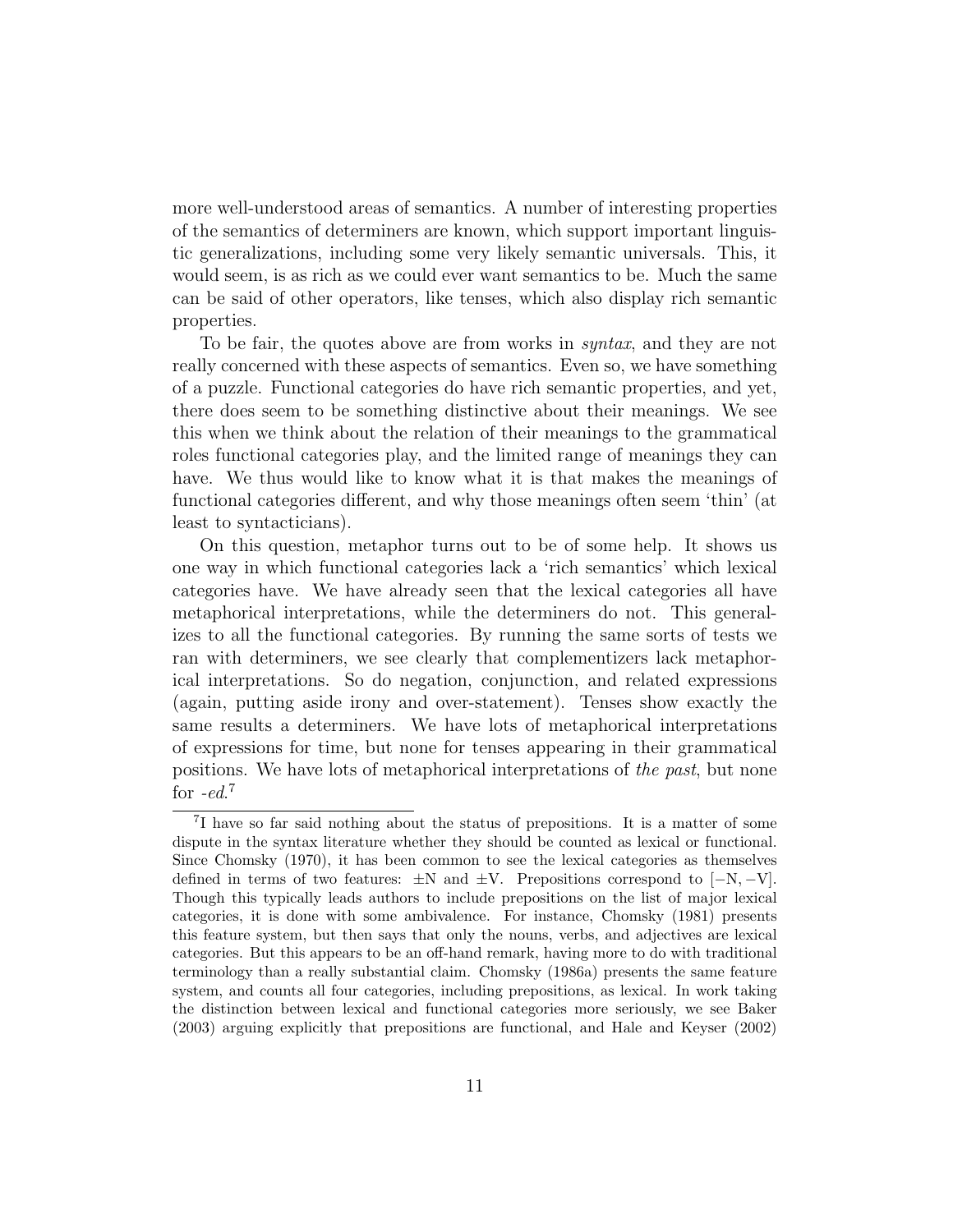We thus find that metaphor can tell us something about the lexical/functional distinction:

Having metaphorical interpretations correlates with lexical categories, while lacking metaphorical interpretations correlates with functional categories.

This correlation gives some substance to the idea that functional categories have only 'thin' meanings; at least, insofar as metaphor is an instance of markedly 'rich' meaning, the lack of it may well count as 'thin'. Furthermore, the correlation shows that we can use metaphor as a probe for lexical versus functional status. Probing for metaphorical readings of expressions amounts to probing for lexical versus functional status.<sup>8</sup>

Let us take stock of our results so far. We have learned something about metaphor, and something about lexical and functional categories. We have seen that all the lexical categories can be interpreted metaphorically, but the functional ones cannot. This shows us something about the nature of

When it comes to metaphor, we get the same sorts of mixed results. Thematic prepositions like dative to do not generate any metaphorical interpretations. With prepositions like in, the situation is less clear. There are abstract uses of in like:

(i) John is in trouble.

These are often glossed as having metaphorical interpretations of the spatial relation of being in (cf. Quirk *et al.*, 1985). However, it is not entirely obvious whether this is metaphor, or rather a highly abstract meaning of in. (To itself has locative uses implying directionality, for which similar questions can be raised.) At least, in these cases, we get mixed results about metaphor just where we have a mixture of functional and lexical characteristics.

<sup>8</sup>There are a number of more technical ways that lexical and functional categories may be distinguished. Semantically, functional categories tend to have the semantics of operators. Syntactically, functional categories do not discharge or assign theta-roles, while they do bear agreement features (cf. Fukui, 2001). In some frameworks, not relating to theta-roles and have the semantics of operators come to pretty much the same things. The metaphor probe can work in conjunction with these more theoretical ideas, as it gives us a more intuitive test, and a more intuitive indication of what is different about the semantics of functional categories. Even so, the speculative suggestion I shall make in section V may indicate that theta-roles and metaphor have a great deal to do with each-other.

highlighting their mixed status. The reason prepositions are such a difficult case is that some prepositions, or some occurrences of some prepositions, seem to play an entirely grammatical role, while some do not. The prepositions expressing thematic properties, such as dative to expressing recipienthood, seem functional in nature. Other prepositions, including prepositions expressing spatial position like in, may appear to be lexical.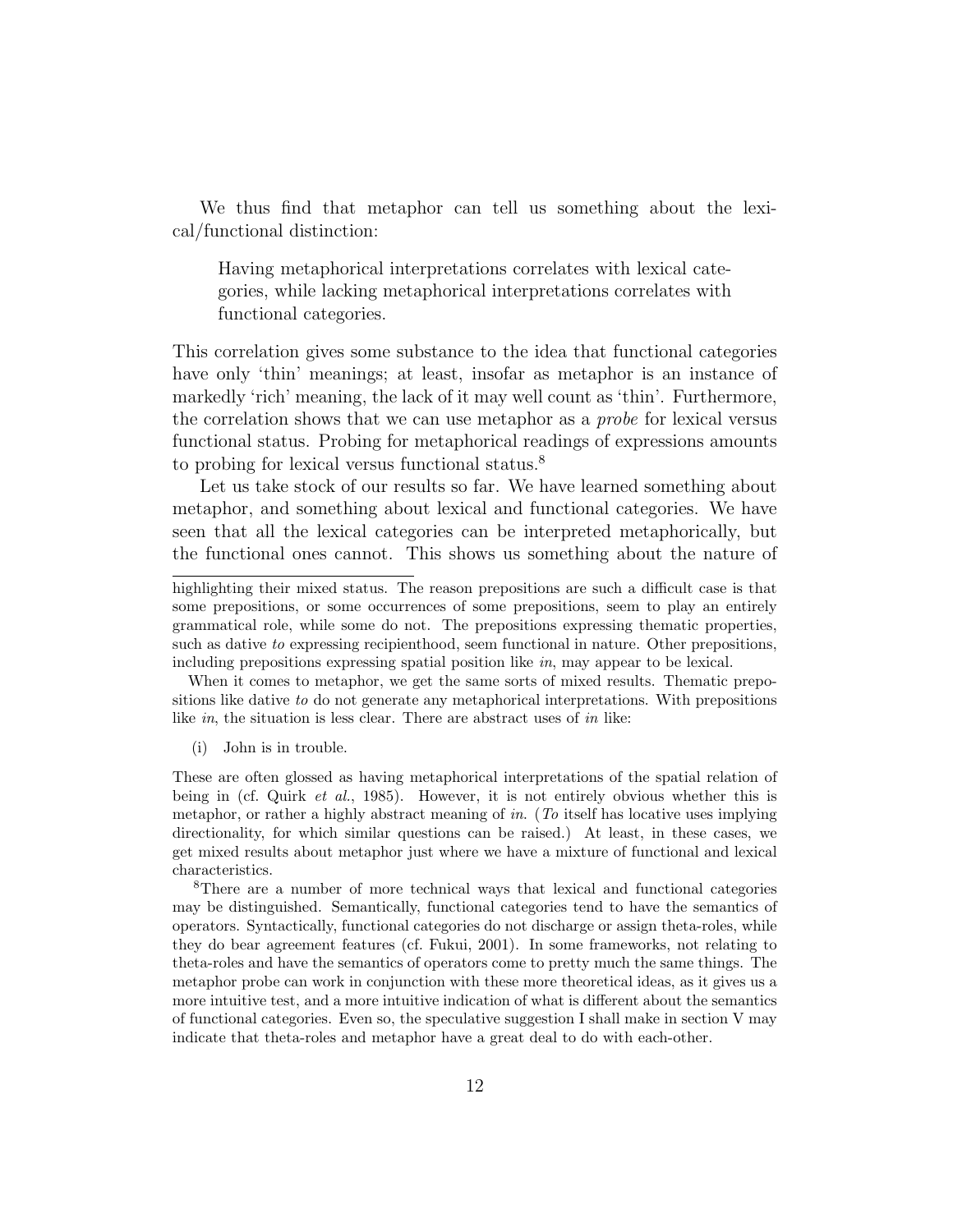functional categories, and why their meanings are often described as 'thin'. It also offers us a probe—a tool—for investigating lexical semantics and the lexical/functional distinction. We have thus used metaphor as a way to explore some important linguistic ideas.

We have also seen something important about metaphor itself. We have seen a substantial constraint on what can be interpreted metaphorically. Though we have identified this constraint, in terms of the linguistic notions of functional and lexical category, we have yet to explore what the constraint really shows us about metaphor. The rest of this paper will begin this exploration. It will address two sorts of questions: how a constraint derived from linguistic categories may affect metaphor, and what the extent of the constraint is. In particular, this paper will explore in more detail what aspects of linguistic structure are available for metaphorical interpretation.

### III The Metaphor and Linguistic Systems

We will now begin to explore the issues of how our constraint works to affect metaphor, and what the extent of the constraint really is. To do so, we will need to rely on some (I believe rather minimal) assumptions about both language and metaphor. In particular, we will need some assumptions about how language and metaphor are cognized, and how the cognitive systems involved interrelate.

In this section, I shall briefly review some assumptions about metaphor and about language. I shall then use them to construct a very simple model of how metaphor and language relate. This model will give us a picture of how our constraint on metaphor from functional categories operates, and what the extend of the constraint is. This model will be a tool for investigation, rather than a final conclusion. I shall argue in section IV that it is wrong in important respects. Doing so will help us to better understand the scope of the constraint on metaphor. Thus, we will at least begin to address the questions before us.

The main idea we will need, both about language and about metaphor, is that the two are cognitively different. This is widely assumed. For instance, I take it that when Lakoff (1993, p. 203) says "In short, the locus of metaphor is not in language at all, but in the way we conceptualize one mental domain in terms of another," he takes himself to be advancing a well-established thesis. Of course, metaphors are expressed using language, but whatever cognitive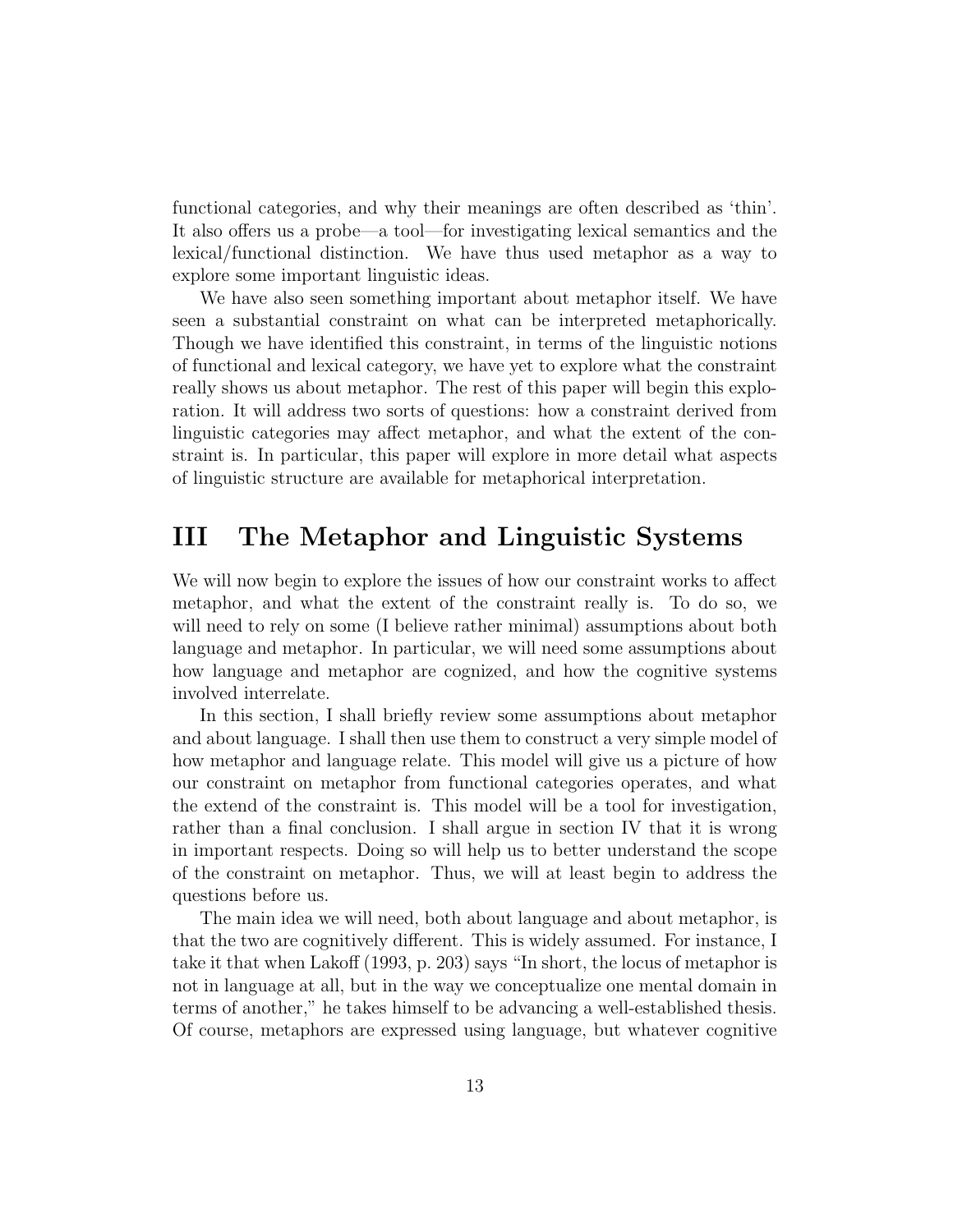systems allow us to generate and understand metaphorical interpretations are assumed to be different from those systems specific to language. In the next two subsections, I shall elaborate this idea, by filling in some background assumptions that support it.

#### III.1 Assumptions about Metaphor

In the preceding sections, I relied only on our ability to recognize metaphors and to localize them to parts of sentences. Beyond that, I assumed little about metaphor. In what follows, I shall continue to be as non-committal as possible about theories of metaphor. In particular, I shall not take a stand on any of the main points of contention in either the philosophy or psychology literatures. Even so, I shall make a few minimal assumptions about metaphor, and a brief review of these issues in philosophy and psychology will help to make those assumptions clear. This will help to make clear the differences between metaphor and language in cognition.

In philosophy, much of the debate has focused on whether metaphorical 'meanings' are the same as other sorts of meanings, i.e. if they are 'propositional' in nature. A diverse group of philosophers argue for propositional meanings, including Searle (1979), and Stern (2000). The view that metaphors have distinctive non-propositional meanings is championed by Black (1962), while Davidson (1978) argues that metaphors have no distinctive meanings at all. So long as we can recognize a difference between metaphorical and non-metaphorical interpretations of sentences and their parts, any of these is compatible with what I say in this paper.

Another of the main issues in philosophy is the mechanism by which metaphors are conveyed. Some, such as Searle (1979), take metaphor to be a (Gricean) pragmatic process whereby a speaker literally says one thing but conveys a distinct speaker's meaning. Relevance theorists such as Carston (2002) and Sperber and Wilson (1998), and other contextualists like Recanati (2004), assimilate metaphor to the category of 'loose use', or more generally to the same sorts of pragmatic mechanisms they see as involved in determining what proposition is conveyed by a speaker. (They thereby downplay or rejecting any distinction between metaphorical and literal.) Another option, suggested by Walton (1993), is that metaphors are conveyed via a kind of pretense or make-believe game in which speakers can engage.<sup>9</sup>

 ${}^{9}$ For a survey of philosophical issues about metaphor, see Reimer and Camp (2006).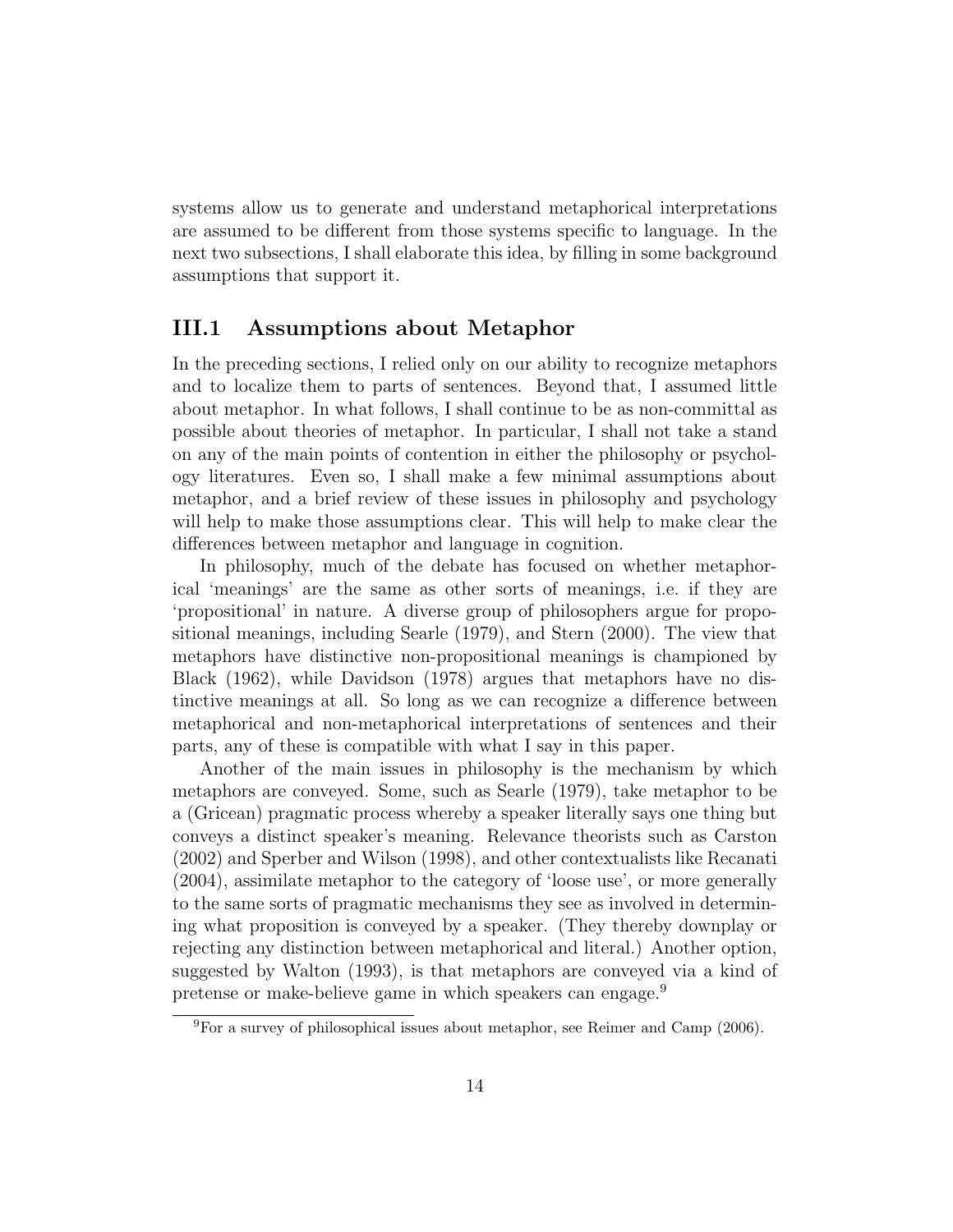Any of these provide for a significant non-linguistic component of metaphor. For a speaker to convey and a hearer to understand a metaphor requires them to rely upon Gricean or relevance or pretense processes. We may safely assume that any of these go beyond linguistic competence. Ability to engage in make-believe, or to recognize relevance, or informativeness, or perspicuity, all go beyond our competence with language. The same goes for semantic views of metaphor, like that of Stern (2000). Stern sees metaphor as the result of a context-dependent operator, which has distinctive semantic properties. But the value of the operator in context is still set by pragmatic processes which go well beyond linguistic competence.

I thus think it is safe, and not too controversial, to assume that there is an important difference between what goes into metaphor and linguistic competence. Some psychological abilities and processes are required for the conveying and interpreting of metaphor that go beyond competence with words and phrases.

Assuming there is such a difference, we might ask what the cognitive processes involved in metaphor interpretation are like. The Gricean and relevance-theoretic views do tell us something about these processes, as they hold that they are essentially the same processes that are involved in other aspects of communication. It is natural to conclude that they place the cognition of metaphor within general intelligence, as presumably that is where our abilities to maximize information or optimize informativeness across a wide range of subject-matter are to be found. The same can be said for Stern's semantic view, which relies on such cognitive resources as our ability to judge salience. Views like Black's, which rely on a notion of metaphorical meaning, likewise see these meanings as arising from systems of concepts interacting in some ways. Again, we may assume that whatever cognitive processes go with generating or using such systems are not linguistic in nature. All of these views place the cognitive processes used to interpret metaphor squarely outside of linguistic competence, and in the realm of highly general cognitive abilities.

Many of these philosophical accounts of metaphor are proposed as highly idealized models, or as rational reconstructions, of our ability to understand and convey metaphors. Even so, they do at least strongly suggest some predictions about the genuine real-time processing of metaphor. For instance, Searle's Gricean picture predicts that the interpretation of metaphor goes through the literal meaning of an utterance; a prediction that has been much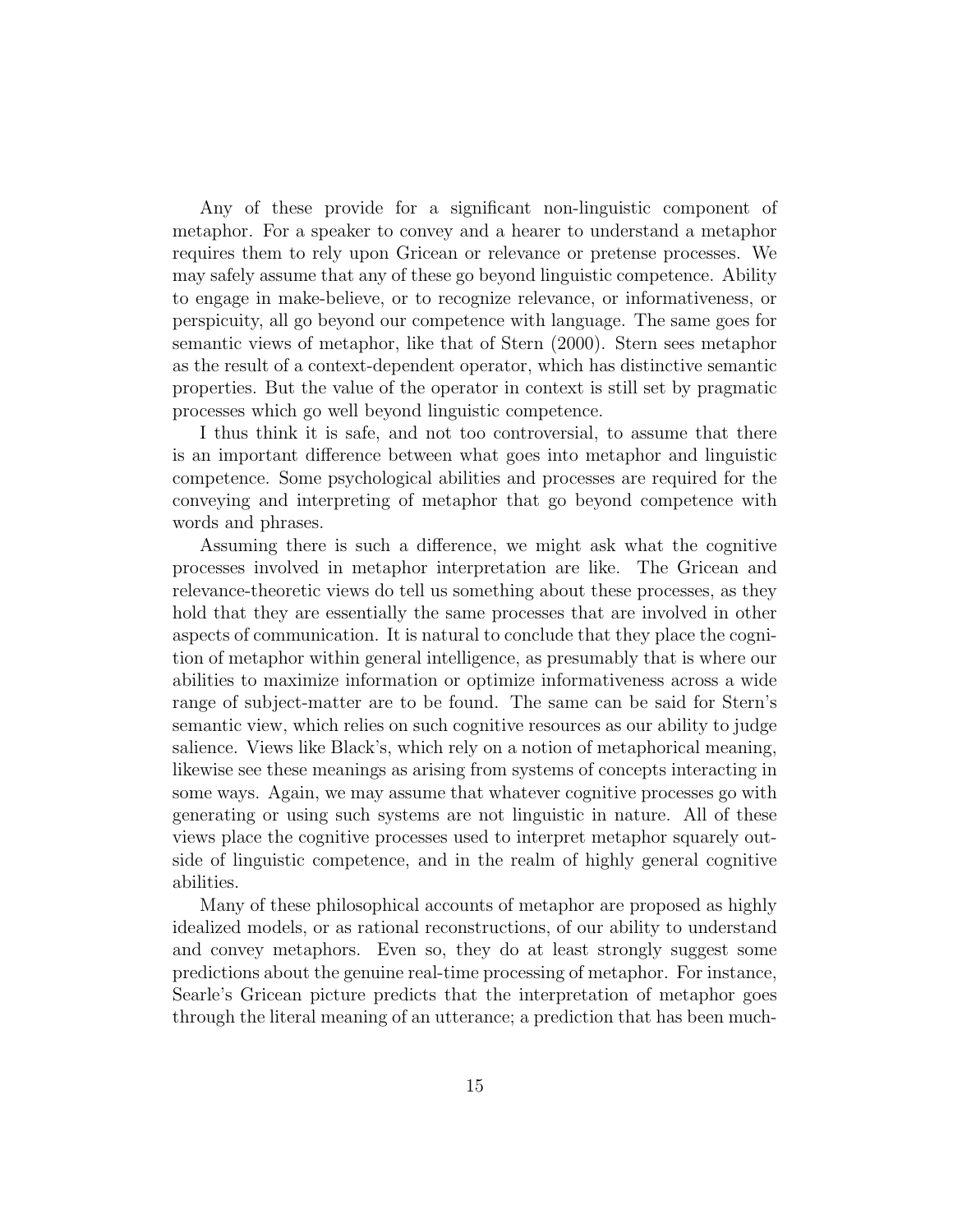debated in the psychology literature.<sup>10</sup> Though I do not really want to dwell on the details of the psychology of metaphor, a brief glance at the leading ideas there will help substantiate the difference between linguistic competence and metaphor cognition.

The leading psychological models of metaphor comprehension all rely in some form or another on our abilities to work with concepts: to compare them, to generalize and abstract from them, etc.<sup>11</sup> For instance, one leading model (the *category-transfer model* in the terminology of Camp, 2001) starts with a given concept and abstracts from features of a prototypical instance of it, to form an 'ad hoc category'. Such a category is a general schema of concepts associated with the prototype. This category is then transferred to a target concept, typically a literal content. So, for instance, Glucksberg and Keysar (1993) discuss the metaphor  $My\,Job\,is\,a\,jail$ , which they see involving the formation of an ad hoc category from a stereotypical instance of being a jail. Such a category includes being unpleasant, confining, punishing, etc. This category is then applied to the concept provided by my job, to produce the metaphor.

Other models rely on our ability to compare concepts, and find shared features between them (feature-matching models, in the terminology of Camp, 2001). These models often rely upon our ability to judge salience, to restrict metaphor interpretation to salient shared features. Ortony (1979) suggests that metaphor is marked by an imbalance in salience, where the shared features are highly salient with respect to one concept, but not the other. Finally, some models rely on combinations of both sorts of abilities, such as the structural alignment model of Gentner and Wolff (1997), which proposes a stage where features of concepts are matched, and then one where a system of such features is formed by abstraction. (It is often suggested that this theory captures a great deal of what Black (1962) had in mind.)

Any of these models is based on our ability to work with concepts: to match their features and judge salience with respect to them, to recognize prototypes of them, or to abstract from them. Again, we see that such

<sup>10</sup>See Camp (2001) for discussion and references.

 $11$ Concept may not be the best term to use here, for two reasons. First, not every view of metaphor cognition sees the units of cognition as playing the same roles that concepts traditionally play. Second, many view of metaphor work with larger-scale elements of cognition (such as scripts or schemas). Even so, these differences will not be important for the little I shall say about psychological models of metaphor cognition, so talking about concepts will be harmless.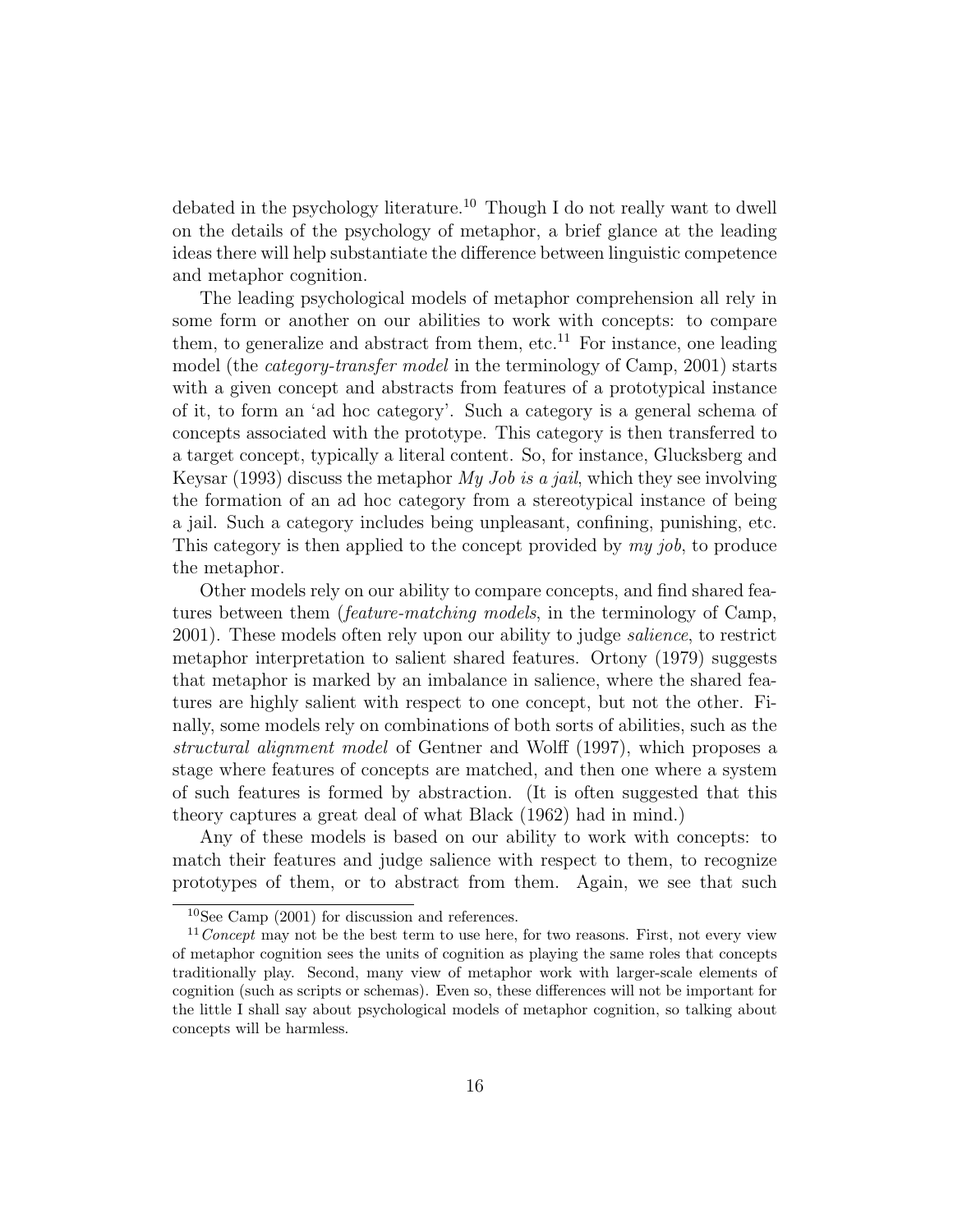abilities are not language-specific, and are not part of linguistic competence. We see consistently in both philosophical and psychological approaches to metaphor that the cognition of metaphor is part of our general ability to work with concepts, and not part of linguistic competence.

I shall label whatever is responsible for the cognition of metaphor the metaphor system. Our brief survey of ideas about the metaphor system in philosophy and psychology shows that it is safe to assume the metaphor system is distinct from linguistic competence. Beyond that, our survey leaves open just what the metaphor system is. It may be that the metaphor system is really just our most general cognitive system for working with concepts, or it may be a more specific part of that system. For our purposes here, we do not have to say any more.<sup>12</sup>

#### III.2 Assumptions about Language

I have concluded that the metaphor system is squarely in the conceptual realm, and distinct from linguistic competence. In doing so, I have already tacitly relied on some assumptions about language that I shall now make explicit.

I need to say enough about the cognition of language, specifically, about linguistic competence, to make clear that it is different from what we saw with the metaphor system. Our competence with language does not appear to be a matter of our general abilities to work with concepts: to sort similarities between concepts, to make abstractions from them, etc. Rather, linguistic competence is a highly specific ability, with its own specific organizing principles. (Indeed, it seems that we vary quite a bit in how well we comprehend metaphor, and generally how effectively we can work with concepts, while core language competence such a syntax shows remarkable uniformity in mature speakers.) Having this ability is typically described as the result of possessing a dedicated language faculty which determines the principles. This view is, of course, forcefully advocated by Chomsky (e.g. Chomsky, 1980, 1986b). Chomsky frequently describes a language faculty as a 'mental organ': a cognitive system that is special-purpose in much the same ways that organs like the heart and kidneys serve special purposes. Such a cognitive system is also frequently described as a 'module' in cognitive architecture, and indeed, the Chomskian view does posit many of the

 $12\text{My}$  debt to Camp (2001) in this section should be very obvious.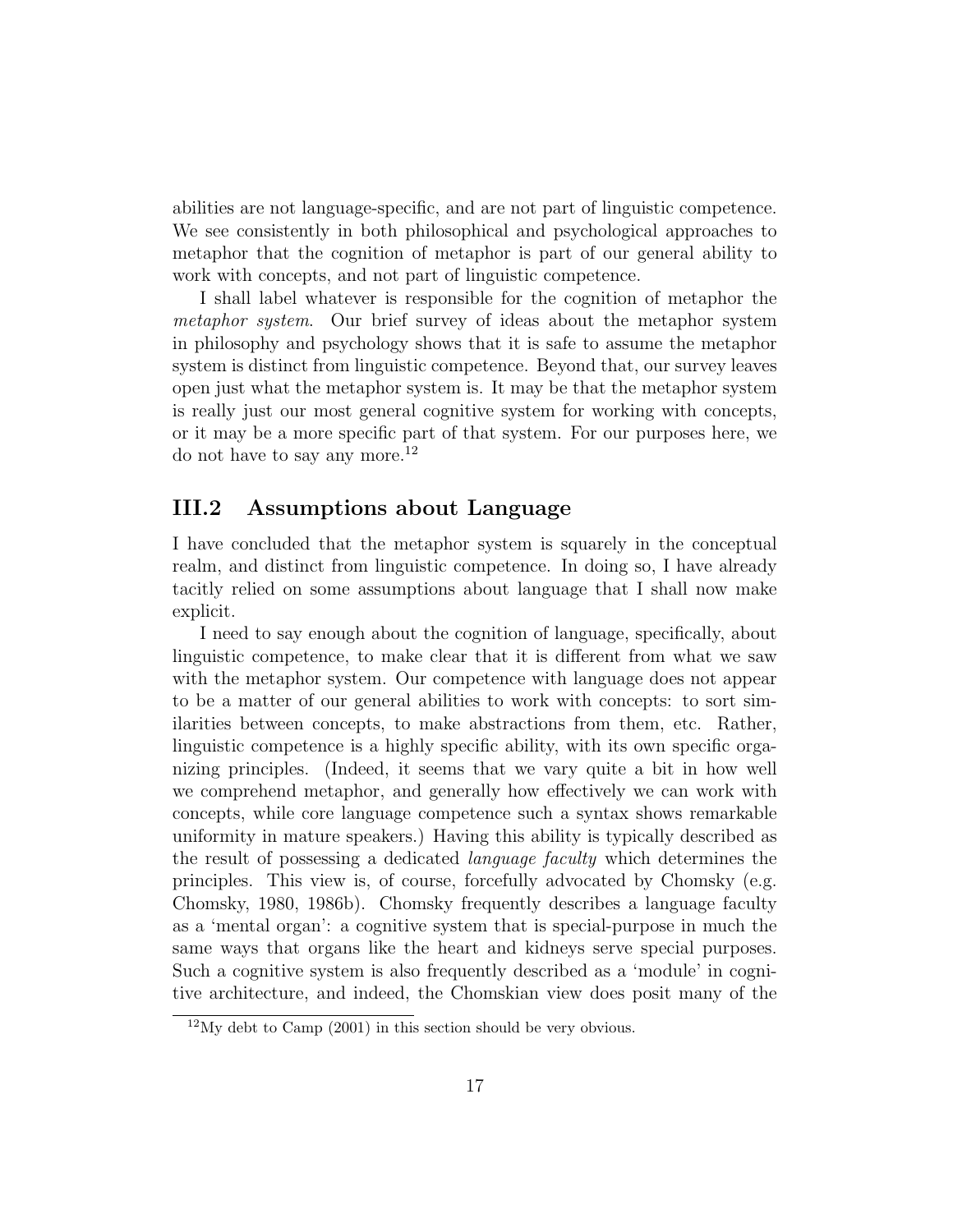features that are characteristic of modularity in the sense of Fodor (1983). The language faculty appears to be highly domain specific, its operation is mandatory, its workings are relatively inaccessible to consciousness, its shows characteristic patterns of development and breakdown, it has some features of informational encapsulation, etc. Even so, it is important to note that the Chomskian view does not make language an input module in Fodor's sense. (See Higginbotham (1987) for further discussion.)

I am generally sympathetic to a Chomskian view of language, and I shall often talk in Chomskian ways. However, to bear out the idea that metaphor and language cognition are different, we need only a few minimal features of the Chomskian view. So long as there is a distinct linguistic system, with principles not derived from abilities to work with concepts like abstraction and feature comparison, we have what we need. Assuming that linguistic competence is a matter of having a language faculty (in a mature state) guarantees this, but so would any other way of seeing distinct kinds of cognitive systems. If you want to insist, for instance, that the difference between linguistic competence and the metaphor system is a matter of learned abilities to apply more useful strategies in different kinds of settings, I need not argue against you here. (I would elsewhere!)

A number of other features of the Chomskian package are not at issue here, and can be ignored for our discussion. I shall say nothing about acquisition, either of language or of the ability to comprehend metaphor. I shall thus say nothing about questions of innateness. I shall also say nothing about linguistic universals and variation across languages, and issues of internalism and so-called 'I-language' versus 'E-language'.

With all these caveats about not needing the full force of the Chomskian view, I shall continue to talk about the language faculty (and I still think this is the best way to think about linguistic competence). There is one further issue about which I do want to be somewhat more careful. Even amongst people like me, who accept the general Chomskian view of the language faculty, there is lively debate about just what goes into it. As is common, I shall assume that syntax and phonology are within the language faculty. I shall also assume that in a very minimal way, some 'semantics' fall in the language faculty as well. More specifically, I shall assume that some structural representations relevant to meaning fall within the language faculty. In fact, these tend to look more like syntax than like semantics once we find them (and hence, they are often described as part of the syntax-semantics interface). The sorts of things I shall assume to be within the language fac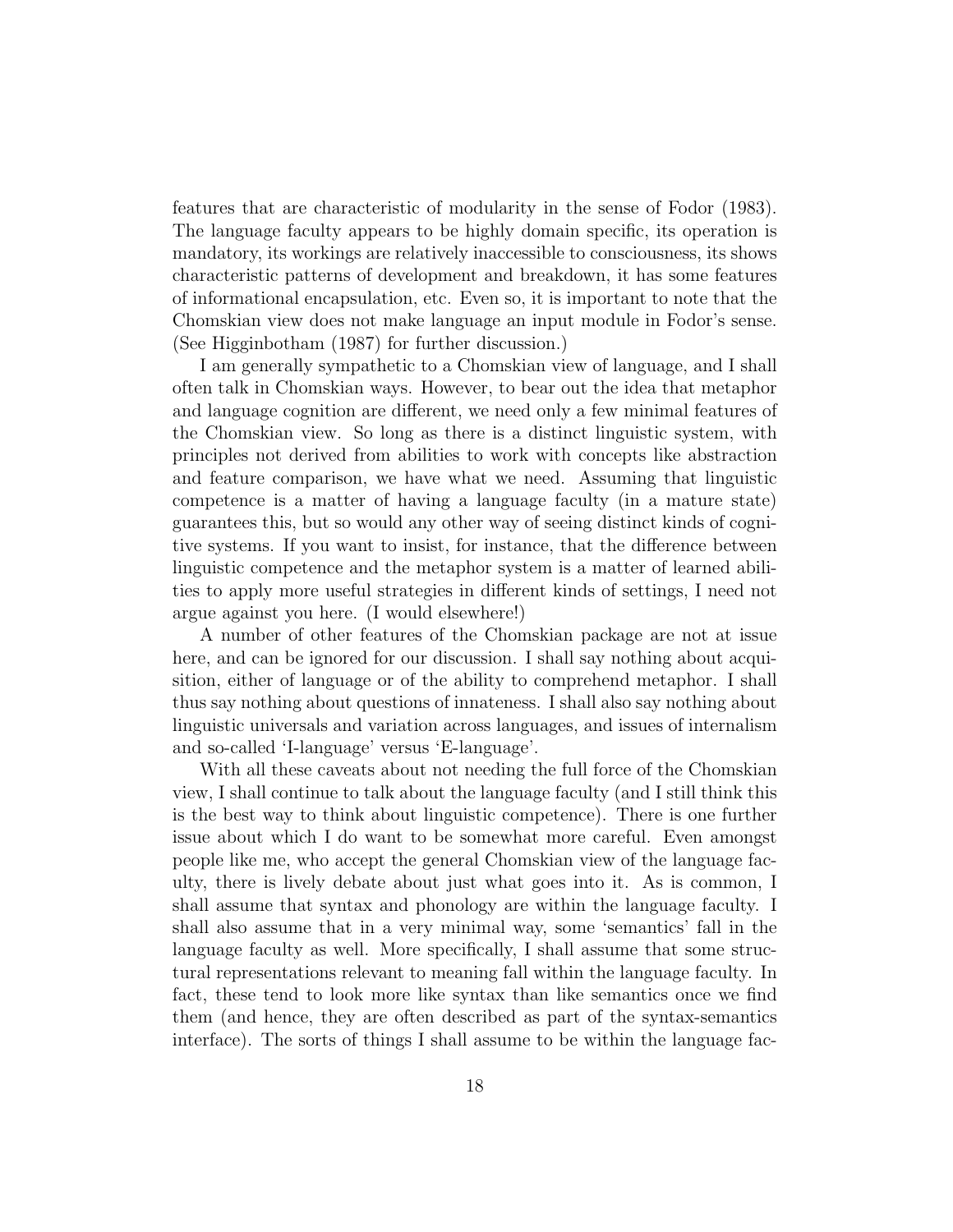ulty are thus what we may loosely call 'grammar'. Importantly, though I shall talk about semantic properties within the language faculty, I am not assuming that these properties suffice to determine what is intuitively said by a sentence. Though (pace relevance theorists) I am inclined to think they do, it will not matter here. The only aspects of semantics we will talk about here are the ones that look like grammar.<sup>13</sup>

We have now identified two cognitive systems: the metaphor system is responsible for the comprehension of metaphors, while the language faculty is responsible for linguistic competence. I shall often talk about the latter as the linguistic system, to make it easier to talk about both at once, and to de-emphasize unneeded aspects of the Chomskian view. We have seen a few features of both systems, but what we really need is simply that they are distinct.

#### III.3 The Linguistic–Metaphor Systems Interface

I have now reviewed why it is safe to assume there distinct cognitive systems at work in linguistic competence and metaphor. Once we have these systems, we know that they must interact, from the obvious fact that metaphors are expressed in language. Thus, there must be some way in which the two systems talk to each-other, or in the usual jargon, interface. I shall suggest that our constraint on metaphor from sections I and II is best seen as a facet of this interface.

I shall sketch, for discussion purposes, a simple model of how this interface might work. I shall focus on the issue of how a metaphorical interpretation gets assigned to a sentence, uttered in a context. The structure of the sentence, its sound, and the basic properties of the words in it, are determined by the linguistic system. This must then be operated on somehow by the metaphor system, to produce a metaphorical interpretation. For this to happen, the right information from the linguistic system must be passed to the metaphor system. The metaphor system must then act on whatever it takes in from the linguistic system, to produce a metaphorical interpretation of the sentence.

A natural and simple model of how this might happen is as follows. As the metaphor system is part of our ability to work with concepts, only the

<sup>&</sup>lt;sup>13</sup>For a taste of the debate about semantics in the language faculty, see Larson and Segal (1995) and Pietroski (2003).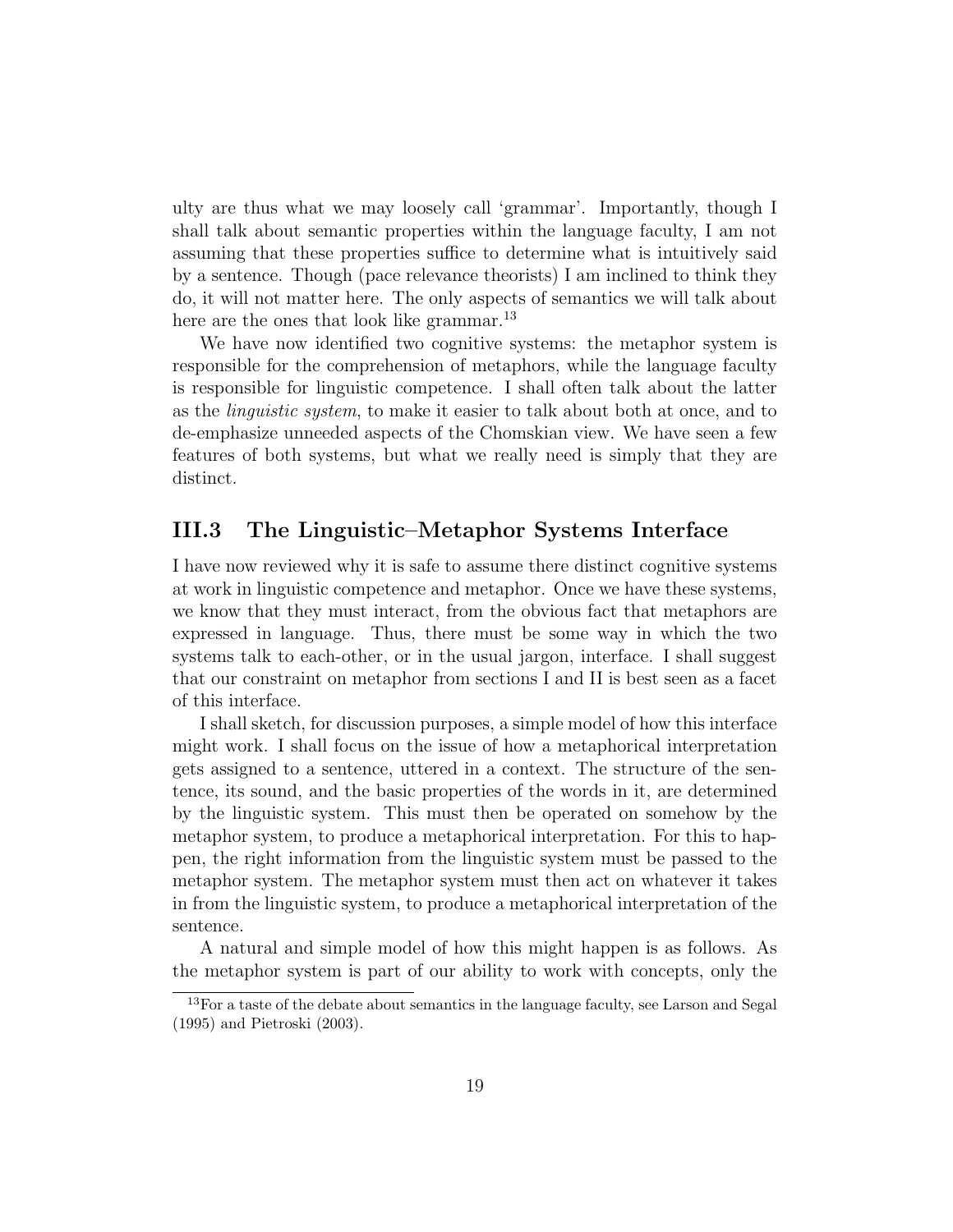conceptually rich elements of linguistic meaning suitable for abstraction, feature comparison, etc, are passed to the metaphor system. All other aspects of a sentence are stripped away in the interface.

To make this vivid, let us think about what the language faculty might produce. Here is a simplified version of one proposal for the syntax of an all-too-familiar sentence:



The details of this structure are not really important.<sup>14</sup> All that matters is that linguistic theory tells us the structure of this sentence determined by the language faculty is very rich. In particular, it contains all sorts of things I have not explained, like subscripted  $t_i$  and  $t_j$ , IP, I' and SC, which could not be operated on by the metaphor system. Our general system for manipulating concepts could not make sense of these technical language-specific notions.

We thus suppose that the metaphor system ignores all the structural parts of the sentence provided by the language faculty, and simply selects the concepts associated with the lexical items Juliet and sun (the boxed elements in the tree). Only these are passed to the metaphor system in the interface, leaving for the metaphor system simply:

#### $\langle$ JULIET, SUN $\rangle$

(I shall indicate concepts by small capitals.) The interface between the linguistic and metaphor systems, according to this idea, is one of generally

<sup>&</sup>lt;sup>14</sup>I have followed the proposal of Moro (1997). It might be surprising to some how much controversy there is over the syntax of such an apparently simple sentence. For an overview, in a more recent syntactic framework, see Mikkelsen (2005).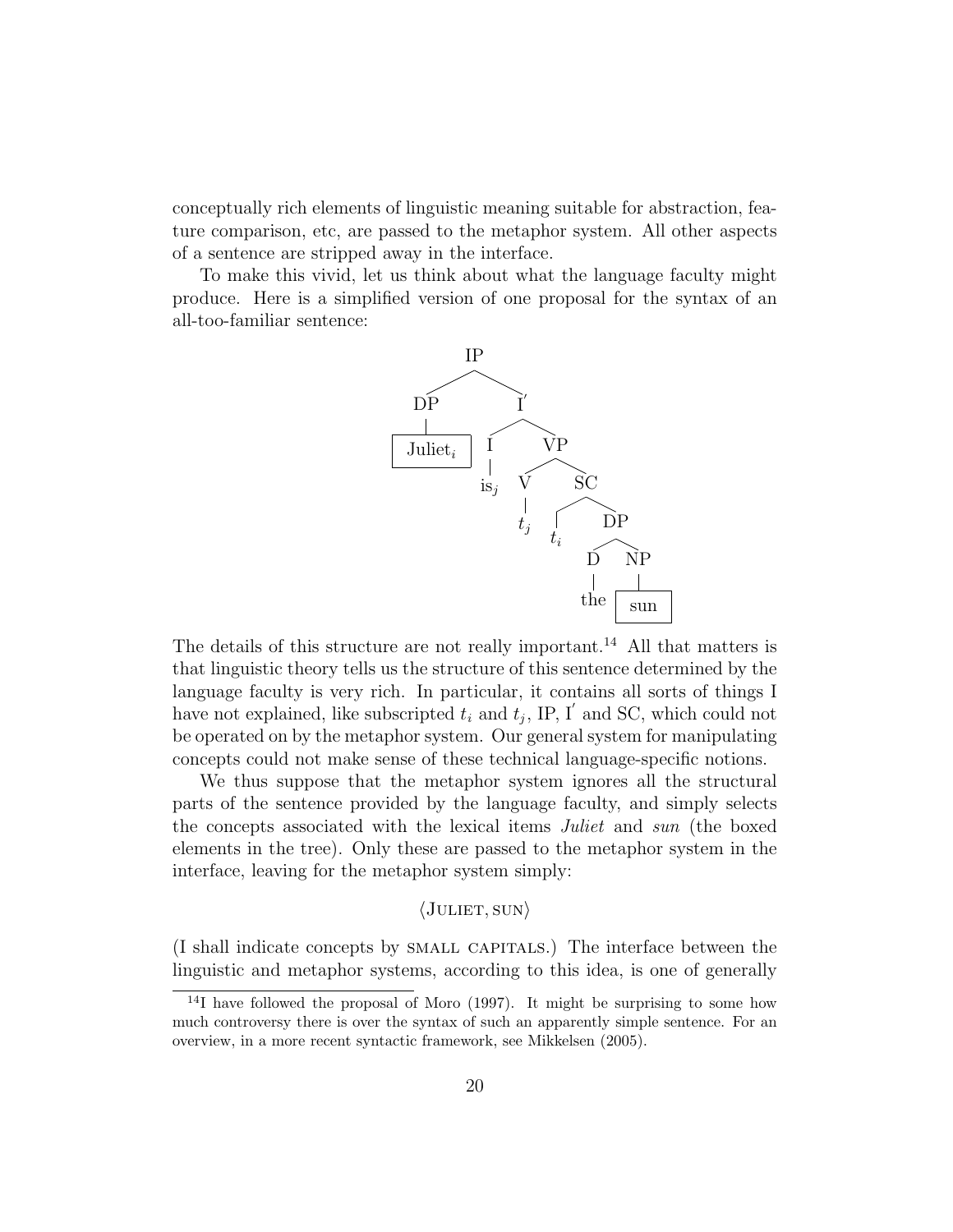erasing all linguistic structure provided by the linguistic system, and selecting only concepts linked to lexical items for processing by the metaphor system.<sup>15</sup>

As this model of the linguistic–metaphor systems interface is the simplest reasonable one, let us call it the *simple model*. The simple model does have some plausibility. At least, it is quite plausible that lots of linguistic structure generated by the language faculty must be erased in the interface. The simple model simply takes the strongest available position on how much is erased.

The simple model faces many challenges, and ultimately, I shall argue it is wrong. But there are some shortcomings of the model which really show no more than that it is incomplete. I shall mention one that is particularly relevant to the issue we are examining here. The simple model is incomplete in failing to describe how complex metaphors can be part of larger sentences. Many of the metaphors we have already seen, for instance in (7) and (11), get their significance by building metaphorical interpretations into larger messages expressed in part by normal linguistic means. As we have seen, complex metaphors in sentences involving functional items like determiners are like this. At the very least, this means the simple model must be extended to provide for interaction in both directions across the linguistic–metaphor systems interface. Metaphorical interpretations must be fed back to the linguistic system for completion and packaging, at least.

In taking the strongest available position on what is erased in the linguistic–metaphor systems interface, the simple model captures the constraint on metaphor we found in sections I and II. Along with everything else outside of concepts linked to lexical items, elements of functional categories are erased in the interface with the metaphor system, according to the simple model. The model thus predicts that functional categories cannot have metaphorical interpretations, as they are rendered invisible to the metaphor system by the interface.

The simple model is fairly modest in how much it explains about the constraint. It does not address why functional categories are erased in the interface, even though some of them—like determiners—have the kinds of contents which can have metaphorical interpretations when expressed by lexical categories.<sup>16</sup> But even so, it does give us a model of how the constraint

<sup>&</sup>lt;sup>15</sup>For the moment, we may avoid the issue of how lexical items link to concepts. I shall discuss some aspects of the lexicon in section IV, but I shall generally skirt the question of whether lexical entries themselves contain conceptual information, or rather contain some kind of pointers to concepts. The interface model we are considering can work with either.  $16A$  tempting speculation that would fit with the simple model is that though the mean-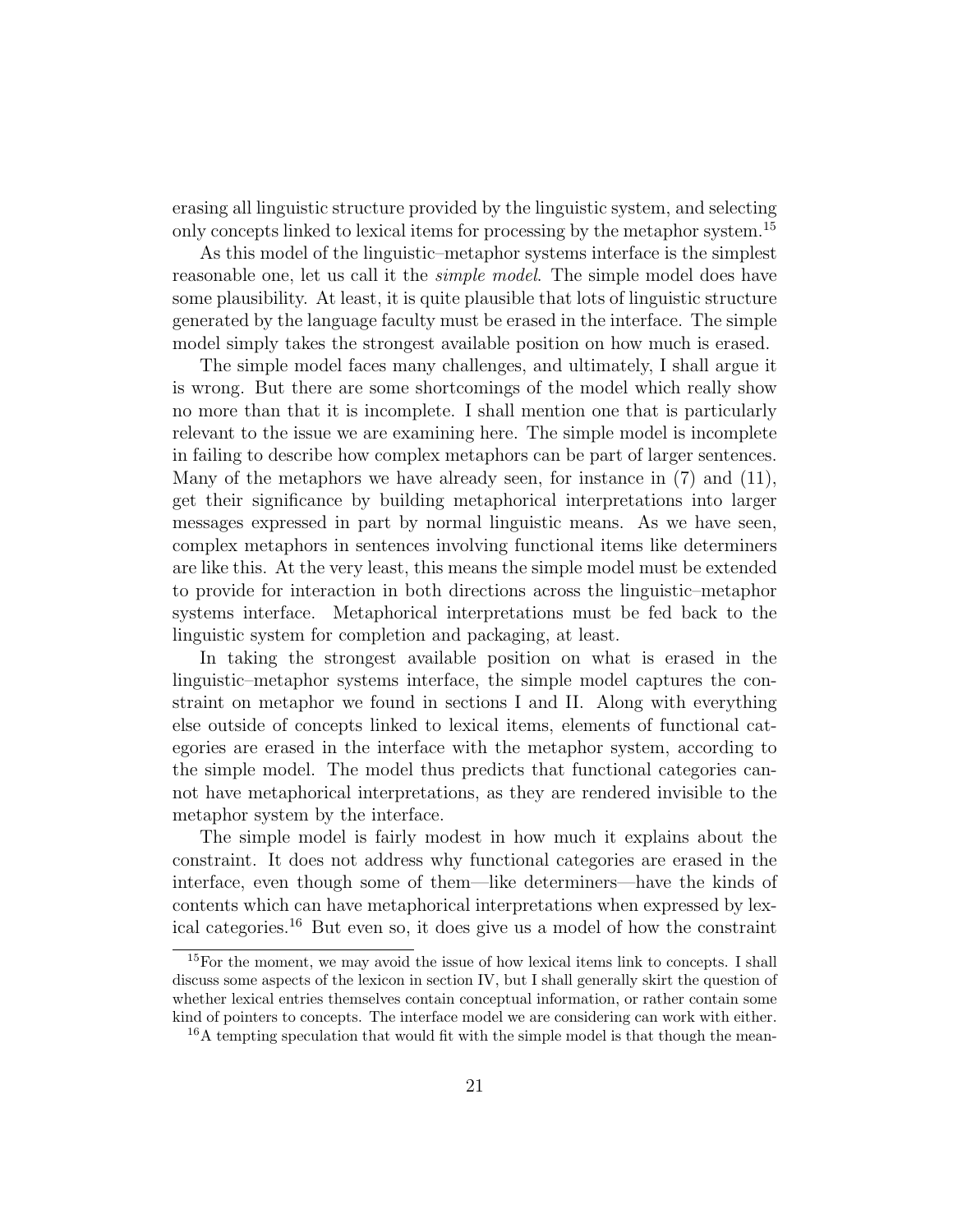works: it works as a constraint on the linguistic–metaphor systems interface, rather than, say, as a constraint on metaphor processing itself. It also offers an answer to the question of how far the constraint really goes. It implies that anything outside of the concepts linked to lexical items, and so anything that could count as linguistic structure, will fail to have metaphorical interpretations. More strongly, any such structural elements will be invisible to the metaphor system.

Though I think an interface model is the right way to model the constraint, I shall argue in the following section that this latter prediction is incorrect. I shall show that there are aspects of linguistic structure, importantly similar to functional categories in some respects but appearing within the lexicon, which must be available to the metaphor system. Thus, the simple 'erase practically everything' model must be replaced with a much more selective model of what gets passed to the metaphor system in the interface.

### IV Metaphor and Lexical Structure

We have now seen that functional categories cannot be interpreted metaphorically. This shows us something about functional categories, and it provides a constraint on metaphor. In the last section, I suggested this constraint is best understood as a constraint on the linguistic–metaphor systems interface, and I sketched a simple model of the interface which accounts for the constraint.

The main goal of this section is to argue that the simple model is wrong. In particular, its prediction that no aspects of linguistic structure are passed from the linguistic system to the metaphor system is incorrect. We already have seen reasons to think the simple model is inadequate, and at least needs to be extended, but this will show that the simple model is really on the wrong track. It will show that the model of erasing all aspects of linguistic structure at the linguistic–metaphor systems interface must be replaced by one where some but not all aspects of linguistic structure are selected by the

ings of expressions like more and bigger are related, the genuine lexical categories include links to the broader conceptual system, whereas the functional ones have home-grown contents provided by the language faculty itself. However, the reasons the simple model fails I shall present in section IV show that even if this speculation is correct, it cannot account for the interface behavior we see. At least some home-grown linguistic contents do get passed to the metaphor system.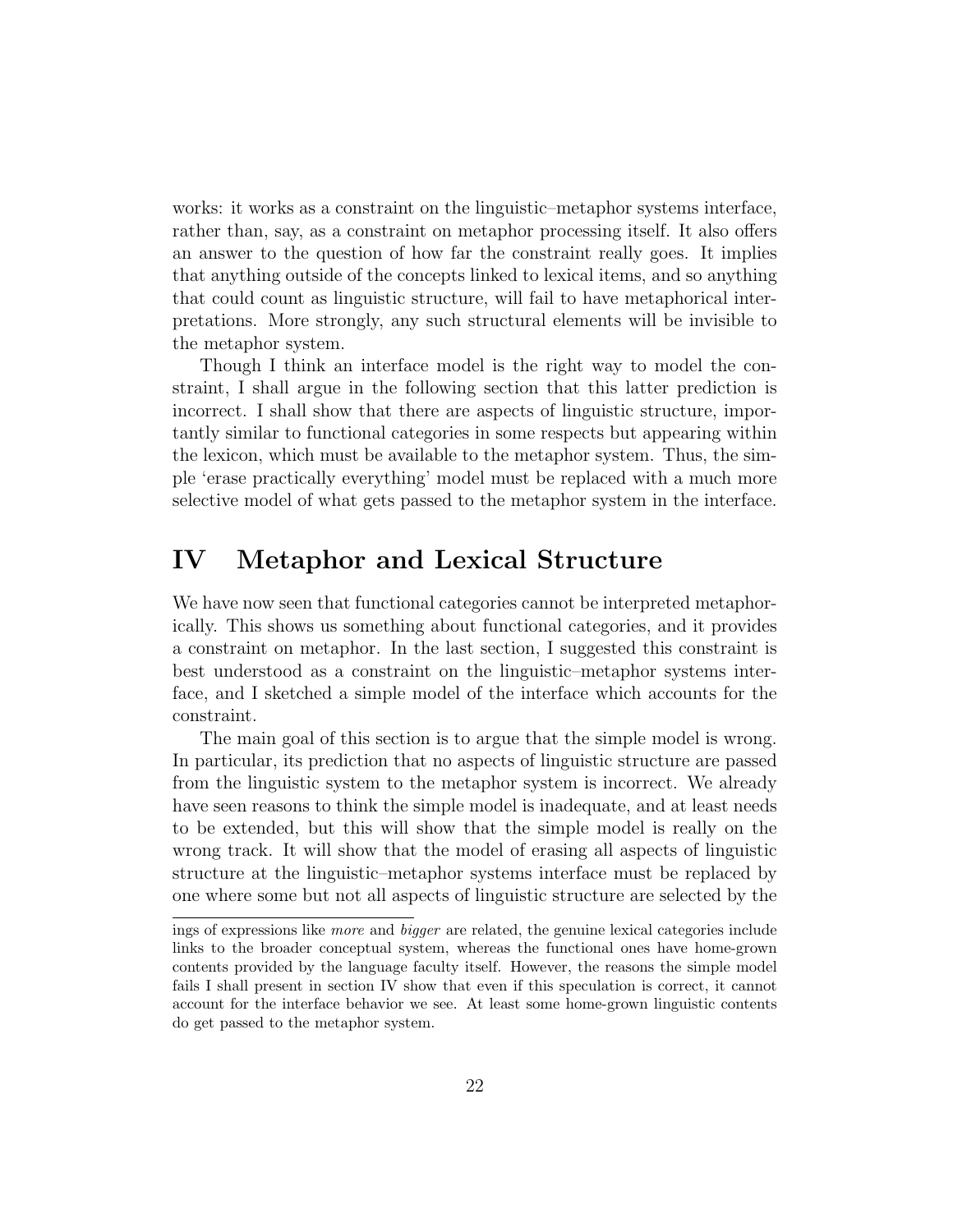metaphor system. Showing this will help us to better understand the extent of the constraint on metaphor we have uncovered.

I shall substantiate this claim by showing that some structural elements related to lexical meaning must be available to the metaphor system. The main argument about metaphor will be given in section IV.4. Before this can be done, however, I shall have to present some ideas about linguistic structure in the lexicon in sections IV.1 and IV.2, and then revisit the simple model in light of those ideas in section IV.3.

### IV.1 Linguistic Structure in Lexical Meaning

Some aspects of the meanings of words have something to do with linguistic structure—with grammar—while others do not. If you want to know the difference in meaning between fear and frighten, a linguist will have something interesting to tell you, and what they say will be mostly about structure, indeed about grammar. In contrast, if you want to know the difference in meaning between *red* and *blue*, you will have better luck asking a psychologist.

There is not anything close to universal agreement over what makes certain things within the purview of linguistic analysis. But here is the sort of picture with which I shall work. The picture supposes that lexical meaning is a combination of two sorts of factors. One is linguistic structure, which can be mapped and explained by a good linguistic theory. The other is more idiosyncratic and conceptual, and not the sort of thing linguistic theory proper is likely to shed light on. The main difference between fear and frighten is structural: it has to do with which argument is the experiencer. The main difference between *red* and *blue* is conceptual: it has to do with whatever goes into our grasp of colors. We label this idiosyncratic from the point of view of linguistic theory (not from psychology in general), as it is not something we can organize or explain within linguistics itself.<sup>17</sup>

<sup>&</sup>lt;sup>17</sup>Though most anything in lexical semantics is controversial, this picture has emerged from a wide range of research. Here is a representative statement, "The argument I will make is that semantic properties of predicates divide into two fundamentally different kinds of information. I suggest that the division corresponds to the distinction between information that is linguistically analyzed and information that, while it may be cognitively analyzed, is linguistically atomic. The argument is based on the idea that some meaning components have grammatical life, and some are linguistically inert. There is a sense in which this position is a distillation of a general research trend ..." (Grimshaw, 2005b).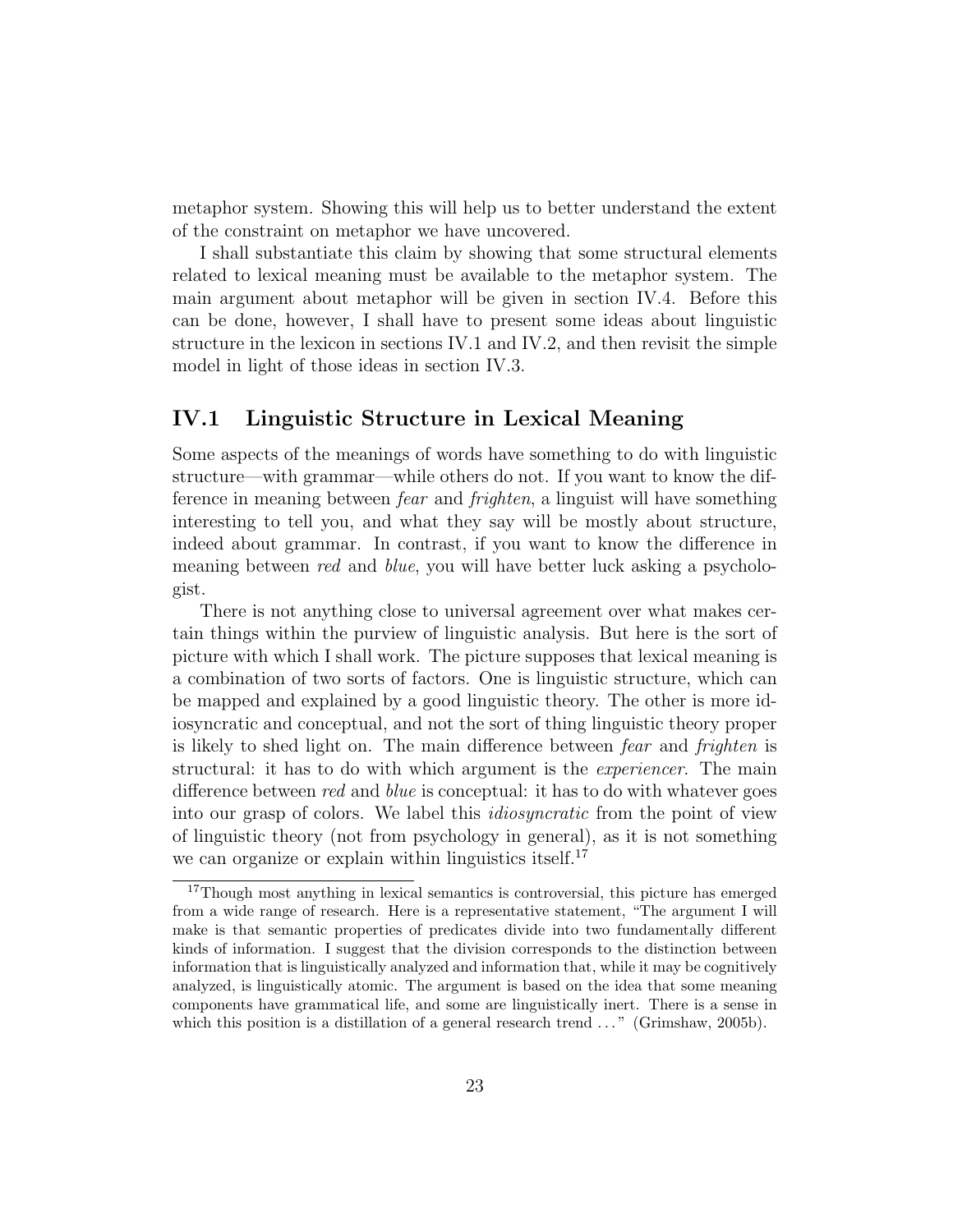The structural side of lexical meaning has a lot in common with functional categories. It consists of a small number of elements, determined by the linguistic system. They have contents, but like functional categories, these contents tend to be abstract in nature, and typically need to be completed by idiosyncratic features of lexical meaning to get us what we think of as the meaning of a word. We have already found tempting the assumption that this sort of content is home-grown in the linguistic system (though this is not essential to the arguments presented here). In contrast, idiosyncratic content represents established points of interface between the lexicon and general conceptual systems. Again, we may remain neutral on just how that interface works, though it is tempting to think of the lexicon as containing pointers to the relevant concepts. I shall continue to use the term idiosyncratic to describe the non-structural or conceptual side of lexical meaning, with the reminder that it means only idiosyncratic with respect to linguistic theory. (Ultimately I shall argue that both structural and idiosyncratic contents can be inputs to the metaphor system, so it is best not to insist on only one being conceptual.)

I shall work with a specific example of this sort of approach to lexical meaning: the theory *aspectual classes* of verbs. This theory has a fine pedigree, stemming from ideas of Aristotle, through work of Ryle (1949) and Vendler (1967), to the extensive development by Dowty (1979), and many others. This theory, like pretty much everything in lexical semantics, is highly controversial. But it is an established approach to some important aspects the lexical semantics of verbs, and it is sufficiently well-known to provide a familiar example. Also, as we will see, it helps us to focus on some important data we can apply to questions about metaphor.<sup>18</sup>

#### IV.2 A Brief Tutorial on Aspectual Classes

Before getting to the issues of metaphor that are our main concern, I shall quickly review some of the basics of the theory of aspectual classes. I shall be very brief, and gloss over a number of disagreements about how the theory should be formulated, and criticism of it. My presentation will fairly closely follow Rothstein (2004). Other extended discussions include Levin and Rappaport Hovav (2005), Smith (1997), Van Valin (2005), and Verkuyl (1993),

<sup>&</sup>lt;sup>18</sup>For more critical discussion of the theory of aspectual classes, see Levin and Rappaport Hovav (2005) and Verkuyl (1993).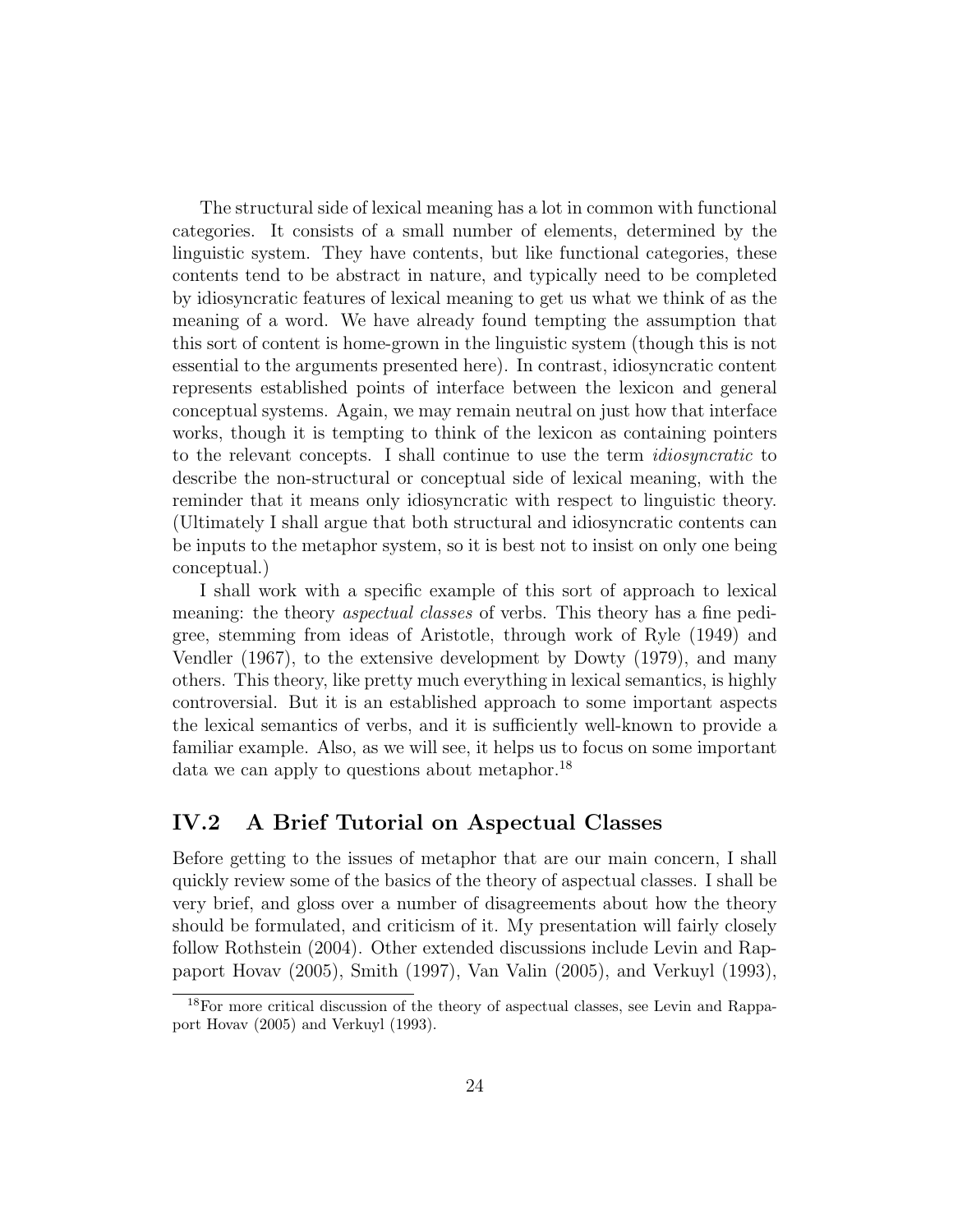as well as the classic Dowty (1979). See any of these for references to the extensive literature.

The theory of aspectual classes is a theory of verbs. It groups verbs into four classes.

**States:** love, know, have,  $\dots$ 

Activities:  $run, walk, swim, \ldots$ .

Achievements: die, recognize, ....

Accomplishments: paint a picture, draw a circle,  $\dots$ .

Different versions of the theory propose slightly different classifications, but this traditional one will suffice for our purposes. It has also been a matter of intense discussion whether these are properly classes of verbs or of verb phrases. I shall ignore this issue, and shall continue to talk about classes of verbs. (See the references above for discussion.)

Verbs generally describe events.<sup>19</sup> When they do so, they describe events in certain ways, with certain structural features. The aspectual classes indicate at least some features of how verbs depict events, and are a clue to the kinds of structural components of verb meaning that go into building such depictions. They are thus a clue to the linguistic structure that might be found in the lexicon.

On one way of looking at them, the aspectual classes point to two features of how events may be depicted. One is usually called telicity. Telic verbs describe events as having an endpoint or telos, which is a kind of culmination point for the event described. Achievements and accomplishments are telic: describing an event as a dying or a painting of a picture includes describing it as as having a point at which it is finished. States and activities are not telic: describing an event as a loving or a running does not include describing it as having such a culmination point.<sup>20</sup>

<sup>19</sup>Sometimes events and states are distinguished. If so, then verbs describe a broader category of 'eventualities' including both.

<sup>20</sup>I have put this in terms of how a verb depicts an event, and so put the difference in the verb's meaning rather than the event itself. Whether or not there is a difference between events answering to properties like telicity depends on just how finely events are individuated. Fine-grained event individuation will see the differences we are discussing here as differences between events, while coarse-grained event individuation will not. As our main interest here is in the meanings of verbs, we need not take a stand on this issue.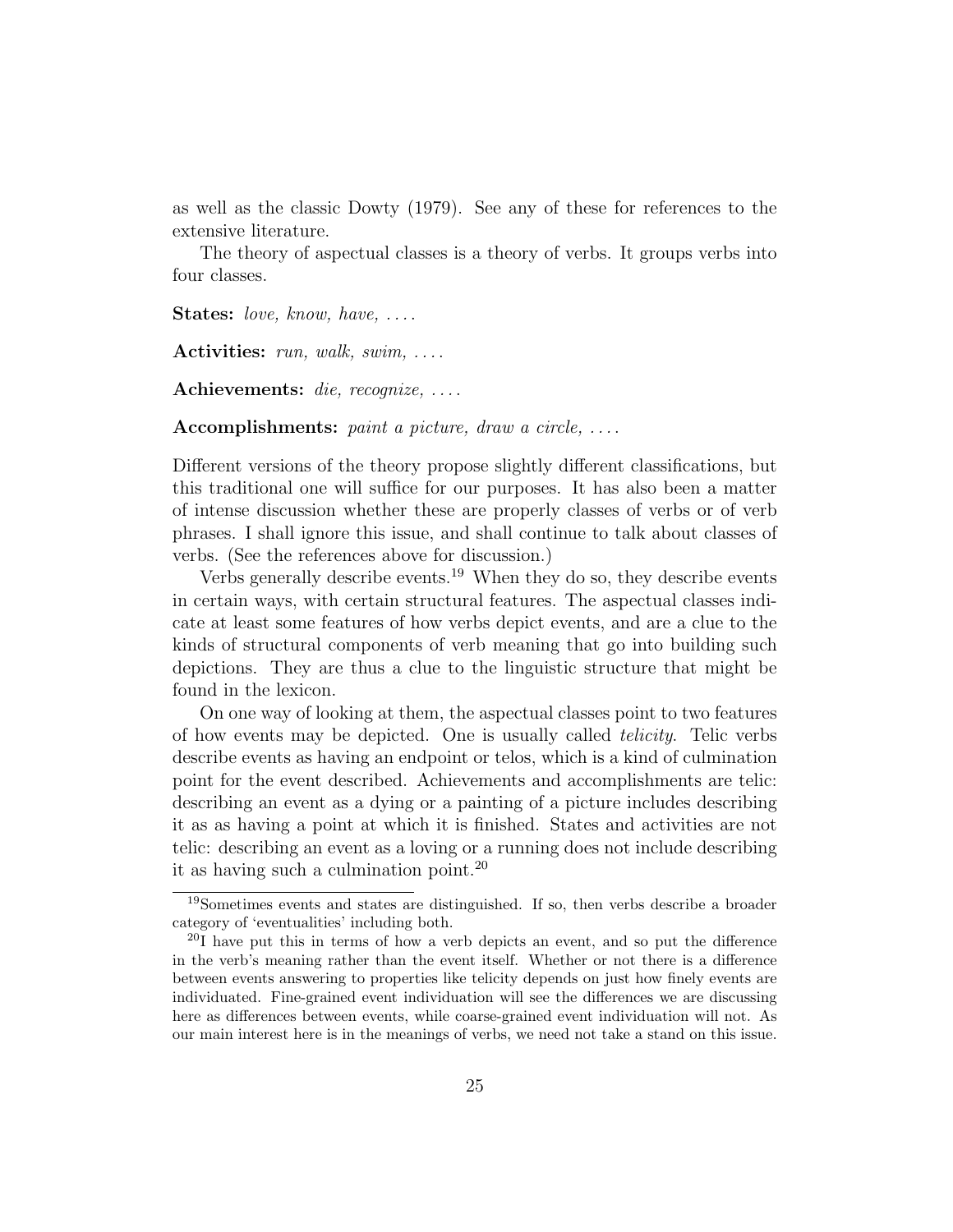The other feature is what Rothstein (following work of Landman, 1992) calls stages. Describing an event with an achievement verb describes it as not having any temporally extended stages in which the depiction is occurring, as it describes the event as virtually instantaneous. The same goes for states. Though they may be extended in time, they need not be, and do not have stages in which the state is occurring. They do not, in other words, have distinguishable parts where a process is ongoing. It is sometimes said that they are thus non-dynamic. In contrast, both activities and accomplishments describe events as having stages where the processes described are occurring. Any event of running or painting a picture has stages where running or painting is happening.<sup>21</sup>

The terms telic and stages are labels for sorts of event depictions. I shall not go into the details of how they may be analyzed.<sup>22</sup> There are some typical linguistic reflexes of these properties, which serve both as tests for which aspectual class a verb falls under, and further guides to the nature of the properties. One of the key tests for telicity is occurring in constructions with for/in x time: telic VPs typically occur with in x time while atelic ones occur with *for x time*. One of the key tests for stages is occurring (easily) in the progressive: states and most achievements cannot occur in the progressive, while activities and accomplishments can. The literature includes a number of other tests (many from Dowty, 1979). For instance, the so-called 'imperfective paradox' can help distinguish activities from accomplishments: for activities, we typically have the progressive entailing the past, while this is not typically so for accomplishments.

All these tests have difficulties. Dowty (1979) raised questions about the imperfective paradox test. There is a well-known class of achievements which do appear in the progressive: so-called progressive achievements such as The old man is dying. (We will make use of progressive achievements below.) Activities can occur with in x time under 'time of onset' readings, such as Mary will swim in ten minutes. Hence, the tests must be applied with care (and hence, some controversy about how solid classification by aspectual classes is, and about what it classifies). Even so, we have enough to at least get an inkling of how different verbs can differ with respect to structural

<sup>21</sup>Many theories of aspectual classes recognize another feature of punctuality. With it, they identify an additional class of semelfactives like kick and wink, which are nearinstantaneous, but not telic. See Smith (1997).

<sup>&</sup>lt;sup>22</sup>See Rothstein  $(2004)$ , who builds on work of Krifka (e.g. Krifka, 1998) and Landman (1992).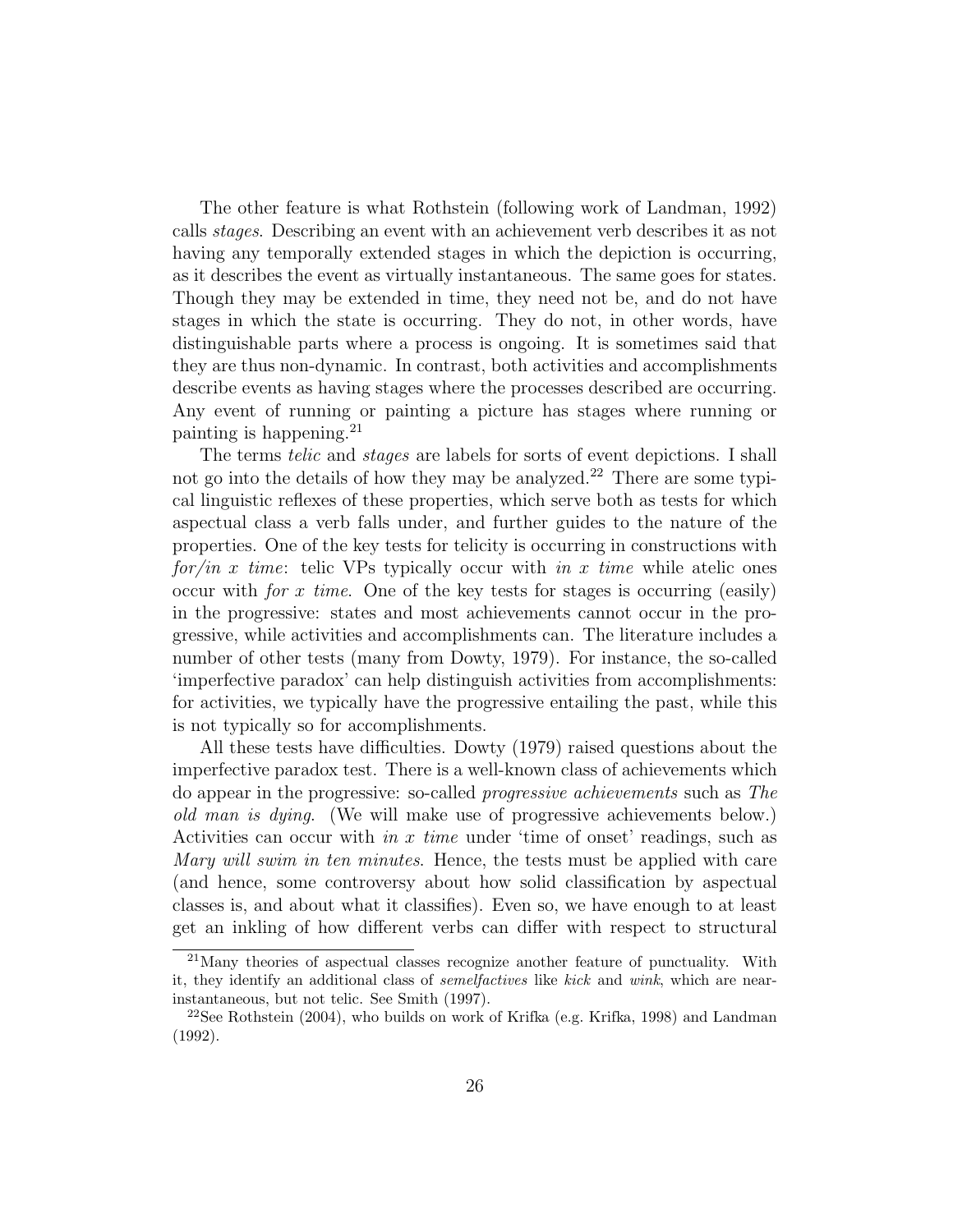aspects of their meanings.

If aspectual classes are a clue to structural aspects of verb meaning, how do structural and idiosyncratic features of a verb's meaning determine its aspectual class? Dowty (1979) originally suggested that aspectual class is determined by a small group of structural operators that apply to idiosyncratic contents. The operators include DO and BECOME. This view has been modified by Rothstein (2004) to fit into a framework where verbs are treated as predicates of events, and she adds an event predicate Cul and an event summing operator  $\Box$ . (There are some technical issues about just what sort of summing operator is required, but they will not be relevant here.) Using these, the Dowty-Rothstein proposal is that the aspectual classes correspond to the following frames for verb meanings.

- States: [−stages, −telic]. Frame:  $\lambda e.P(e)$ .
- Activities: [+stages, -telic]. Frame:  $\lambda e. (DO(P))(e)$ .
- Achievements: [−stages, +telic]. Frame:  $\lambda e. (BECOME(P))(e)$ .
- Accomplishments:  $[+stages, +telic].$ Frame:  $\lambda e.\exists e_1 \exists e_2 (e = e_1 \sqcup e_2 \wedge (DO(P))(e_1) \wedge Cul(e) = e_2).$

P is an idiosyncratic content (or a pointer to one). According to this proposal, the idiosyncratic meanings of verbs are basically stative predicates of events. Hence, the frame for state verbs has no additional structure. Each of the other aspectual classes adds linguistic structure, to provide for the features of the relevant aspectual class. This proposal thus holds that accomplishments have the most linguistic structure, and states the least.<sup>23</sup>

As given, this is more of a template for a proposal than a full proposal itself. An analysis of the operators DO and BECOME, and an explanation of how they generate the aspectual classes and account for their features, is needed to fill in the template. However, I shall assume that the basic idea behind the operators is clear enough, and that they intuitively divide verbs along the lines the aspectual classes indicate. I shall thus assume we

 $^{23}$ Ultimately, Rothstein (2004) proposes a more refined analysis of accomplishments.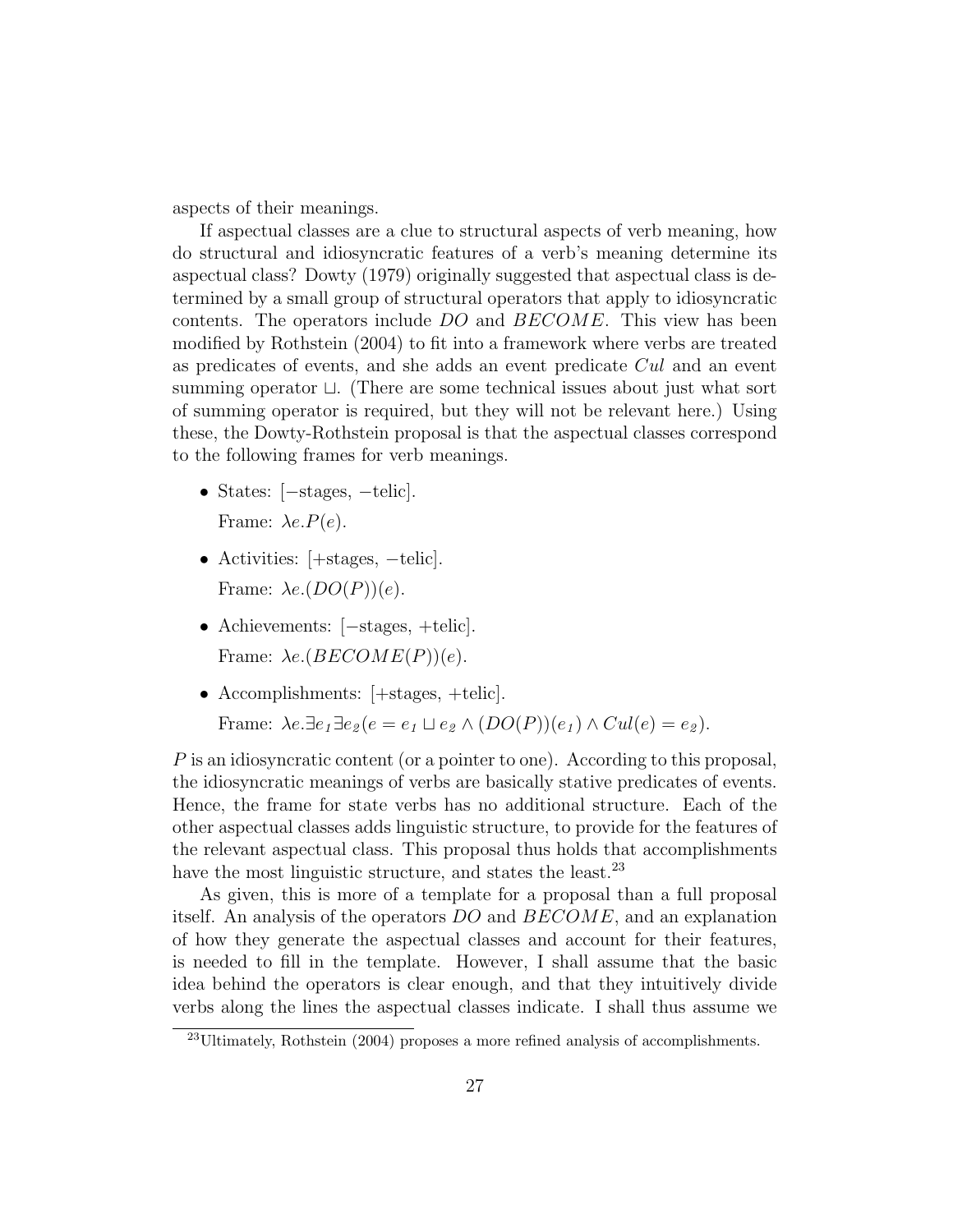may work with these frames as a model of how idiosyncratic and structural elements may enter into a verb's meaning. I do so guardedly, as we have already seen how controversial a proposal like this is bound to be.

This theory of verb meaning gives at least a little substance to the picture of lexical meaning discussed in section IV.1. It locates an idiosyncratic part of a verb's meaning, indicated by  $P$ , which is a point of interface with the general conceptual system. It also locates structural elements which provide a frame for the verb's meaning. These are drawn from a limited stock, and appear in ways that are determined by the linguistic system. As we have come to expect from such structural elements, they have meanings that are highly abstract, and have as much to do with grammar as with what we intuitively think of as meaning.<sup>24</sup>

### IV.3 The Simple Model and Lexical Meaning

Now that we have at least a rough idea of how structural and idiosyncratic elements might appear in the lexicon, we need to return to the simple model of the linguistic–metaphor systems interface. The simple model proposes to erase anything that could count as linguistic structure, including such functional categories as determiners that do have some contents associated with them. Anything distinctive of the linguistic system is stripped way in the interface, according to this model. In describing the simple model in section III.3, I said that it simply selects the concepts associated with lexical items (of genuine lexical categories!). Now that we have seen that within the lexicon, we also have structural elements, we need to refine our statement of the simple model to take these elements into account.

If the simple model is to erase any structural elements provided by the linguistic system, it must do more than simply target lexical items. It must target the parts of lexical entries that provide idiosyncratic content, and erase the structural frames in which these idiosyncratic contents appear. The simple model should be refined to pass to the metaphor system only those elements within the lexicon we represented above by P.

To take an example, the lexical entry for the achievement verb die is  $(BECOME(DEAD))(e)$ , where DEAD is the idiosyncratic content of the state of being dead. The linguistic system depicts this content with the verb die as

<sup>24</sup>Some approaches to lexical meaning make structural elements even more syntactic. See, for instance, Hale and Keyser (2002).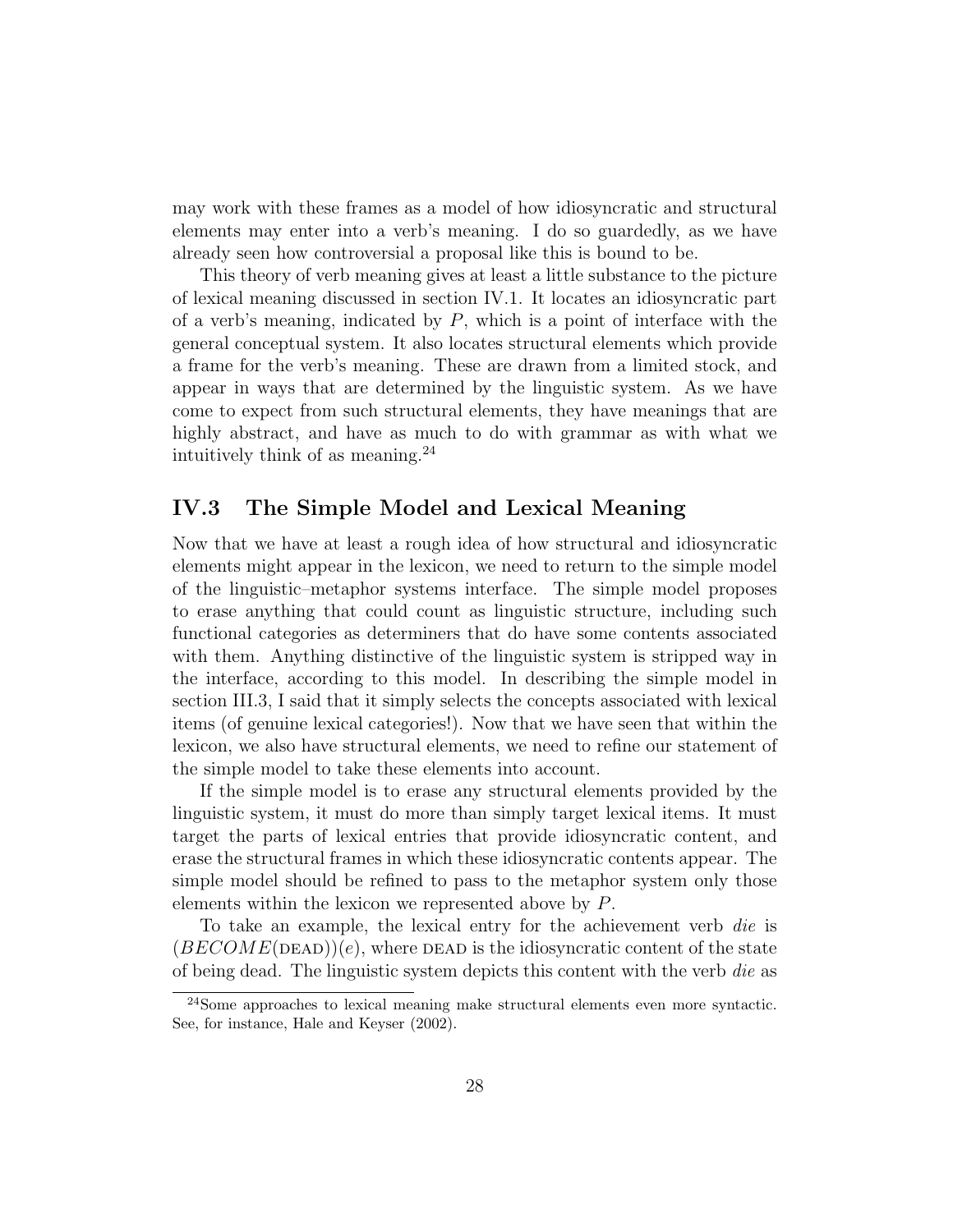an achievement, rather than, say, a state. According to the simple model, all that is passed to the metaphor system from die is the idiosyncratic content dead. Thus, the interface between the lexicon and the metaphor system, for this case, looks something like:



On this model, everything but the idiosyncratic content is erased in the interface with the metaphor system.

The simple model, thus refined, is an appealing picture. As we discussed in section III.3, it reflects the idea that the metaphor system is part of our broad ability to work with concepts, and so only conceptually rich elements should be passed to it by the linguistic system. Thus it proposes to erase all structural elements, including those within the lexicon. As I also mentioned, the simple model is very aggressive in what it erases. It erases structural elements that have genuine contents, including functional categories and elements like  $BECOME$ . If we continue to speculate that these elements have contents that are home-grown by the linguistic system, this aggressive model might seem natural. It erases anything distinctive of the linguistic system, and passes to the metaphor system only those elements that are naturally part of the broader conceptual system to begin with. It essentially proposes that the interface to the metaphor system is exactly the interface from the lexicon to the conceptual system.

Though this is very natural, I shall now argue it is wrong. I already mentioned that there are many reasons to doubt the simple model. But the ones I shall offer in the next section show it to be on the wrong track.

#### IV.4 Metaphor inside the Lexicon

We may now finally get back to metaphor. To show the simple model is wrong, I shall argue that metaphorical interpretations of verbs can be sensitive to aspectual structure, and thus, the linguistic–metaphor systems interface must pass information about the structural frames of verbs we reviewed in section IV.2 to the metaphor system.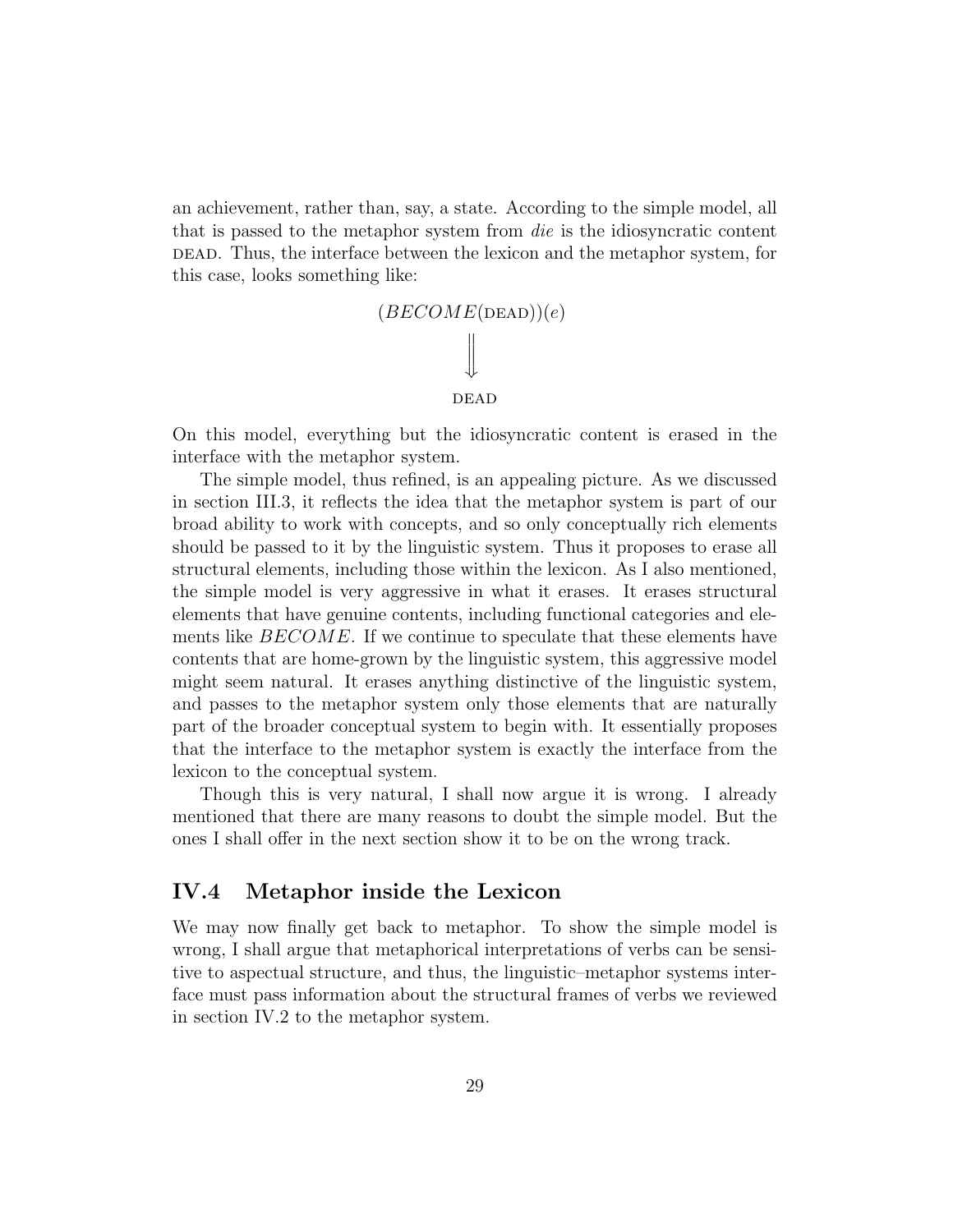Unfortunately, my arguments for this conclusion must be somewhat indirect. Unlike the case of functional categories we explored in sections I and II, it is impossible to simply point to some element of aspectual structure and ask if it is interpreted metaphorically. We cannot do this, as aspectual structure is buried within the lexicon, and is not visible in such a way that we can directly localize metaphorical interpretation to it. Instead, I shall argue that we can see properties of metaphorical content that reflect aspectual structure, and in particular that we can isolate differences in aspectual structure that lead to differences in metaphorical content. This, I shall argue, is best explained by a model which passes elements of aspectual structure to the metaphor system.

To do this, I shall examine a couple of verbs in detail, looking both at their aspectual structures, and the metaphorical interpretations they receive. I shall begin with the verb blush, which has received substantial discussion in the literature. It is an especially useful case, as it allows for a cross-linguistic comparison that will help to isolate aspectual from idiosyncratic content.

Blush is an activity verb. We can run a few of the standard tests to show this.

- For/in:
	- (12) a. Mary blushed for an hour.
		- b. \* Mary blushed in an hour.

(Indicates −telicity.)

• Occurs (easily) in progressive:

(13) Mary is blushing.

(Roughly indicates +stages.)

- Progressive entails past:
	- (14) Mary is blushing ENTAILS Mary blushed.

(Distinguishes activities from accomplishments. Further indicator of telicity or related properties.)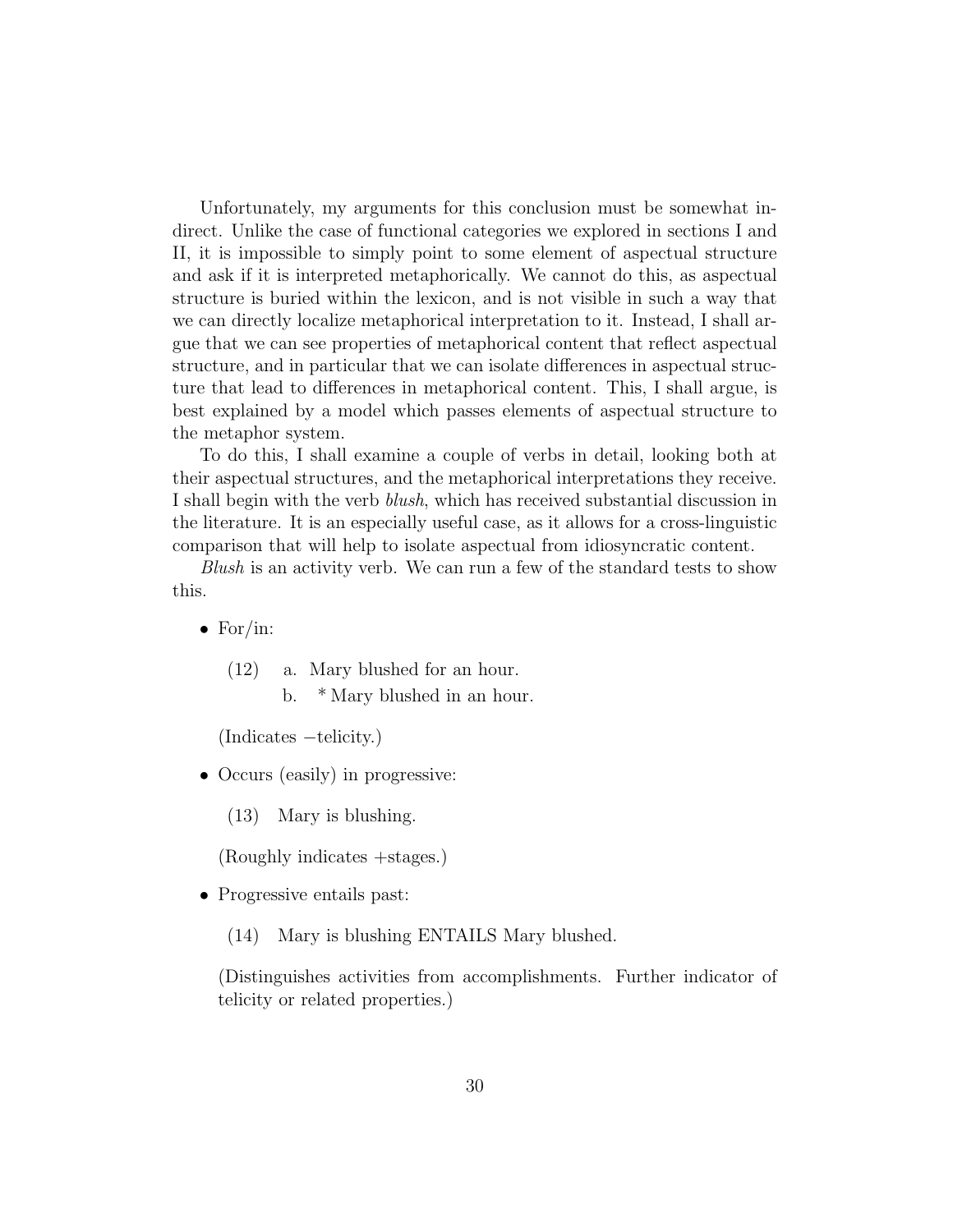We thus know a little about what the internal structure of *blush* is like. It has the frame of an activity verb, and so has a lexical entry like( $DO(\text{RED CHEEKS})$ )(e), where RED CHEEKS is the idiosyncratic content that goes with blush. The English verb blush describes an activity of DOing (or being) red in the cheeks.

There are lots of metaphors with *blush*. Here are a few, many drawn from Shakespeare, as usual:

- (15) a. The sun of heaven methought was loath to set, But stay'd and made the western welkin blush  $(King\ John\ V.V)$ .
	- b. Let my tears stanch the earth's dry appetite; My sons' sweet blood will make it shame and blush (Titus Andronicus III.I).
	- c. The windows blush with fresh bouquets (Oliver Wendell Holmes The Autocrat of the Breakfast-Table).

These are all metaphors of personification (cf. Lakoff and Johnson, 1980). As such, they have more content than simply saying that the objection question is red. (Note: welkin means sky. The Titus Andronicus quote is part of a complex extended metaphor of personification of the earth that runs throughout the whole scene.)

One of the reasons for focusing on the verb blush is a much-discussed cross-linguistic comparison that shows structure in the lexicon at work. The Italian translation of blush, the verb arrossire, is a faithful translation of idiosyncratic content, but is an achievement rather than an activity verb.

Conceptually, blush and arrossire have the same (idiosyncratic) content. They both describe the reddening of the cheeks. For both English and Italian speakers, this is the result of a bodily process, it is associated with embarrassment, and induces the same patterns of responses. As far as idiosyncratic content goes, the two verbs really are the same.

Even so, arrossire is an achievement verb (Levin and Rappaport Hovav, 1995; McClure, 1990). Here are some tests.

- For/in:
	- $(16)$  a. G è arrossito in un secondo.

G has blushed in one second.

b.  $*$  G è arrossito per 10 minuti. G has blushed for 10 minutes.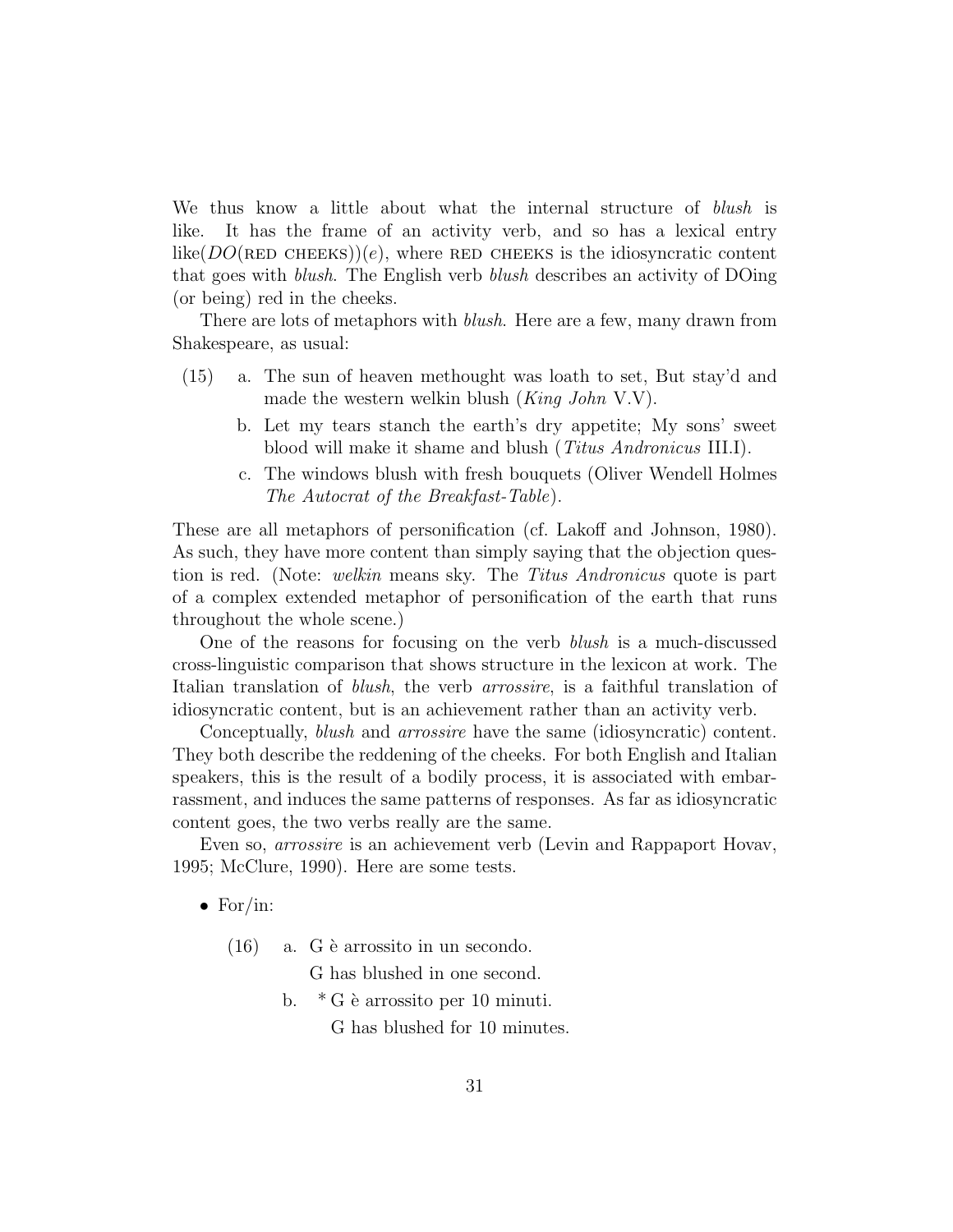- Progressive does not entail past:
	- $(17)$  G sta arrossendo DOES NOT ENTAIL G è arrossito. G is blushing DOES NOT ENTAIL G has blushed.

(Data from McClure (1990) table 4.) Thus, arrossire has a different frame from blush, even though it has the same idiosyncratic content. We have:

(18) a. Blush:  $(DO(\text{RED CHEEKS}))(e)$ . b. Arrossire:  $(BECOME(\text{RED CHEKS}))(e)$ .

Even without a full semantics for the DO and BECOME operators, this makes vivid what the structural difference is. Italian represents the event as one of becoming red in the cheeks, whereas English represents it as a doing of being red in the cheeks. Different languages can make different choices about how to depict the same idiosyncratic content, by putting it in different frames.

Now we have two verbs, *blush* and *arrossire*, which have the same idiosyncratic content but different structural frames. The simple model, which simply selects idiosyncratic content, predicts that we should see the same metaphors with the two. But this is not so. Rather, we find that metaphors with the two verbs typically reflect their aspectual structures. Compare:

(19) a. The sky blushed.

b. Il cielo arrossí.

These express metaphors of personification. The simple model says they should have the same metaphorical content, but speakers report that they do not, as they report that the aspectual structure of an activity is part of the metaphorical content in (19a), while the aspectual structure of an achievement is part of the metaphor in (19b).

Such judgments, however, do not tell us quite enough. I have found that especially if a target sentence is surrounded by other text, informants are sometimes willing to import event structure into a metaphor from clues in the surrounding text, rather than from the target sentence itself.<sup>25</sup> So, we would like to sharpen our evidence to show that it is the aspectual structure

 $^{25}$ In a few tests I ran, I found that about half of my informants were able to interpret extended metaphors even when the temporal information in the surrounding text and the aspectual structure of a target sentence conflict. Many who could not found the metaphors infelicitous.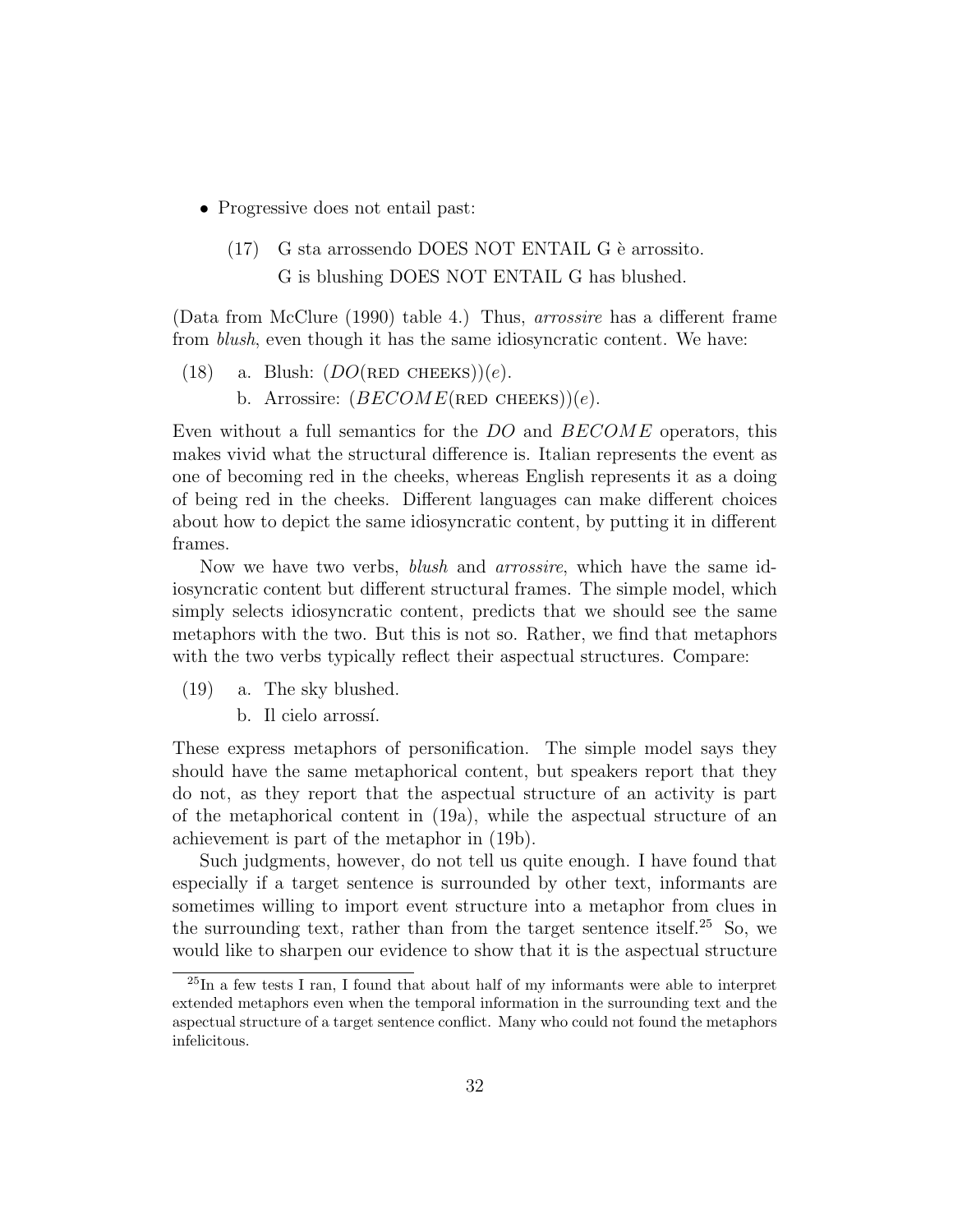of the verbs that is responsible for the difference in metaphorical content. This will help show that aspectual structure is passed from the linguistic to the metaphor system.

One further test we can run to do this involves putting the verbs in sentences that highlight, or even require, specific aspectual structure, such as the kinds of sentences that we use to test for aspectual structure in the first place. If the simple model were right, and metaphor interpretation ignored aspectual structure, then we might expect metaphorical interpretations to be available for sentences that place a verb in an environment that typically does not allow its aspectual structure.

This does not happen. Consider:

- (20) a. Mary blushed all day long.
	- b. \* Mary arrossí tutto il giorno.

These are word-for-word translations, but the Italian version is judged unacceptable. The temporal modifier is acceptable with an activity but not an achievement.

Metaphor of personification does not change this:

- (21) a. The sky blushed all day long.
	- b. \* Il cielo arrossí tutto il giorno

If (21b) were acceptable, it would support the simple model. But its failing to be acceptable does not yet show the simple model is wrong. It does not, as its unacceptability may simply an effect of grammar, independent of metaphor interpretation. It may be, for instance, that metaphor interpretation works the same in both the English and Italian cases, but then the linguistic system takes over to build a sentence around a metaphorical interpretation, and that rules out (21b) as ungrammatical.

To try to control for this, we need to try to correct the sentence for grammar, with as little change as possible. Asking an informant to replace (21b) with an acceptable sentence gives:

 $(22)$  Il cielo restó arrossito tutto il giorno.

The sky stayed blushed all day long.

My informant reports this is an acceptable sentence.

Even so, my informant reports that (22) is only marginally intelligible for meaning, in spite of being a metaphor. Yet if metaphor interpretation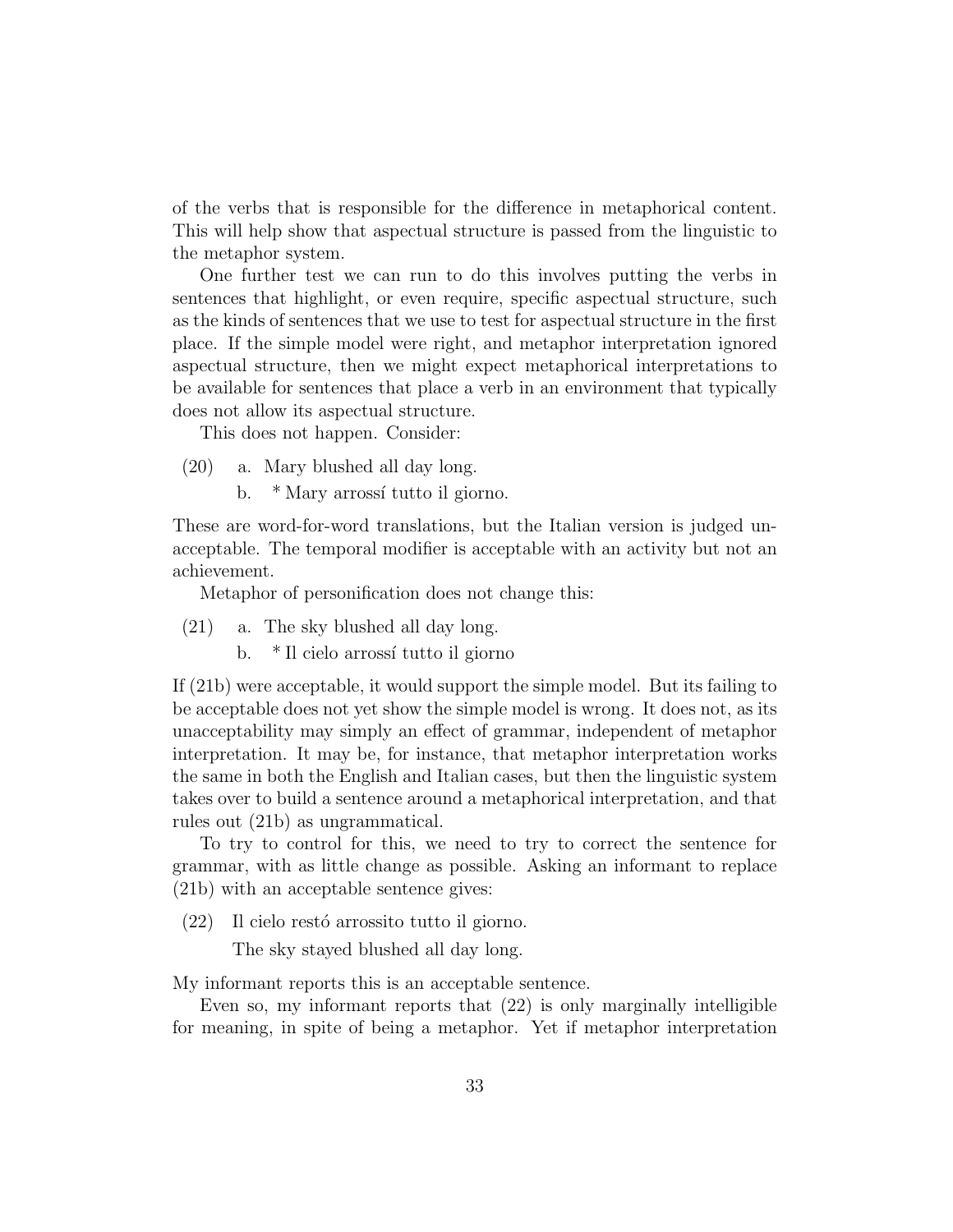ignored aspectual structure, metaphorical interpretations of (22) should be readily available. At the same time, the marginal intelligibility is nicely explained by supposing that the metaphorical interpretation interprets the verb arrossire with its achievement structure. We thus have some evidence that metaphor interpretation not only reflects aspectual structure, it is sensitive to the aspectual structure of the verb it interprets. We have evidence that aspectual structure is passed from the linguistic system to the metaphor system.

We get similar results when we look at cases where we can force a phrase to get interpreted as within two different aspectual classes. One example is that of progressive achievements: cases where an expression that is normally an achievement is able to appear in the progressive, and the whole progressive construction is interpreted as an accomplishment. (Recall, usually achievements cannot occur in the progressive at all.) For instance:

(23) a. John died.

b. John was dying.

In (23a) we have an achievement, while in (23b) we have an accomplishment.<sup>26</sup>

The idiosyncratic content of the verb is the same in both cases, but even so, there is a difference in meaning corresponding to the different aspectual classes. This difference is clearly preserved in metaphors of personification, as we see with:

(24) a. My idea died.

b. My idea was dying.

Informants give me consistent judgments of difference in meaning between these two (regardless of whether or not I also show them instances of metaphorical versus non-metaphorical interpretation, or of non-metaphorical progressive achievements).

The simple model predicts we should have the same metaphorical contents available for (24a) and (24b), as both have the same idiosyncratic content. Thus, we again have evidence that the simple model is wrong. The two sentences in (24) do have different inflectional structure, as one is in the progressive and the other is not. But this is more linguistic structure, of just the sort the simple model erases. So, as far the simple model goes, these

 $^{26}$ For more on the internal structure of progressive achievements, see Rothstein (2004).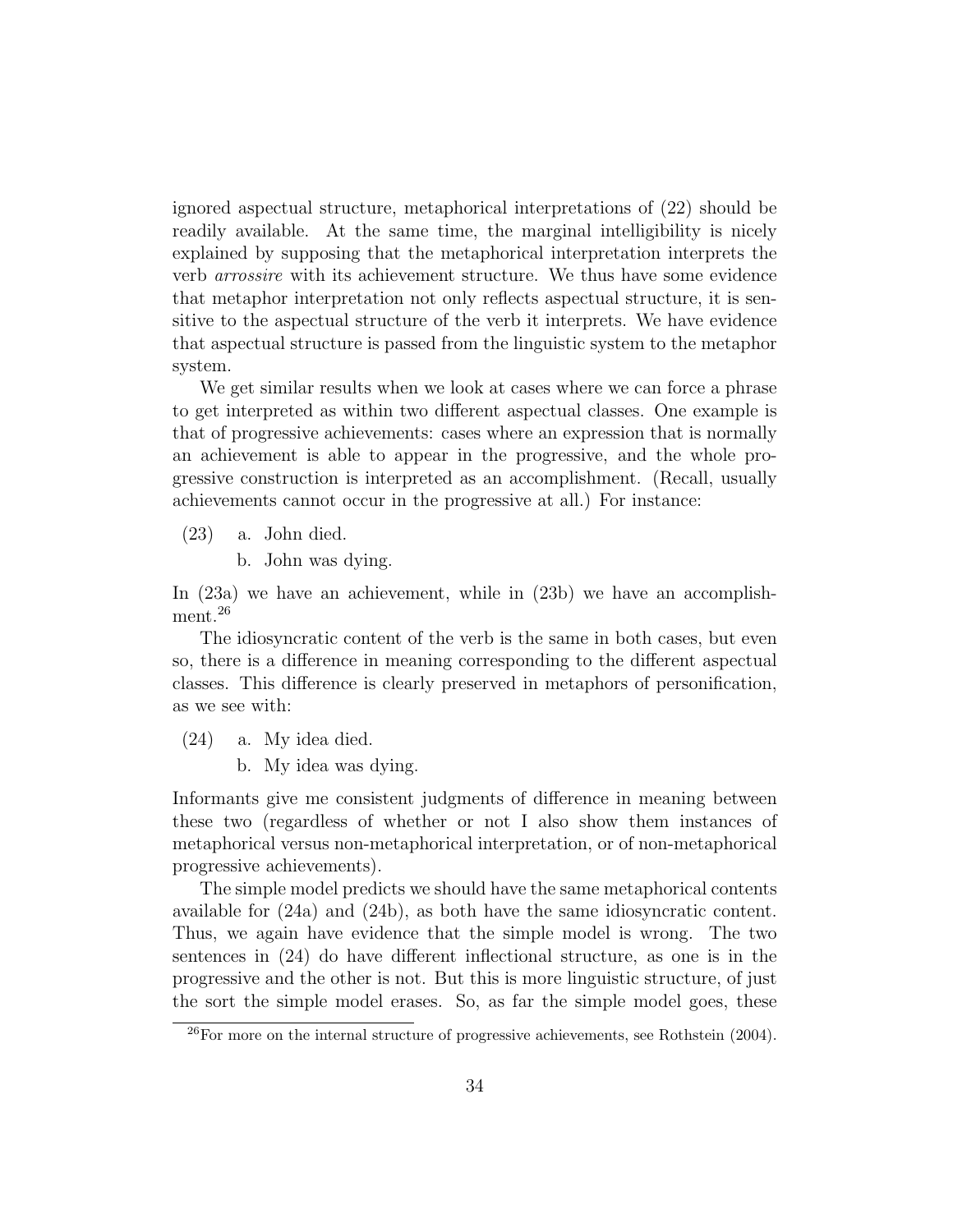sentences should pass exactly the same content to the metaphor system, and thus should receive the same metaphorical interpretations. This is not what happens, so the simple model must be wrong.

The evidence we have seen from *arrossire* versus *blush*, and from progressive achievements, gives us good reasons to think that metaphorical interpretation is sensitive to aspectual structure as well as idiosyncratic content. Thus, the evidence gives us good reasons to think that the simple model is incorrect. However, an alternative explanation of the data we have just seen remains available to the simple model, which exploits the potential extension of the model I mentioned in section III.3. It might be that the data we have seen is not the result of aspectual structure being passed from the linguistic system to the metaphor system. Rather, it might be that the metaphor system operates only on idiosyncratic content, as the simple model says, but it then passes the metaphorical interpretations of idiosyncratic content back to the metaphor system, where it is placed back in the same structural frames it was taken out of. Thus, the whole metaphorical sentence might reflect aspectual structure, but because of effects generated on the linguistic side rather than the metaphorical side of the interface. This is not exactly what the simple model proposes, but it extends the simple model in a way that does not undermine its basic point.

I shall now argue against this alternative explanation directly. To do so, I need to sharpen our results still further. I need to show not only that we find our understanding of a whole metaphorical sentence to be sensitive to aspectual structure, but that there are features of the metaphorical interpretation of particular expressions which would not make sense unless the metaphor system had access to aspectual structure. Thus, I shall sharpen our results to show that the metaphor system must see operators like DO and BECOME. The strongest claim one could make here is that these operators themselves can receive metaphorical interpretations. I shall argue directly only for the weaker claim that the metaphor system must have access to these operators. I am inclined to think the stronger claim is true, and the evidence I shall provide does make it seem plausible, but the evidence I have so far is not quite sufficient to really establish it.

The argument I shall advance focuses on an indirect effect on interpretation with the modifier when I looked at  $him/her/it$  in its punctually locating sense. This modifier applies to achievements and to states, but not to accomplishments and activities (excluding the onset of activity reading). When applied to achievements, it typically triggers an implicature of causal agency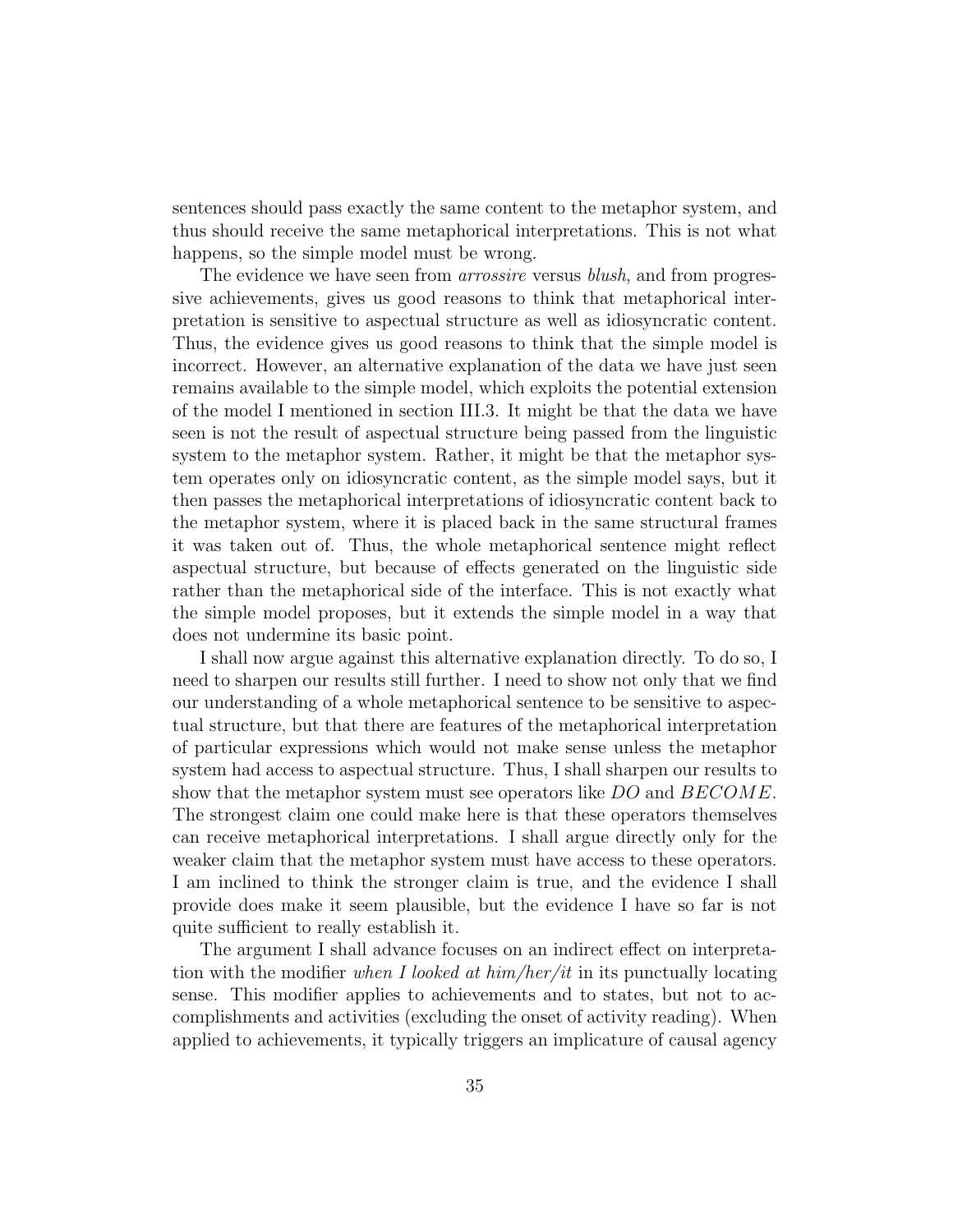on the part of the speaker. For instance:

- (25) a. John died when I looked at him.
	- b. Mary arrossí quando la guardai.

Mary blushed when I looked at her.

Though the verbs in question are not themselves causal, all of these indicate that the speaker had some causal effect relating to the outcome. (In the Italian case, I am told, this implication is very clear). This effect is generally absent for states:

- (26) a. John was dead when I looked at him.
	- b. John was happy when I looked at him.
	- c. John knew me when I looked at him.

We do not typically see the implicature in any of these. (We might generate it with enough additional contextual information, of course.)

I have labeled this effect and implicature, and it shows shows the signs of being a conversational implicature. It is, for instance, cancellable in context. It is perfectly coherent to say John died when I looked at him, but it was not my fault.

The ready availability of the implicature for achievements but not states suggests that a key trigger of the implicature is aspectual structure. Here is one rough story about how such an implicature might arise. The frame for achievements, but not states, includes a BECOME operator. This contributes content to achievement sentences. Though it is highly abstract and structural in nature, it is enough for us to assume that normally, something BECOMES only if it is caused to become. We also, in cases like (25), have enough information to tend to infer that it is the speaker who did the causing. We hence wind up with the implicature of the speaker causing the outcome in (25). In contrast, states have no operators in their frames, and in particular no  $BECOME$  operator, so we do not draw this implication in (26). The precise details of how the implicature is calculated will not really matter. All that is important is that it relies on aspectual structure.<sup>27</sup>

- (i) a. John was dying when I looked at him.
	- b. Mary stava arrossendo quando la guardai.

 $27$ The implicature is not generally present in progressive achievements. We do not see it in: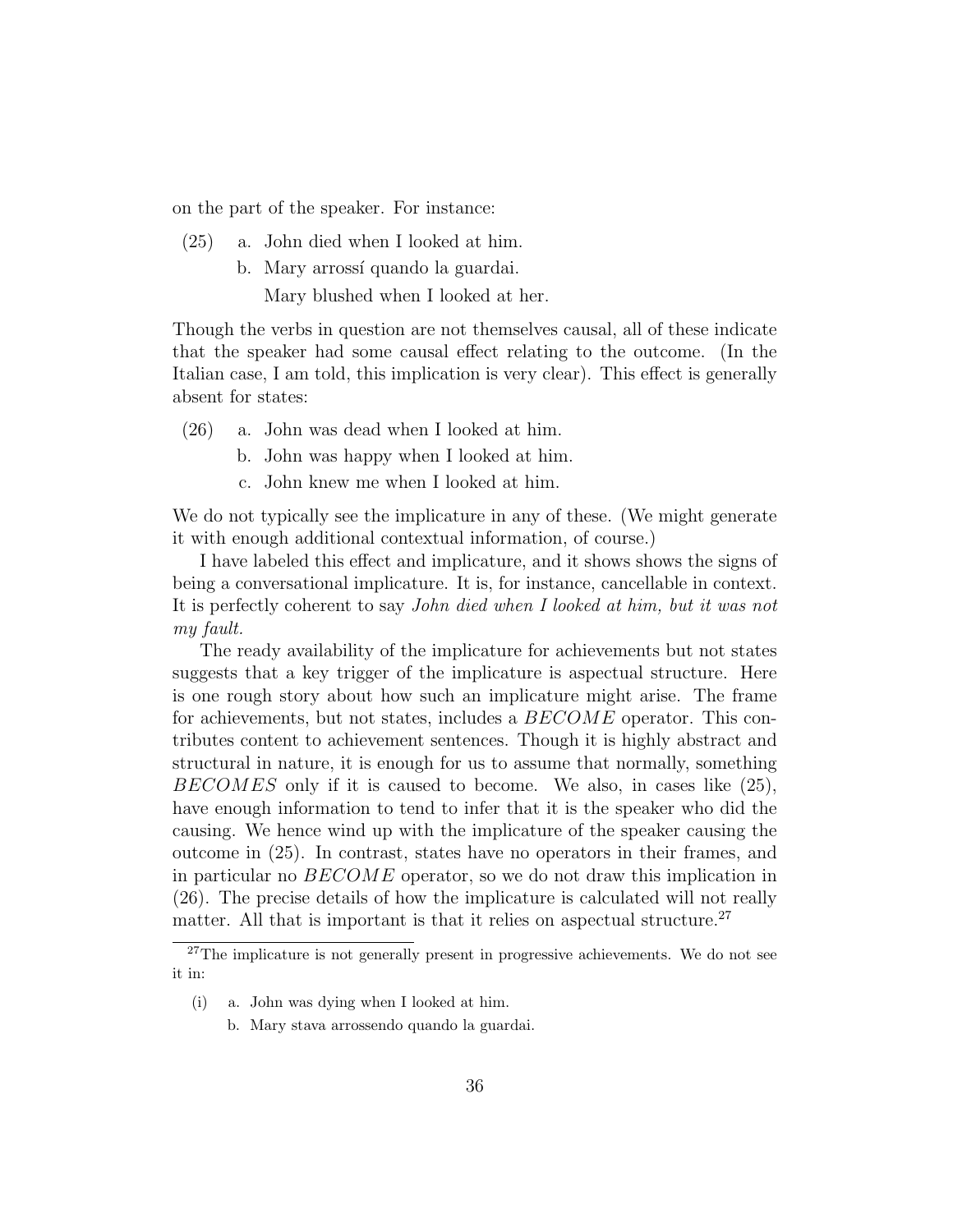Given the kinds of data we have already seen, it should come as no surprise that this effect is preserved in metaphorical interpretation. We see the implicatures with metaphorical interpretations of achievements, as in:

- (27) a. My idea died when I looked at it.
	- b. Il cielo arrossí quando lo guardai.

The sky blushed when I looked at it.

Likewise we do not see it with metaphorical interpretations of states, as in:

- (28) a. My idea was dead when I looked at it.
	- b. My idea was happy when I looked at it.
	- c. My idea knew me when I looked at it.

Regardless of whether the interpretation is metaphorical or not, we get the same pattern of typical implicatures.

So far, this is effectively more evidence along the lines we have already seen. But if we pursue the implicature of speaker causation in metaphor a little further, it will help us to identify an important aspect of metaphorical interpretation.

To do so, we need one more independent piece of the puzzle: an observation about how causal notions can get interpreted metaphorically. In some cases causal expressions can themselves be interpreted metaphorically, even if they have extremely thin or 'light' meanings. We see this with make in:

(29) The sun of heaven methought was loath to set, But stay'd and made the western welkin blush (King John V.V, repeated from 15).

In this example, make is part of a complex metaphor of personification (and a rather elegant metaphor, often missed in a not-much-loved play). Obviously blush is interpreted metaphorically to produce this complex metaphor; but furthermore, I shall argue, make is interpreted metaphorically as well.

The metaphorical interpretation of make is somewhat difficult to detect, as the literal meaning of make is already very broad and 'thin', and can apply

Mary was blushing when I looked at her.

However, this does not have a punctually locating reading. Rather, it locates a stage of the accomplishment, i.e. a stage of a DOing rather than a BECOMING. This does not trigger the implicature. The analysis of progressive achievements of Rothstein (2004) does include a BECOME operator in a much more complex frame for them, but it relates to the culmination of the accomplishment, which presumably does not support the inference that the speaker is responsible for the becoming.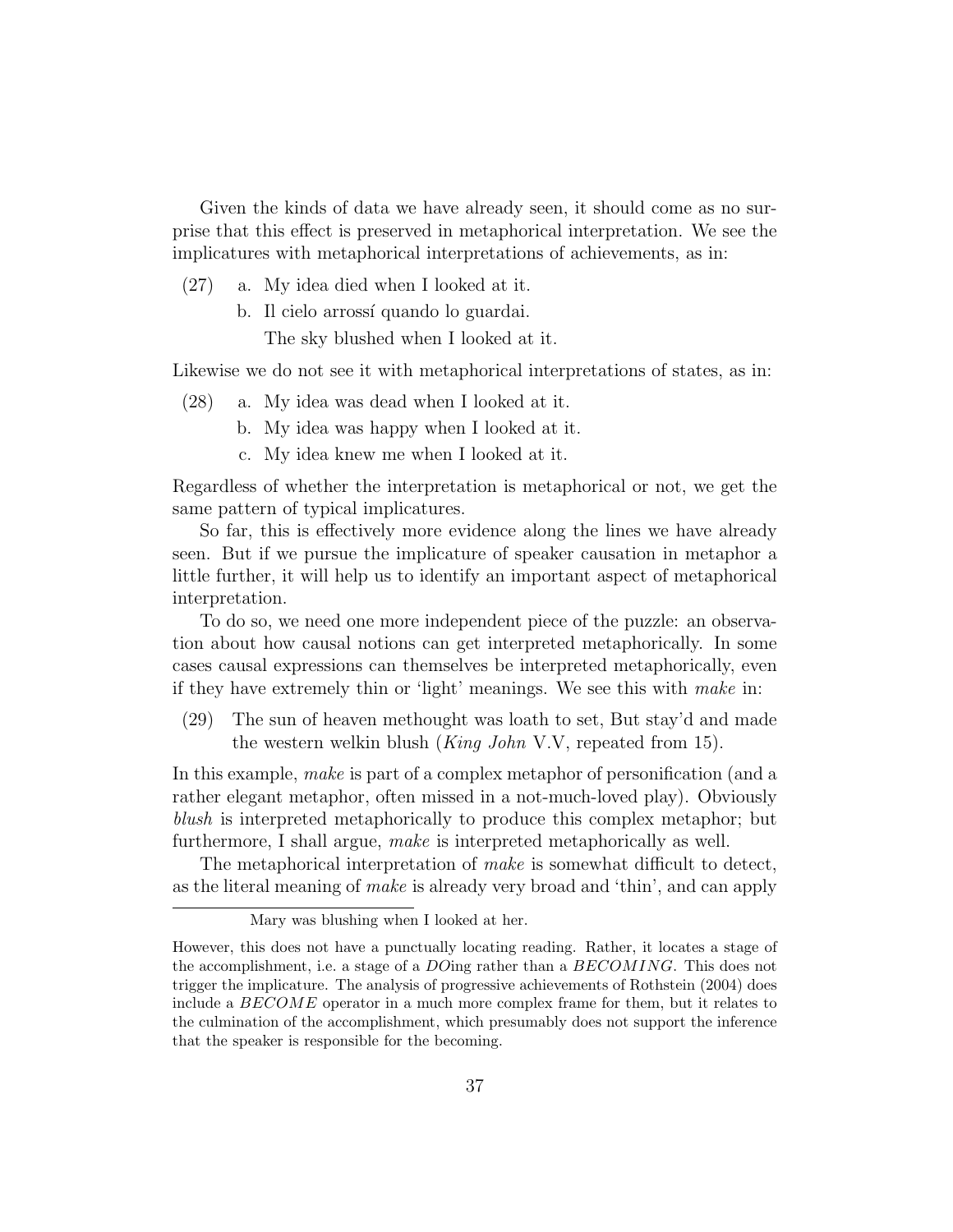quite liberally to all sorts of situations. Taken literally, make can describe all sorts of relations between celestial bodies. For instance, it appears to be literal in:

(30) This kind of cloud makes the Moon turn red.<sup>28</sup>

In our extended metaphor (29), we see something different. This metaphor describes an event of making in a personified sense: making in the sense of what a guest staying too long does when he makes his host blush. This is not merely causation, as it includes content specific to human agency and human responses. This goes beyond the literal meaning of make, which is a clear sign that make is interpreted metaphorically as part of the metaphor of the sun and sky personified.

For more evidence that we can give *make* a metaphorical interpretation involving agency, consider:

(31) The huge cardinal made my head hurt.

This sentence has a non-metaphorical reading. Depending on the context, it might be understood as conveying something like Thinking about the huge cardinal made my head hurt. But it also has a metaphorical interpretation, where it is the cardinal (number!) itself that makes the speaker's heard hurt. This is a very natural reading of the sentence. In it, we see a personification not just of the cardinal number, but of the action the cardinal takes. This again involves a metaphorical interpretation of make involving human agency.

The availability of multiple readings for (31) suggests another test:

 $(32)$  \*/?? The sun made the sky blush and the temperature rise by 10 degrees.

This sentence is bad, or marginal at best, which is evidence that the overt and elided occurrences of make receive different readings. The first overt one receives a metaphorical reading of human agency, while the second elided one does not.<sup>29</sup> We may conclude that *make* can be interpreted metaphorically in the course of a metaphor of personification, in spite of having a highly general and abstract literal meaning.

Now, we are ready to put the pieces together and make the main argument. From the observations about implicatures of causation and about metaphorical interpretations of causal notions, we can argue that  $BECOME$ 

 $^{28}$ Example from http://science.nasa.gov/headlines/y2004/07jul\_bluemoon.htm.

 $^{29}$ Thanks to Adam Sennet for suggesting this line of argument.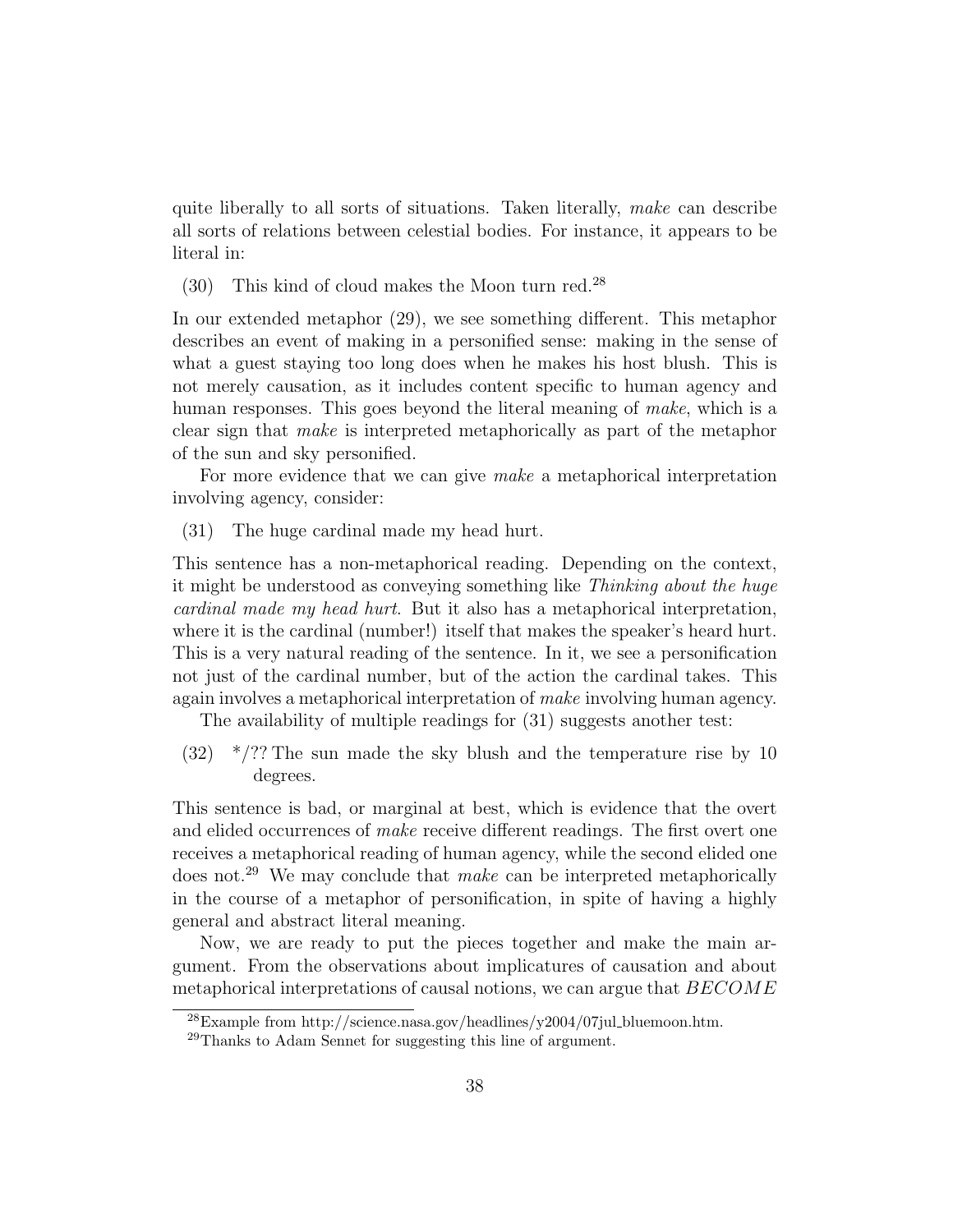must be available in metaphor interpretation. First, we have seen that the implicature of the speaker causing the outcome in the construction in (25) requires the BECOME operator, and is typically not present without it. (More generally, the implicature requires the right aspectual structure from the verb.) This implicature can occur with either metaphorical or non-metaphorical interpretations. Furthermore, from our observation of metaphorical interpretations of causal notions, we may conclude that in metaphors of personification, the implicated causal relation between the speaker and the outcome may also be interpreted metaphorically. In (27), the implicated causal relation receives the same kind of metaphorical interpretation that make does in (29). The implicature in these cases is not merely that the speaker enters into some causal relation leading to the outcome. As part of the personification metaphor, the implicature is enriched to include that the relation is the kind that occurs when one person induces another to blush. The causal relation is itself interpreted as personified, just as we saw with *make*.

This shows that the metaphor system is active in generating the implicature of causation. As this implicature is generated in part by the presence of the BECOME operator, we may conclude that the metaphor system acts on inputs including this operator. Thus, the linguistic–metaphor systems interface must make the  $BECOME$  operator available to the metaphor system. The metaphor system sees BECOME (and perhaps other elements of aspectual structure). This is enough to show that some elements of linguistic structure are passed to the metaphor system. Hence, the simple model, which proposed that all elements of linguistic structure are erased in the interface, must be wrong.

I believe it is plausible that the *BECOME* operator itself receives a metaphorical interpretation in metaphors of personification, with the same enriched content as the causal notions receive. It is, I believe, interpreted as becoming in the sense that people become flushed, rather than the abstract sense of becoming that is the operator's literal content. I have not explicitly argued for this stronger thesis, but instead for the weaker thesis that the metaphor system must in some way have BECOME available. The weaker thesis is slightly easier to substantiate, as the implicature of causation has a much more specific content than the highly abstract  $BECOME$  operator, which makes it easier to provide evidence that the implicature may be interpreted metaphorically. It might be possible to find related arguments for the metaphorical interpretation of other elements of lexical structure. For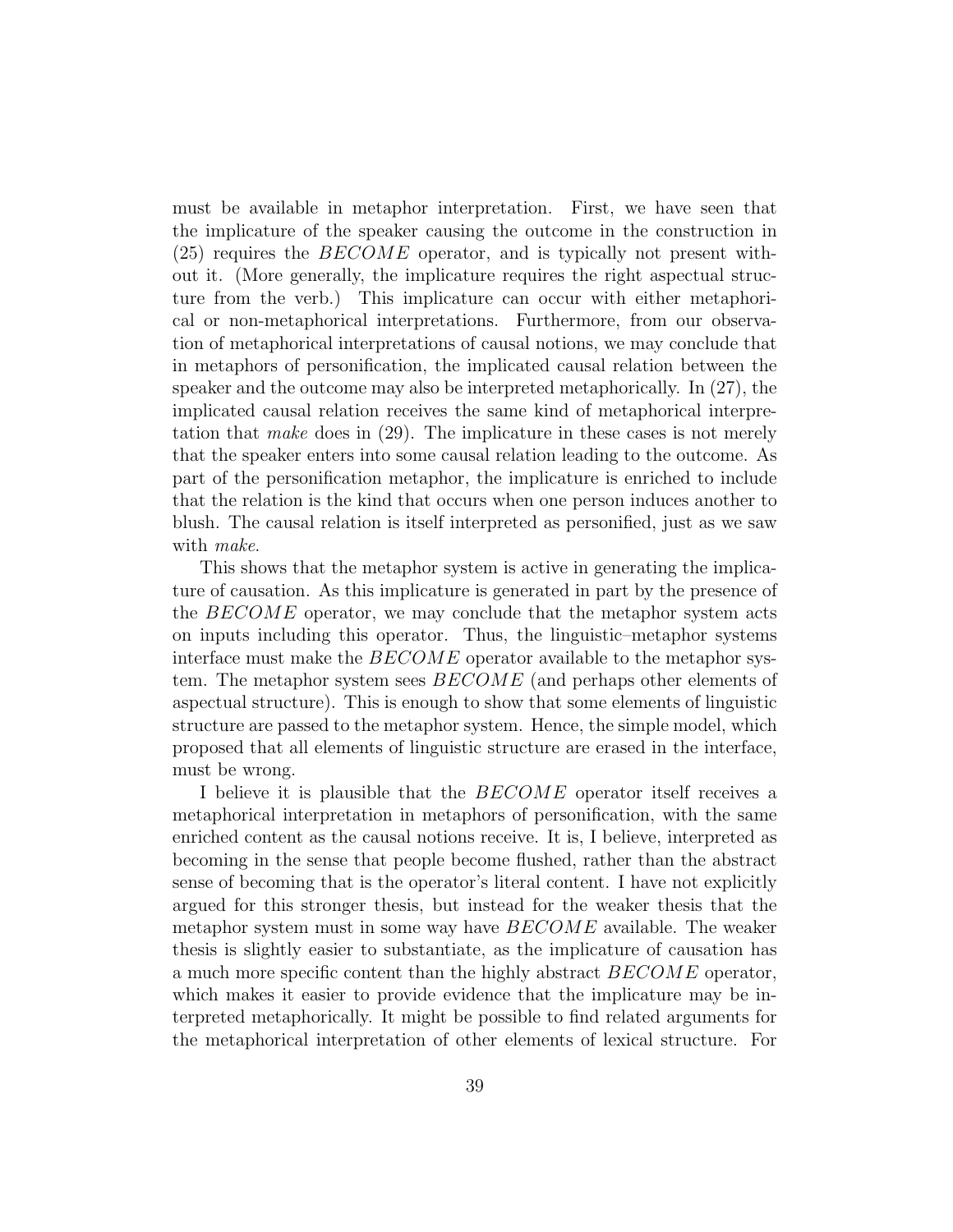instance, if we accept analyses of causal verbs which include a structural element CAUSE, then we might run similar arguments to show that this element can be interpreted metaphorically. I shall leave this task to another occasion.

I shall conclude this section with one final observation about how the metaphor system can make use of aspectual structure. Metaphor can add aspectual structure. Consider:

(33) The patient is blue.

Metaphorical interpretation: the patient died.

The metaphorical interpretation of (33) represents the event as an achievement, even though *being blue* is a state. The metaphor system is thus able to add its own aspectual properties. This does not tell us anything directly about how the metaphor and linguistic systems interface, but it does show that the metaphor system itself must have concepts available for aspectual properties. This does not by itself guarantee that the interface will pass aspectual elements to the metaphor system. We have already seen that functional categories are not passed, even though the metaphor system has available concepts corresponding to their contents. But it at least reminds us that the metaphor system can understand aspectual elements, and so it can receive them from the linguistic system.

I have now made my case that the metaphor system must see aspectual structure. I have provided evidence that aspectual structure affects metaphorical interpretation, and that specific metaphorical interpretations require the metaphor system to have aspectual structure available. Though I grant that this evidence is somewhat indirect, I believe its most plausible explanation is that aspectual structure can be passed to the metaphor system in the linguistic–metaphor systems interface. Thus, some linguistic structure, within the lexicon, is visible to the metaphor system.

This shows that the simple model, which supposed that all elements of linguistic structure are erased in the interface, is wrong. Some elements of linguistic structure, including functional categories, are erased; but some, including aspectual structure in the lexicon, are not.<sup>30</sup>

<sup>30</sup>In related work, Asher and Lascarides (2001) argue that metaphor processing itself works on highly structured lexical entries, represented in their framework as typed feature structures. They argue that there is a substantial constraint on metaphorical interpretations derived from these structures, which shows that certain structural features of verbs cannot be changed in metaphorical interpretation. In particular, they argue that the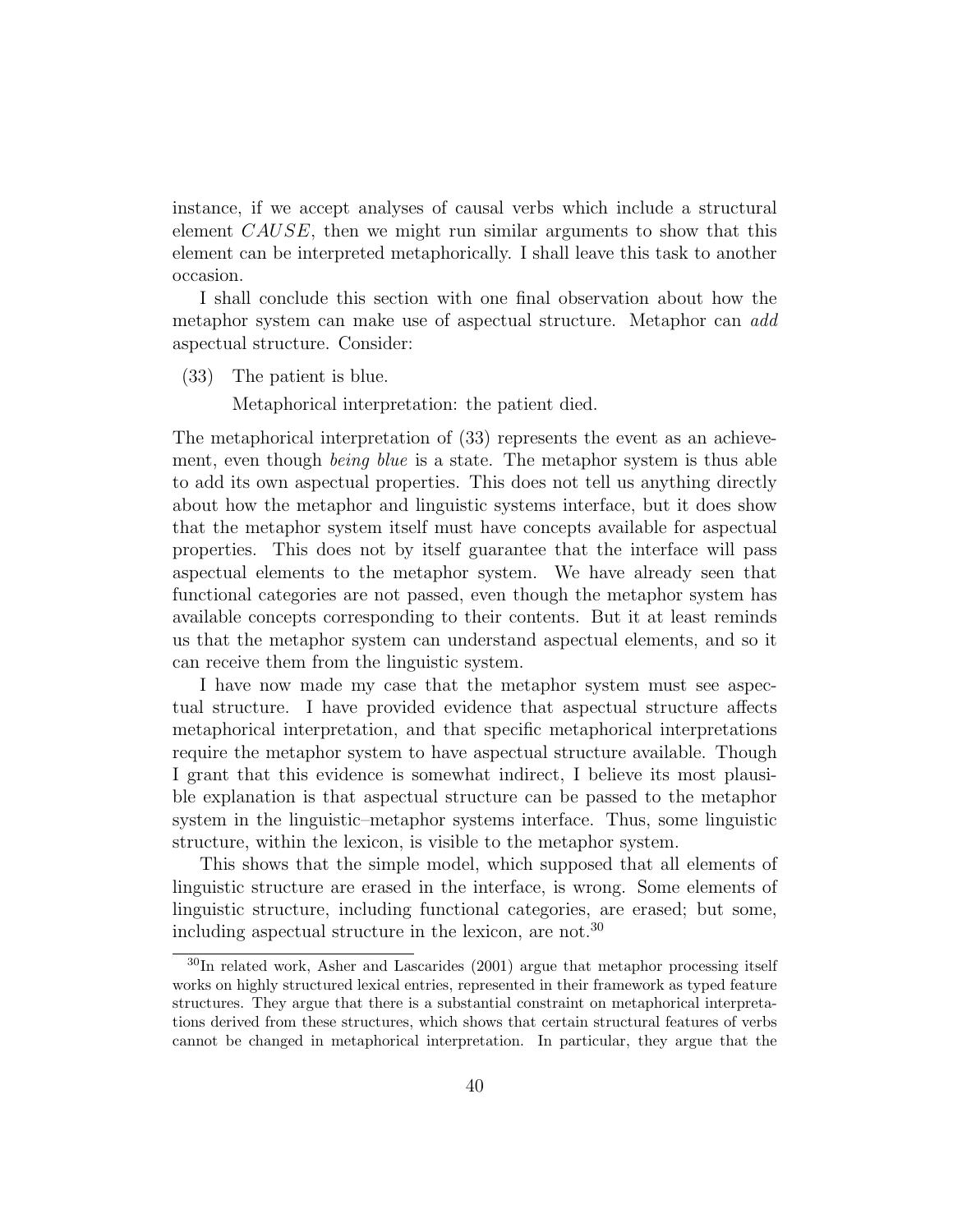## V Results and Speculations

We can break the results of this paper into three groups: results about what kinds of elements get interpreted metaphorically, results about the notion of functional category, and results about the interface between the cognitive systems responsible for metaphor and language.

First, what gets interpreted metaphorically. We have seen that though expressions of the major lexical categories can be interpreted metaphorically, determiners, tenses and other functional categories cannot. This is so, even though lexical expressions with substantially the same contents as functional expressions can be interpreted metaphorically. We have also seen some reasons to suspect that elements of aspectual structure within the lexicon might also be capable of metaphorical interpretation, but the evidence I have presented here does not fully decide this.

Second, the notion of functional category. The correlation between functional categories and lack of metaphorical interpretation shows that we can use the availability of metaphorical interpretation as a probe for functional versus lexical status. At the same time, the availability of metaphorical interpretation gives some substance to the idea that functional categories have only thin meanings. However, the metaphor probe works only at the categorical level, to distinguish functional from lexical categories. It does not offer an across-the-board test for structural versus non-structural status, as the possibility remains open that functional structure within the lexicon might be interpreted metaphorically. Even so, the notion of functional category is an important one in its own right, and metaphor can be a tool for exploring it.

Finally, the interface. The fact that expressions of functional categories cannot be interpreted metaphorically, even though correlate terms of lexical categories can, is a substantial constraint on metaphor interpretation. I argued that it is best understood as a constraint on the interface between the cognitive systems responsible for linguistic competence and metaphor comprehension. Functional categories cannot be interpreted metaphorically because they are not passed to the metaphor system in the interface. I went on to explore how extensive this constraint is. I considered a simple model of

structural features that distinguish the class of change of location verbs are preserved in metaphor. Likewise Stern (2000) notes that the thematic structure of a verb is preserved in metaphorical interpretation, and that thematic structure can trigger metaphorical interpretation of a verb's arguments.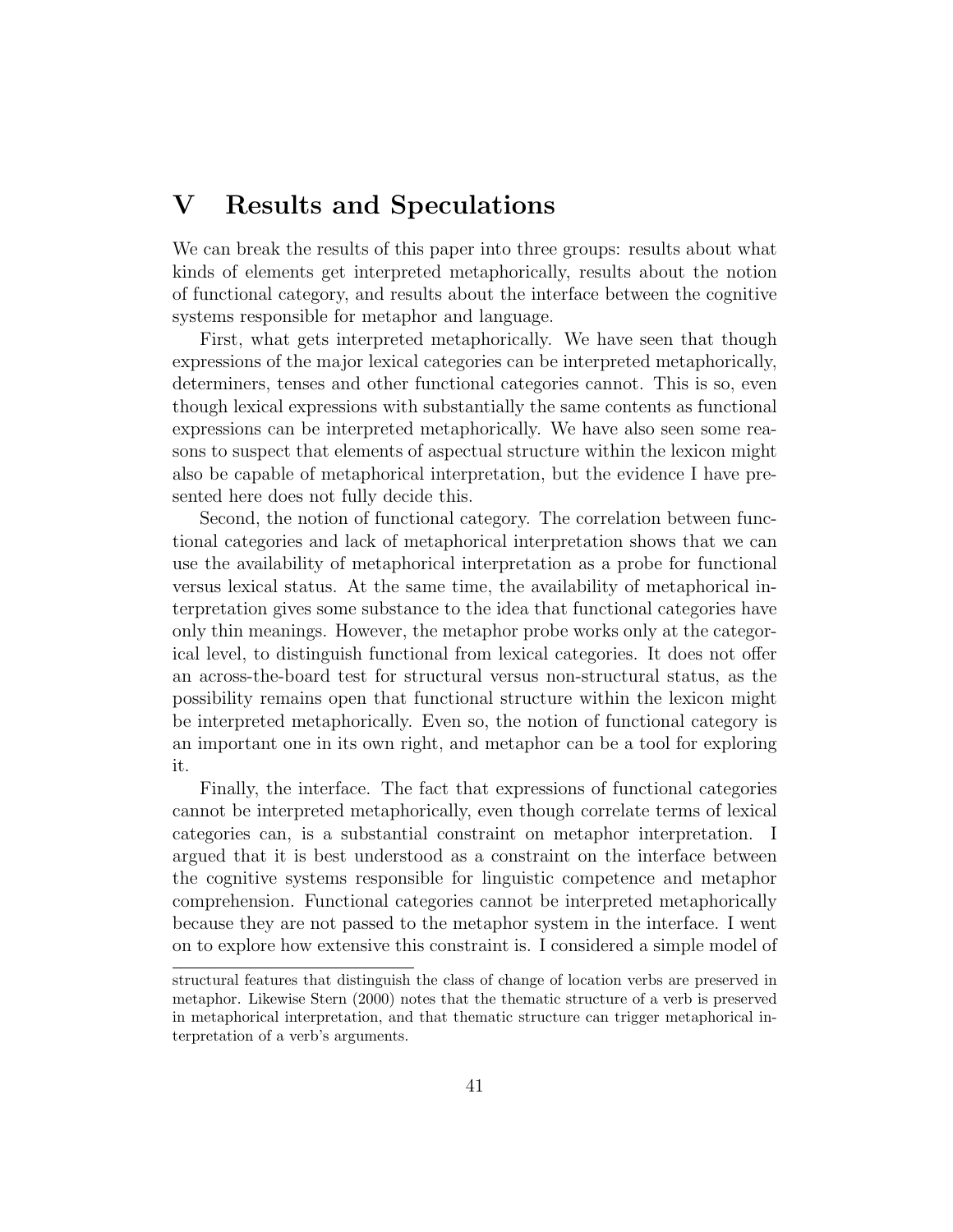the linguistic-metaphor systems interface, which proposes that all linguistic structure is erased in the interface. I argued this simple model is wrong, as some features of linguistic structure within the lexicon must be visible to the metaphor system.

What should replace the simple model? We cannot at this point say. Even so, we can conclude that the interface between the linguistic and metaphor systems is highly selective about which structural elements it passes to the metaphor system, and which ones it does not. It selectively erases functional categories—categorical linguistic structure—but passes aspectual structure lexical linguistic structure—to the metaphor system. At the very least, the interface must look something like:



 $\langle$ THOUGHT,  $BECOME$ , DEAD $\rangle$ 

Again, the syntactic analysis of the sentence has been simplified. The important point is that the metaphor system somehow targets lexical elements, including structural and idiosyncratic content in the lexicon, and ignores functional elements. The simple model offered an elegant and natural story about functional categories, but we have seen that at least this more complex selective model is required.

I do not have a good explanation for why the linguistic–metaphor systems interface works this way. It is a topic for further investigation. However, one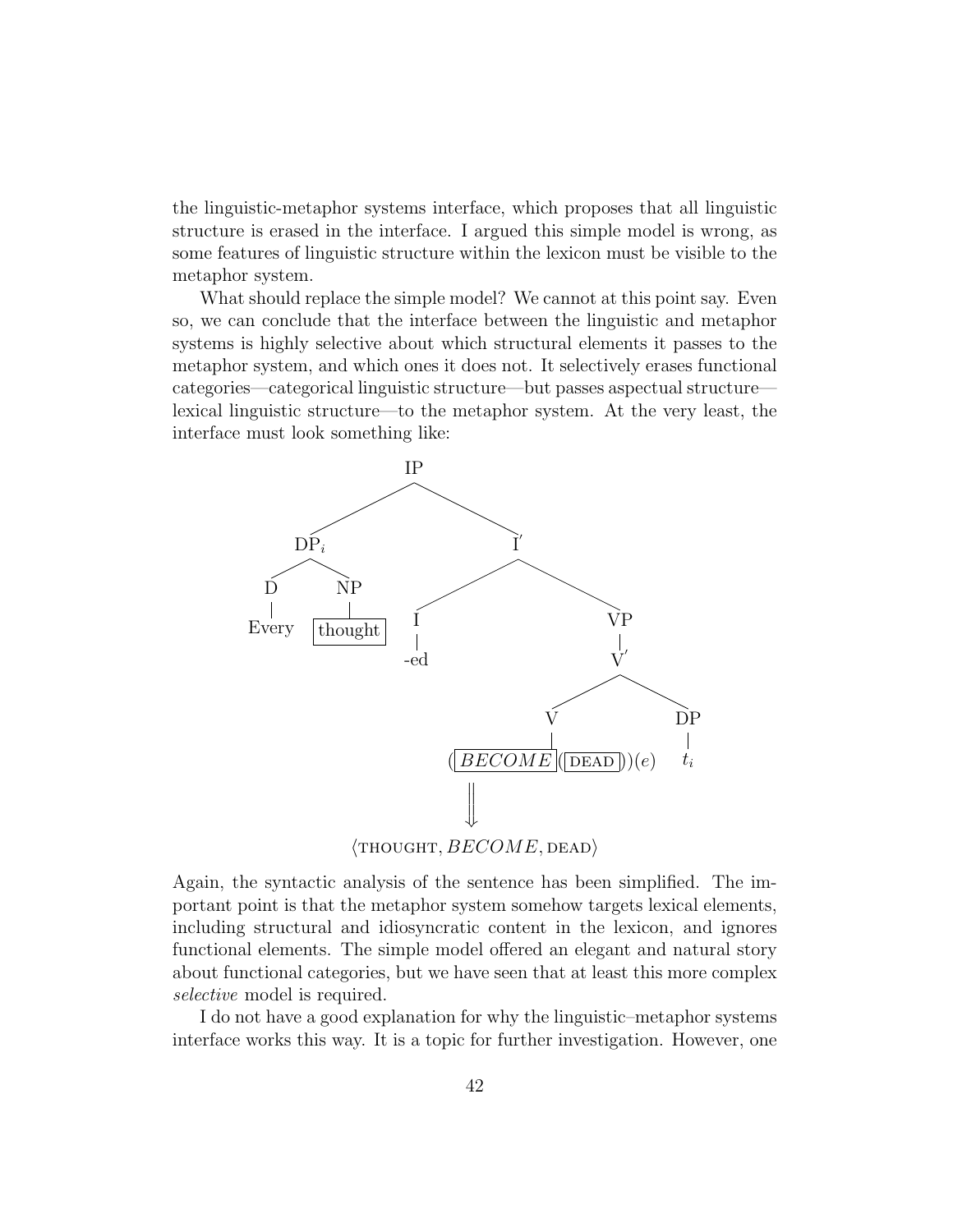speculative point is worth mentioning. Somehow, it appears that components of lexical meaning, even structural components, have some feature that makes them visible to the metaphor system when functional categories are not. There is already a suggestion in the literature which might indicate what that feature is. Higginbotham (1985, 2000) and others have proposed that all lexical categories include an event argument, while functional categories do not.<sup>31</sup> It is easy to speculate that the metaphor system might be sensitive to whether or not something is involved in describing eventualities. If the linguistic system encodes this feature of describing eventualities in terms of having an event argument (or perhaps related properties like assigning or discharging theta-roles), then it might offer a way to better explain the constraint on the interface between the linguistic and metaphor systems I have proposed here.<sup>32</sup>

Speculation aside, we do have a non-trivial constraint on how the metaphor system and the linguistic system interact.

### References

- Asher, N. and A. Lascarides, 2001. Metaphor in discourse. In P. Bouillon and F. Busa (eds.), The Language of Word Meaning, pp. 262–289. Cambridge: Cambridge University Press.
- Baker, M. C., 2003. Lexical Categories. Cambridge: Cambridge University Press.
- Black, M., 1962. Metaphor. In Models and Metaphors, pp. 25–47. Ithaca: Cornell University Press.
- Camp, E., 2001. Metaphor in the mind: The cognition of metaphor. Philosophy Compass 1:154–170.
- Carston, R., 2002. Thoughts and Utterances. Oxford: Blackwell.

<sup>31</sup>For discussion of nominals and adjectives, see Grimshaw (1990) and Larson (1998).

<sup>&</sup>lt;sup>32</sup>This might also be an argument for Higginbotham's thesis about event arguments. Those of us coming from a more Montagovian tradition are rather cautious about this claim, but at least indirectly, the evidence I have been discussing here may well support it. It also would bear out the idea, mentioned briefly in section II, that assignment and discharge of theta-roles is the key distinguishing feature between lexical and functional categories.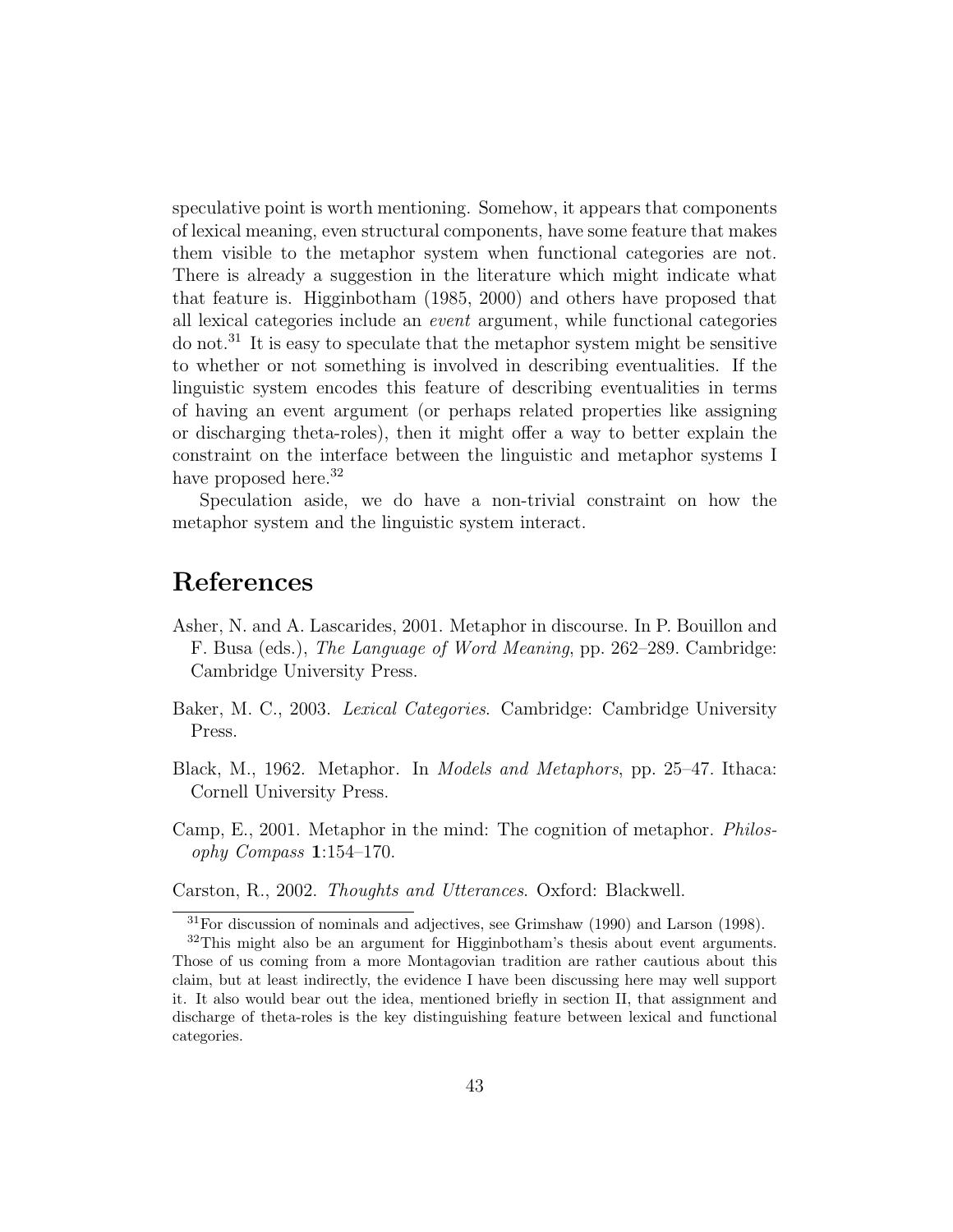Chomsky, N., 1970. Remarks on nominalization. In R. A. Jacobs and P. S. Rosenbaum (eds.), Readings in English Transformational Grammar, pp. 184–221. Waltham: Ginn and Company.

<sup>-</sup>, 1980. *Rules and Representations*. New York: Columbia University Press.

- ———, 1981. Lectures on Government and Binding. Dordrecht: Foris.
- ———, 1986a. Barriers. Cambridge: MIT Press.
- $-$ , 1986b. *Knowledge of Language*. New York: Praeger.
- Davidson, D., 1978. What metaphors mean. Critical Inquiry 5:31-47. Reprinted in Davidson (1984).

———, 1984. Inquiries into Truth and Interpretation. Oxford: Oxford University Press.

- Dowty, D. R., 1979. Word Meaning and Montague Grammar. Dordrecht: Reidel.
- Fodor, J. A., 1983. The Modularity of Mind. Cambridge: MIT Press.
- Fukui, N., 2001. Phrase structure. In M. Baltin and C. Collins (eds.), Handbook of Contemporary Syntactic Theory, pp. 374–406. Oxford: Blackwell.
- Gentner, D. and P. Wolff, 1997. Alignment in the processing of metaphor. Journal of Memory and Language 37:331–355.
- Glucksberg, S. and B. Keysar, 1993. How metaphors work. In A. Ortony (ed.), Metaphor and Thought, pp. 401–424. Cambridge: Cambridge University Press, 2nd edn.

Grimshaw, J., 1990. Argument Structure. Cambridge: MIT Press.

 $-$ , 2005a. Extended projection. In *Words and Structure*, pp. 1–73. Stanford: CSLI Publications.

———, 2005b. Semantic structure and semantic content in lexical representation. In Words and Structure, pp. 75–89. Stanford: CSLI Publications.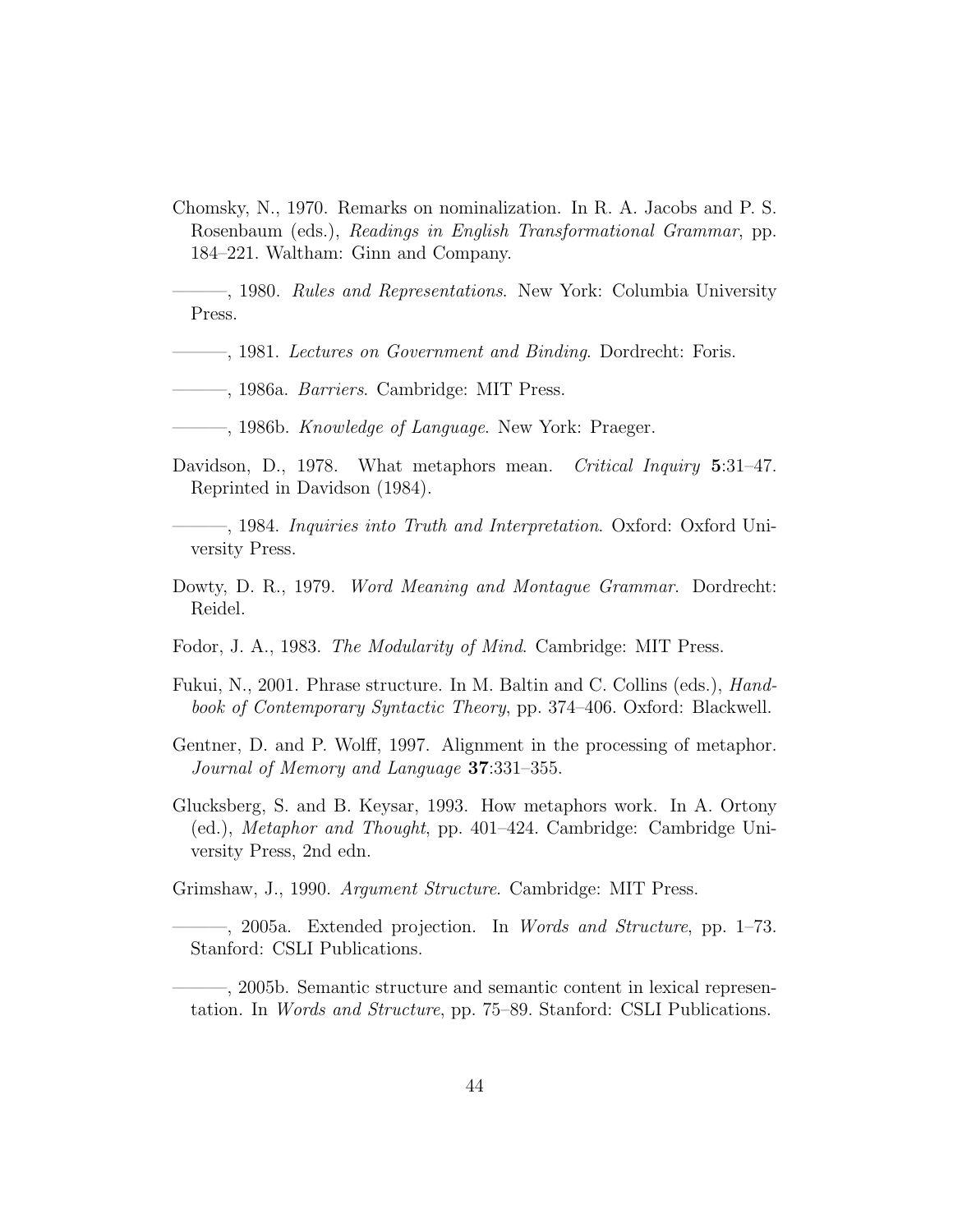Hale, K. and S. J. Keyser, 2002. Prolegomenon to a Theory of Argument Structure. Cambridge: MIT Press.

Higginbotham, J., 1985. On semantics. Linguistic Inquiry 16:547–593.

———, 1987. The autonomy of syntax and semantics. In J. L. Garfield (ed.), Modularity in Knowledge Representation and Natural-Language Understanding, pp. 119–131. Cambridge: MIT Press.

- ———, 2000. On events in linguistic semantics. In J. Higginbotham, F. Pianesi, and A. C. Varzi (eds.), Speaking of Events, pp. 49–79. Oxford: Oxford University Press.
- Krifka, M., 1998. The origins of telicity. In S. Rothstein (ed.), Events and Grammar, pp. 197–235. Dordrecht: Kluwer.
- Lakoff, G., 1993. The contemporary theory of metaphor. In A. Ortony (ed.), Metaphor and Thought, pp. 202–251. Cambridge: Cambridge University Press, 2nd edn.
- Lakoff, G. and M. Johnson, 1980. *Metaphors We Live By.* Chicago: University of Chicago Press.
- Landman, F., 1992. The progressive. Natural Language Semantics 1:1–32.
- Larson, R. K., 1998. Events and modification in nominals. *Proceedings of* Semantics and Linguistic Theory 8:145–168.
- Larson, R. K. and G. Segal, 1995. Knowledge of Meaning. Cambridge: MIT Press.
- Levin, B. and M. Rappaport Hovav, 1995. Unaccusativity: At the Syntax-Lexical Semantics Interface. Cambridge: MIT Press.

———, 2005. Argument Realization. Cambridge: Cambridge University Press.

McClure, W., 1990. A lexical semantic explanation for unaccusative mismatches. In K. Dziwirek, P. Farrell, and E. Mejías-Bikandi (eds.), *Gram*matical Relations, pp. 305–318. Stanford: CSLI Publications.

Mikkelsen, L., 2005. Copular Clauses. Amsterdam: John Benjamins.